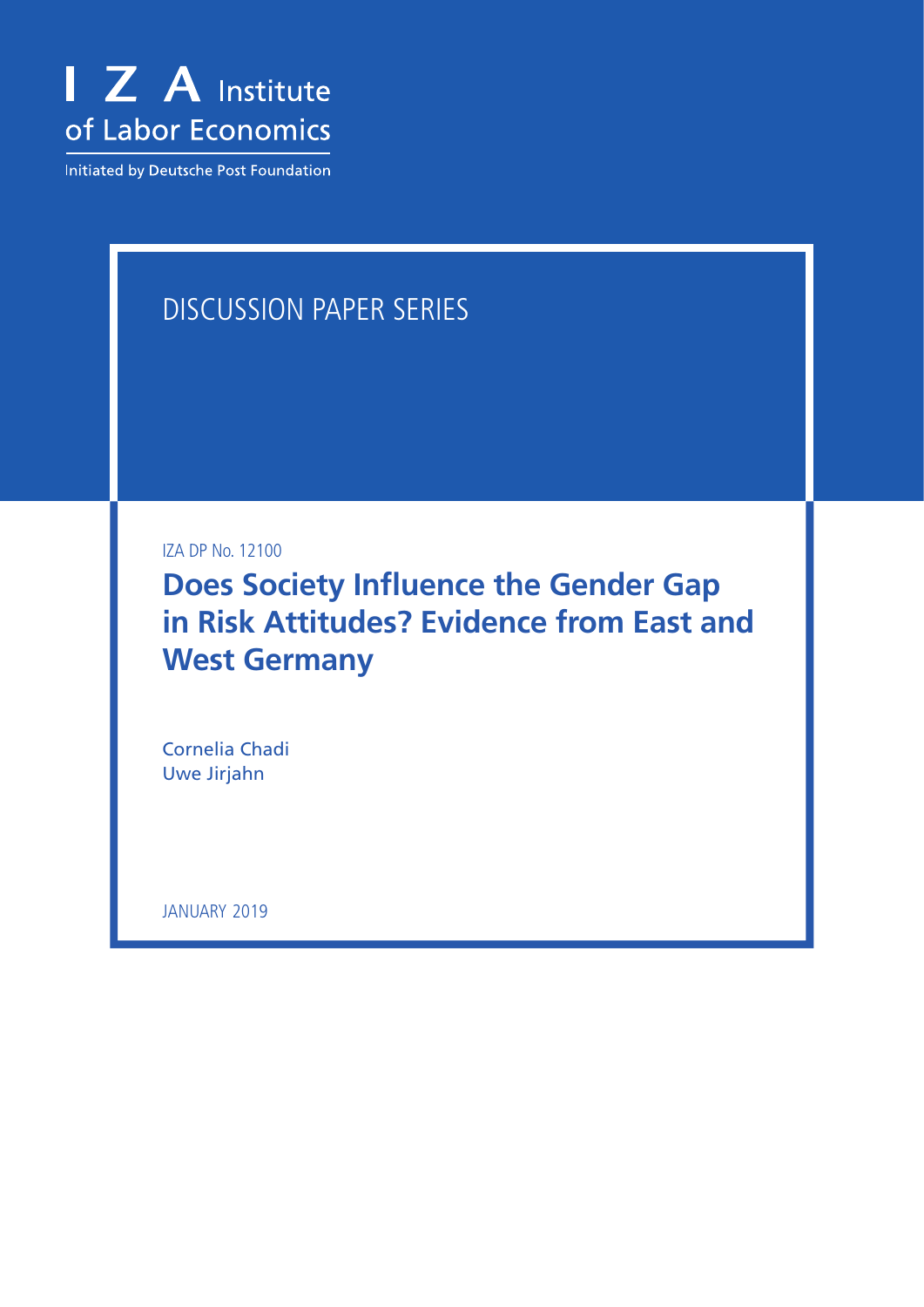

Initiated by Deutsche Post Foundation

## DISCUSSION PAPER SERIES

IZA DP No. 12100

## **Does Society Influence the Gender Gap in Risk Attitudes? Evidence from East and West Germany**

**Cornelia Chadi** *University of Trier*

**Uwe Jirjahn** *University of Trier and IZA*

JANUARY 2019

Any opinions expressed in this paper are those of the author(s) and not those of IZA. Research published in this series may include views on policy, but IZA takes no institutional policy positions. The IZA research network is committed to the IZA Guiding Principles of Research Integrity.

The IZA Institute of Labor Economics is an independent economic research institute that conducts research in labor economics and offers evidence-based policy advice on labor market issues. Supported by the Deutsche Post Foundation, IZA runs the world's largest network of economists, whose research aims to provide answers to the global labor market challenges of our time. Our key objective is to build bridges between academic research, policymakers and society.

IZA Discussion Papers often represent preliminary work and are circulated to encourage discussion. Citation of such a paper should account for its provisional character. A revised version may be available directly from the author.

|                                                    | IZA - Institute of Labor Economics                   |             |
|----------------------------------------------------|------------------------------------------------------|-------------|
| Schaumburg-Lippe-Straße 5–9<br>53113 Bonn, Germany | Phone: +49-228-3894-0<br>Email: publications@iza.org | www.iza.org |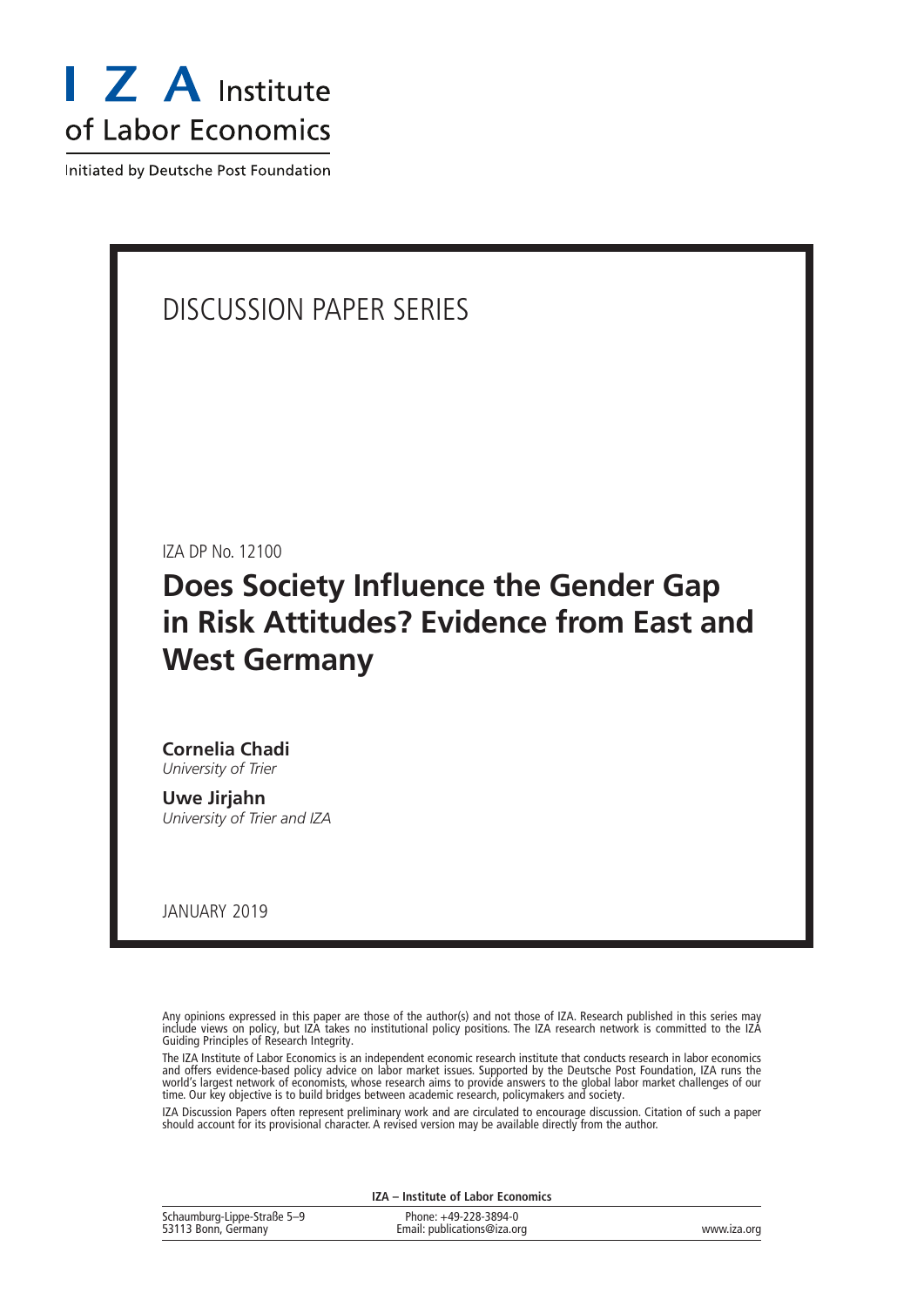## ABSTRACT

# **Does Society Influence the Gender Gap in Risk Attitudes? Evidence from East and West Germany**

Previous international research has shown that women are more risk averse than men. This gives rise to the question whether the gender gap in risk attitudes is shaped by the social environment. We address this question by examining risk attitudes among East and West Germans. Originated from different family policies during Germany's separation, East Germans have more equal gender roles than West Germans. Thus, if the gender gap reflects socially constructed norms, it should be smaller among East Germans. Using data of the German Socio-Economic Panel (SOEP), our empirical analysis confirms this prediction. Specifically with respect to career and financial matters, the gender gap in risk tolerance is smaller among East Germans. We find no evidence that the East German gender gap has converged to the higher West German level after reunification. By contrast, the West German gap has narrowed over time.

| <b>JEL Classification:</b> | D91, J16, P51                                          |
|----------------------------|--------------------------------------------------------|
| Keywords:                  | risk preferences, gender roles, nurture, family policy |

**Corresponding author:** Uwe Jirjahn Universität Trier Fachbereich IV Lehrstuhl für Arbeitsmarktökonomik Universitätsring 15 54286 Trier Germany E-mail: jirjahn@uni-trier.de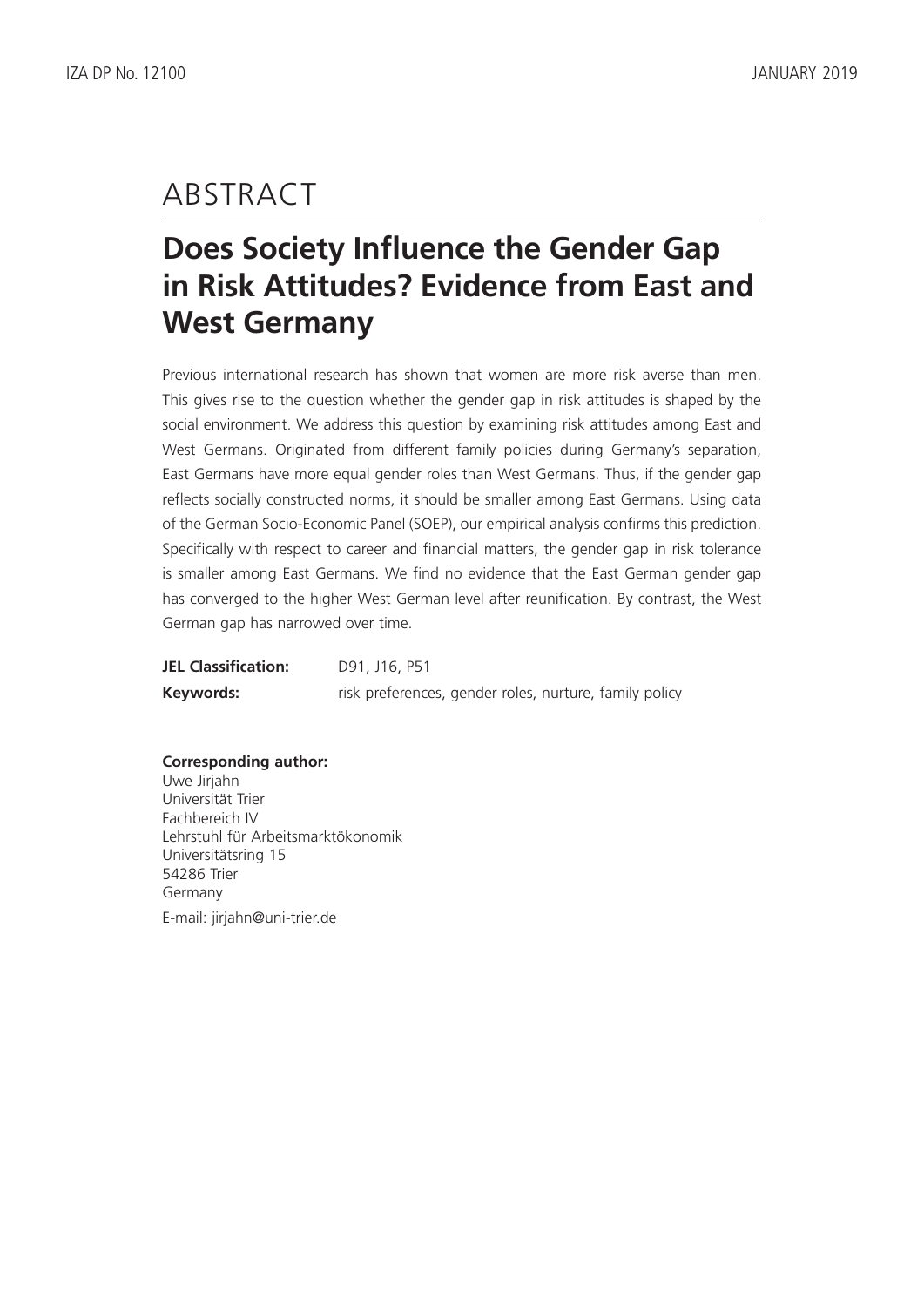## **1. Introduction**

In modern times, gender equality is a key topic in the family policy debate in many countries (European Commission 2016, United Nations Human Rights Council 2011, United Nations Office at Geneva 2016 and World Bank 2012). However, men and women appear to differ on average in many personality traits and preferences (Bertrand 2011). Specifically, this applies to risk attitudes (see Croson and Gneezy 2009 and Eckel and Grossman 2008 for surveys). Both experimental examinations (Agnew et al. 2008, Böheim and Lackner 2015, Borghans et al. 2009, Charness and Gneezy 2102, Powell and Ansic 1997) and survey studies (Dohmen et al. 2011, Hartog et al. 2002) show that women are more risk averse than men. Closely related to this, psychological research demonstrates that women experience stronger emotional reactions to risky situations. Women report more nervousness than men in anticipation of negative outcomes (Brody 1993, Fujita et al. 1991). While women tend to feel fear, men tend to feel anger when facing adverse outcomes (Grossman and Wood 1993).

Risk preferences play a role in almost every important economic decision. They influence decisions about saving, consumption, investment, occupation, career, bargaining strategy, migration and even fertility.<sup>[1](#page-43-0)</sup> As risk preferences are one of the most crucial parameters in economic decisions and everyday life, a higher degree of risk aversion can have far reaching consequences to women. All around the world, women appear to earn less than men (Blau and Kahn 2003, 2017, Christophides et al. 2013, ILO 2015, OECD 2018). They sort into different occupations than men (Blau et al. 2013) and have a lower probability of holding an executive position (Malmendier and Tate 2009). While a series of factors such as discrimination certainly play a role, gender differences in risk attitudes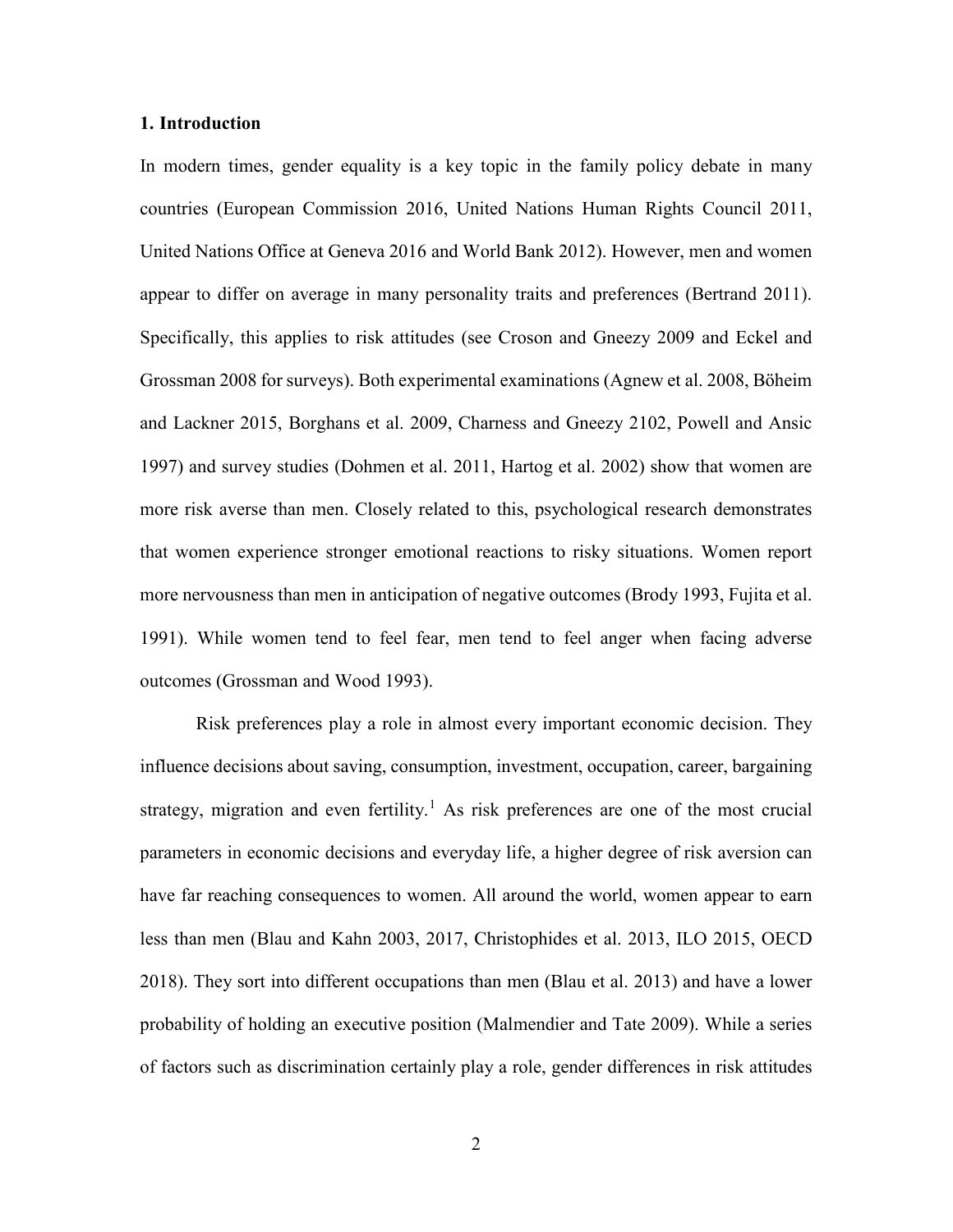may help explain some of the observed disparities. Because of their higher risk aversion women may sort into occupations that are characterized by more stable earnings, but tend to pay less on average. A higher degree of risk aversion may also imply that women are less likely to initiate negotiations with their employers and tend to be less successful in negotiations (Eckel and Grossman 2002). [2](#page-43-1)

At issue is whether the gender difference in risk attitudes is driven by nature or nurture. On the one hand, brain structure and hormone levels are under strong genetic influence. Thus, differences in risk attitudes appear to be significantly influenced by genetic variation (Cesarini et al. 2009). Differences in testosterone levels (Apicella et al. 2008, Coates and Herbert 2008, Sapienza et al. 2009) and also the menstrual cycle of women (Bröder and Hohmann 2003, Chen et al. 2013) contribute to the gender difference in risk attitudes. From an evolutionary perspective, at some point in history males and females have evolved different strategies to maximize the fitness of their genes. Females have maximized reproductive success by low-risk steady-return investment in parenting effort. By contrast, males have increased their resources and, hence, the ability to attract females by engaging in more risky activities with higher expected returns.

On the other hand, even if biological factors have an influence, this does not necessarily imply that the gender difference in risk attitudes is completely determined by these factors. The gender difference in risk attitudes may well be shaped by the social environment. It may reflect gender roles that are learned. Sociologists stress that gender roles are based on the different expectations a society has of individuals based on their sex (Blackstone 200[3](#page-43-2)).<sup>3</sup> Gender roles refer to the meanings, values and characteristics that people ascribe to different sexes. The traditional gender roles are that women nurture their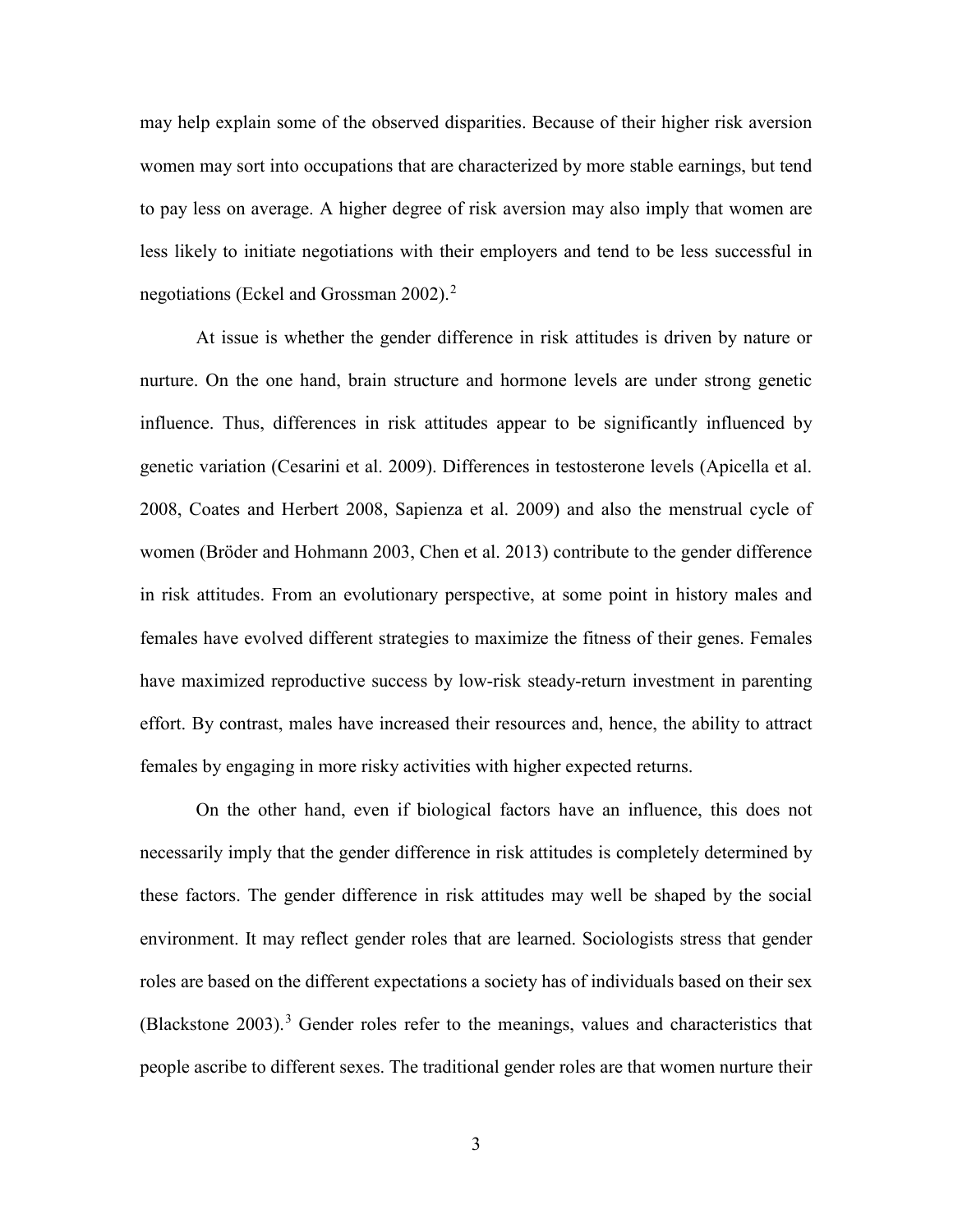families while men are the heads of their households by providing financial resources and making important family decisions. These traditional gender roles are reflected in different personality traits ascribed to men and women. For example, for the U.S. there is evidence that women are expected to be docile and generous, while men are expected to be confident and self-assertive (Eagly 1987). Against this background, gender differences in risk attitudes appear to be a component of socially constructed norms (Bertrand 2011). A higher degree of risk aversion is viewed as the norm for women whereas men are rather expected to be risk-takers. As suggested by Akerlof and Kranton's (2000, 2005) gender identity model, people tend to conform with what is expected from their social category.<sup>[4](#page-43-3)</sup> This would imply that women behave according to the expectation that they are risk averse while men's behavior conforms to the expectation that they are more willing to take risk.

If differences in risk attitudes between men and women reflect socially constructed norms, these differences should vary across societies that have different gender role models. Specifically, we should find that the difference in risk attitudes is less pronounced in societies that are characterized by more equal gender roles. We test this hypothesis by examining risk attitudes of men and women in West and East Germany. People in East and West Germany lived under completely different political regimes for 45 years. Most importantly in our context, the two parts of Germany differed substantially in their family policies. In West Germany, family policy was dominated for a long time by the traditional male breadwinner model with continuously employed men and only partially employed women. By contrast, the East German family policy promoted more equal gender roles and integrated women into full-time employment.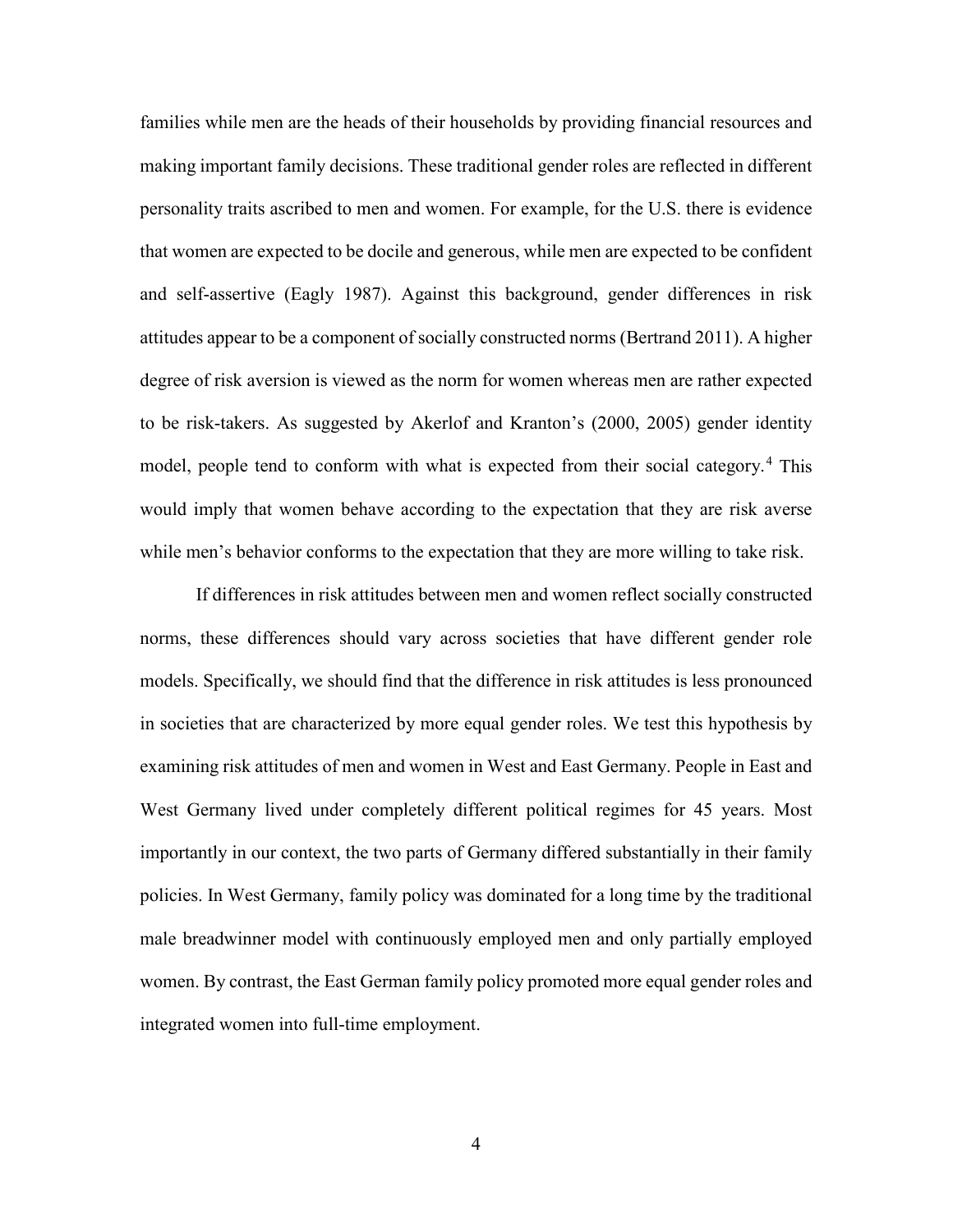A series of empirical studies suggest that, even many years after reunification, East Germans have more equal gender roles than West Germans. East Germans are much more likely to hold egalitarian gender-role attitudes. The attitudinal differences are matched by behavioral differences. Employment rates are higher among East German women and their labor force participation is little influenced by their marital status. Patterns of partnership and fertility also suggest that East German women are more emancipated than West German women. Cohabitation is more prevalent among East Germans than among West Germans. This even holds for women with minor children. Moreover, single women in East Germany place a higher value on having children than single women in West Germany and, accordingly, have a higher likelihood of *planned* out-of-partnership births. These patterns of partnership and fertility conform to the notion that more equal gender roles make East German women emotionally and economically less dependent on a male partner. Thus, they are more willing to choose non-traditional and less stable partnership arrangements and are more likely to express their wish to have a child even if they have no stable partner or spouse.

Against this background, we hypothesize that the gender difference in risk attitudes should be less pronounced among people born in East Germany than among people born in West Germany. We use data of the German Socio-Economic Panel (SOEP) to test this hypothesis. The SOEP is unique in that it is a large representative survey of a general population containing an experimentally validated measure of risk tolerance (Dohmen et al. 2011). Our empirical results show that the gender difference in general risk tolerance is indeed smaller among East Germans than among West Germans. Additionally, we also analyze context-specific measures of risk tolerance. That analysis reveals that the smaller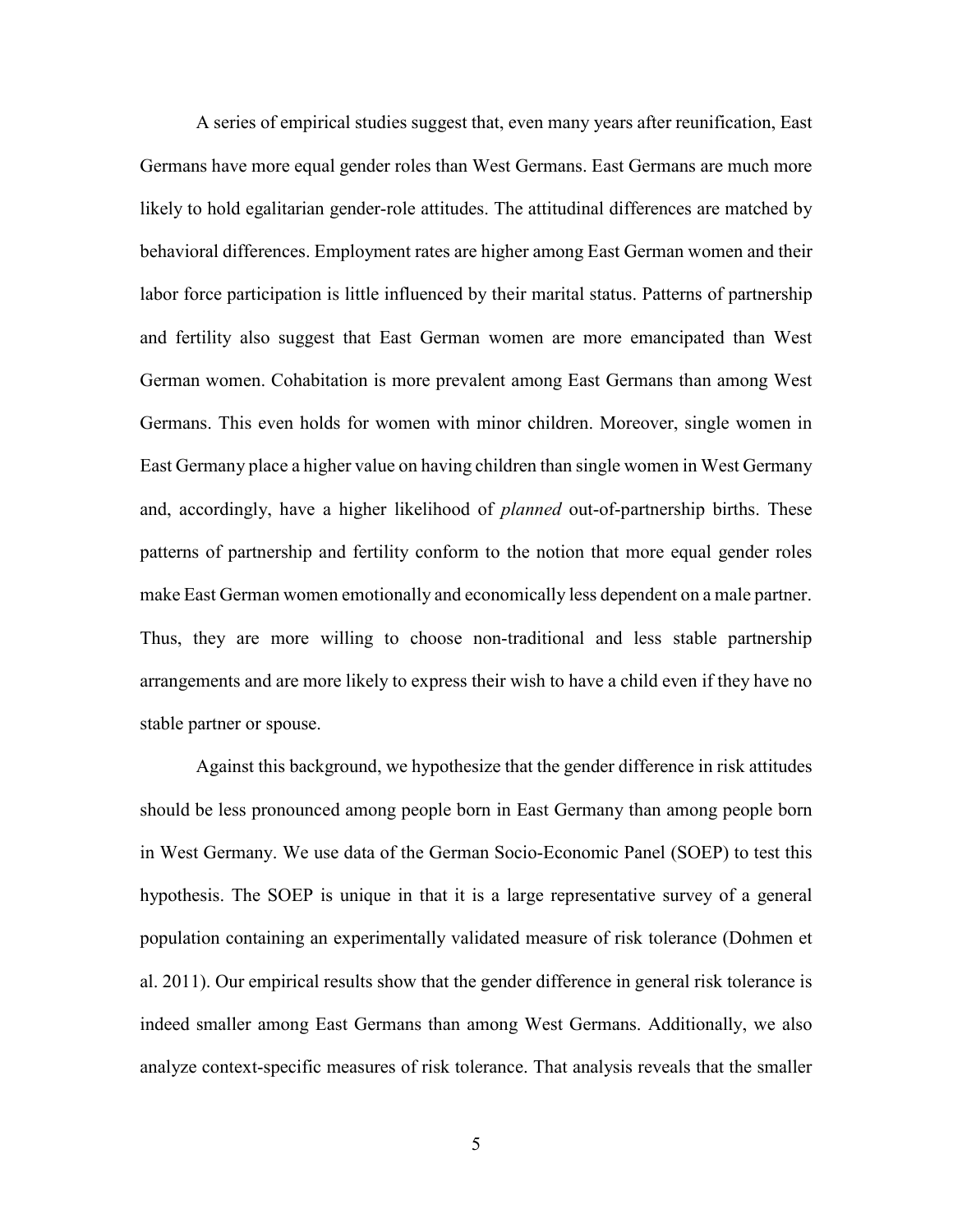gender gap in risk tolerance among East Germans in particular applies to the economic sphere. Specifically with respect to career and financial matters, we find that the gender gap in risk tolerance is smaller among East Germans than among West Germans. Altogether, our results support the view that gender differences in risk attitudes are in fact shaped by society.

We also examine if the gender differences in risk attitudes have changed over time. Interestingly, there is little evidence of a change for East Germans. By contrast, our estimates provide some evidence that the gender difference in risk attitudes has shrunken among West Germans. This may indicate that the recent policy of more gender equality in unified Germany has changed gender roles specifically in the Western part of the country. As a consequence, the West German gender difference in risk attitudes may partially converge to the East German one.

Only a few experimental studies have begun to examine the influence of the social environment on gender differences in risk preferences. Booth and Nolen (2012) provide experimental evidence from 15-year-old students in England. They find that gender differences in risk preferences depend on whether the girls have attended a single-sex or a mixed-gender school. While the risk preferences of girls from single-sex schools are not different from the average boy, girls from mixed-gender schools are significantly more risk averse. Booth et al. (2014) conduct repeated experiments with first year college students who are randomly assigned to single-sex and mixed-gender classes. After eight weeks in a single-sex class women made significantly more risky choices than their counterparts in the mixed-gender classes.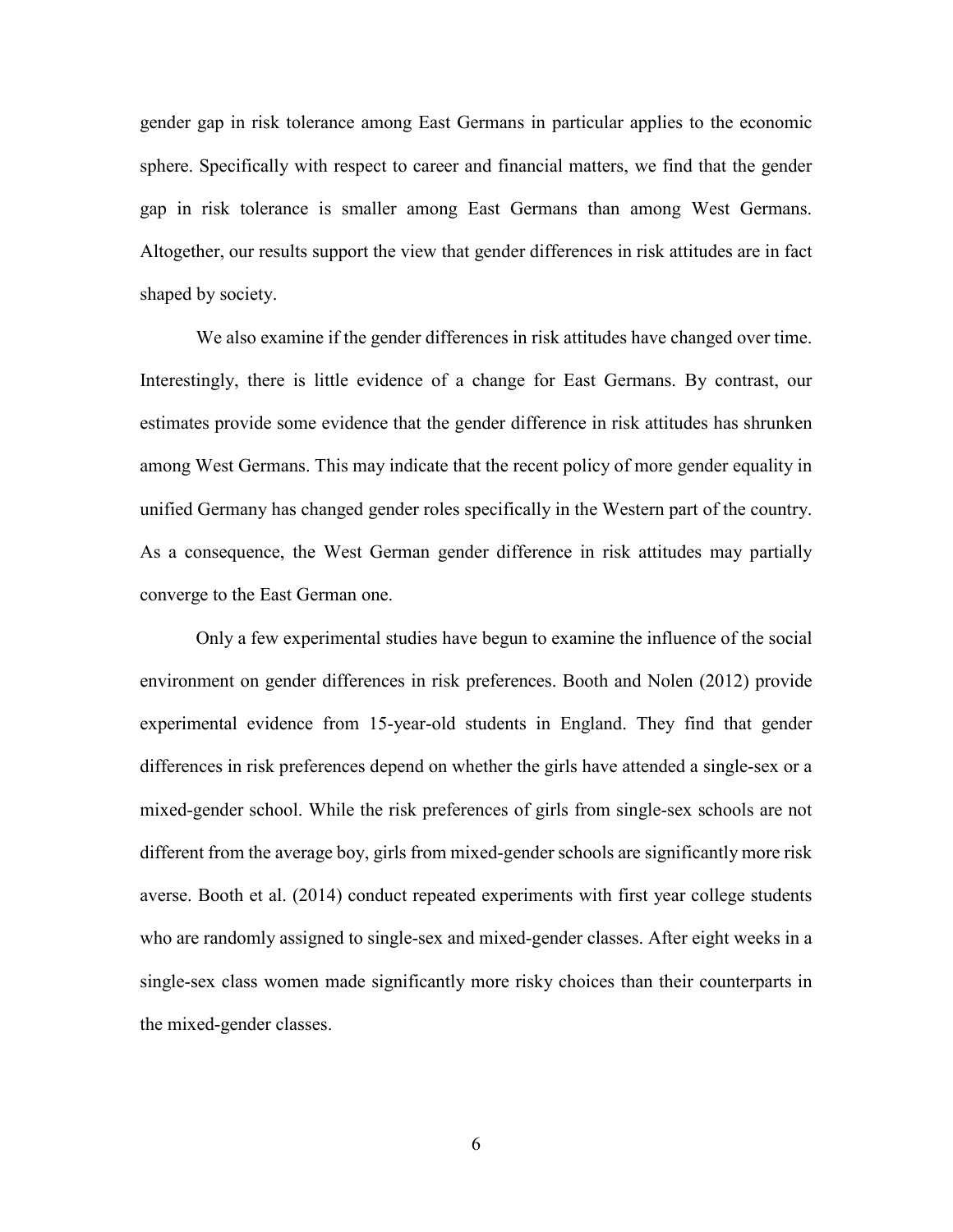A study by Cardenas et al. (2012) compares children aged 9–12 in Colombia and Sweden. According to macro-indices, the two countries differ in gender equality with Sweden being characterized by substantially more equality. The experiments by Cardenas et al. show that the gap in risk preferences between boys and girls is smaller in Sweden than in Colombia.

Gong and Yang (2012) conduct experiments with subjects from two ethnic groups in China, the matrilineal Mosuo and the patriarchal Yi. Their results show that the gender gap in risk preferences is smaller in the matrilineal ethnic group than in the patriarchal one. However, the evidence from other patriarchal and matrilineal societies appears to be rather mixed. Gneezy et al. (2009) examine risk preferences and competitive behavior among Maasai, a patriarchal society in Tanzania, and Kashi, a matrilineal society in India. Gneezy et al. find that women are less competitive than men in the patriarchal society whereas they are more competitive than men in the matrilineal society. Yet, Gneezy et al. do not observe gender differences in risk preferences among the patriarchal Maasai and the matrilineal Kashi. Pondorfer et al. (2017) examine risk preferences and gender stereotypes among the patrilineal Palawan in the Philippines and the matrilineal Teop in Papua New Guinea. Pondorfer et al. also find no gender differences in risk preferences in the two societies, but show that gender stereotypes differ between the patrilineal and the matrilineal society. Given the mixed findings of the experimental literature and the limited number of studies, further evidence is certainly warranted.

Our study complements the few stylized experimental examinations by providing large-scale survey evidence from a general population. We use variation in gender role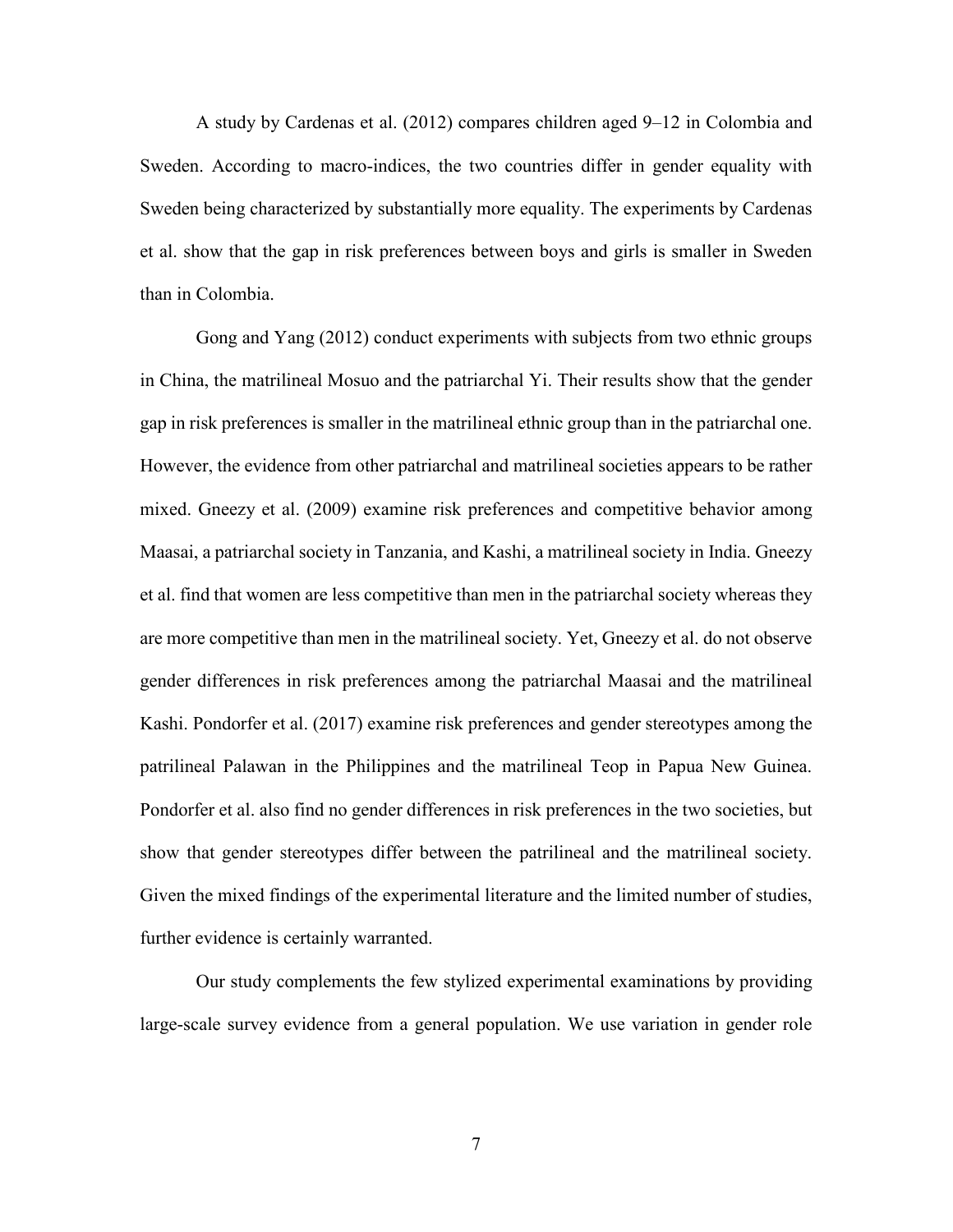models that comes from the fundamental policy change that was associated with the separation of Germany after World War II.

Our study is related to the literature on institutions, cultural traits and endogeneity of preferences (Alesina and Giuliano 2015, Bowles 1998). A series of studies have used the separation of Germany after World War II as a natural experiment to examine the influence of political regimes on solidarity and cooperation, social distrust, personality traits, and preferences for state intervention (Alesina and Fuchs-Schündeln 2007, Ariely et al. 2014, Brosig-Koch et al. 2011, Friehe et al. 2015, Heywood et al. 2017, Lichter et al. 2015, Ockenfels and Weimann 1999, Rainer and Siedler 2009). None of these studies has analyzed the influence of the separation on gender differences in risk attitudes in the two parts of Germany. This also holds for an examination by Heineck and Süssmuth (2013) who find that East Germans have a higher degree of general risk tolerance than West Germans.

The rest of this paper is organized as follows. In section 2, we provide our background discussion on family policies and gender role models in East and West Germany. The third section presents the data and variables while the fourth section provides the estimation results. The fifth section concludes.

#### **2. Different Gender Role Models in East and West Germany**

## *2.1 Family Policies during the Years of Separation*

Germany was separated in 1945 at the end of World War II. The separation was the result of the positions of the occupying forces and negotiations between the Allies. In 1949, the Federal Republic of Germany (FRG) and the German Democratic Republic (GDR) were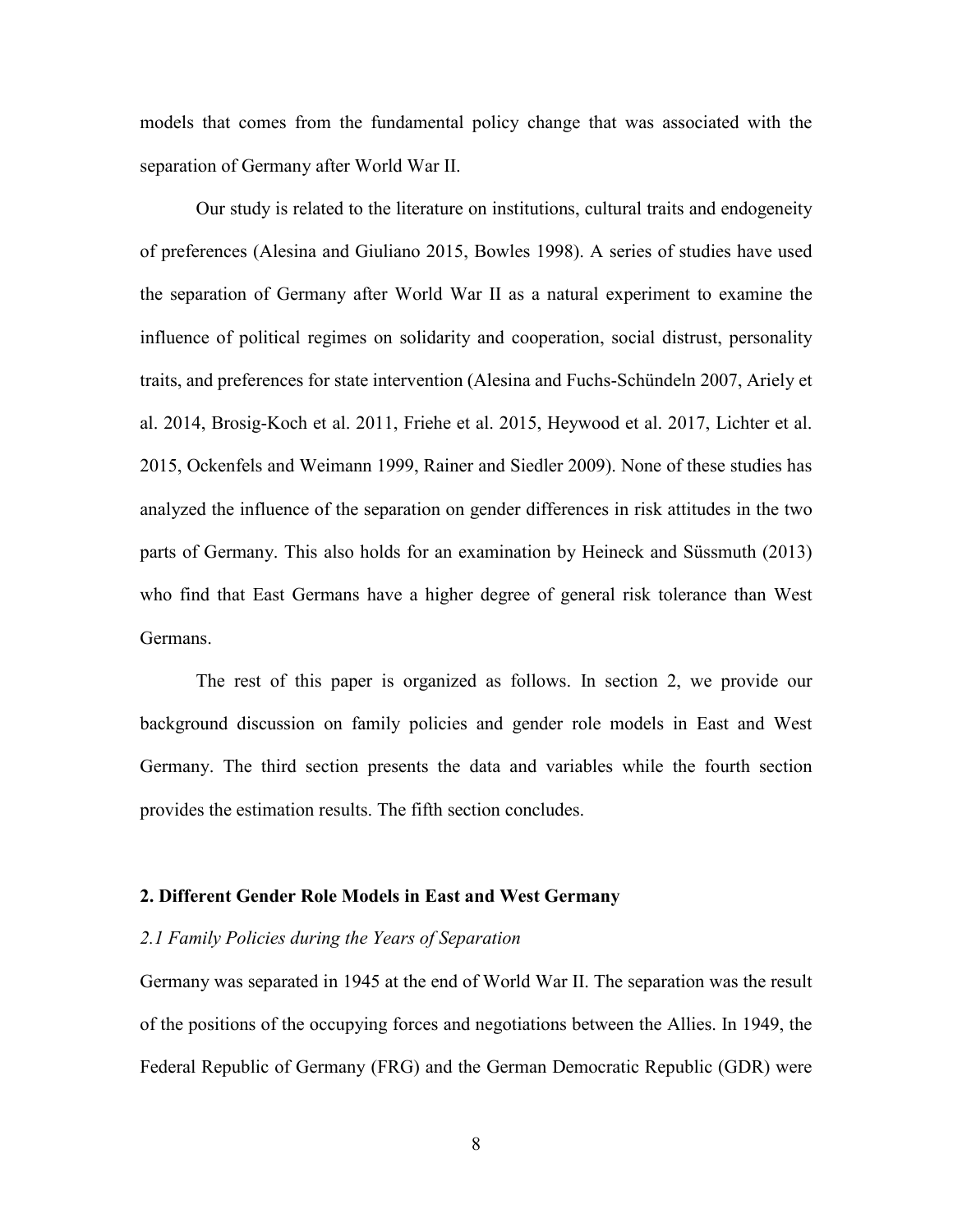officially founded in the West and in the East. The GDR was an authoritarian communist regime while the FRG embraced democracy and capitalism. After the fall of the Berlin Wall, reunification of East and West Germany took place in 1990.

During the years of separation, the two parts of Germany differed substantially in their family policies (Engelhardt et al. 2002, Pfau-Effinger and Geissler 2002, Rosenfeld et al. 2004). In West Germany, family policy was dominated for a long time by the traditional male breadwinner model with continuously employed men and only partially employed women. Women worked full-time until they had children and returned to parttime work after longer career interruptions. Lack of public child care and inconvenient opening times of many day care facilities made it difficult for women to combine work and family. Instead of facilitating women's employment opportunities, the government focused on parental leave policies allowing mothers to stay at home with their young children. While being on parental leave, women's entitlements were largely derived from their husbands' rights. Moreover, the tax system provided incentives for mothers to stay at home as it heavily weighted in favor of married and single income couples. Support for singleparent households was modest and there were no specific measures to foster single mothers' employment.

The family policy in East Germany promoted more equal gender roles. The main goals of family policy were to integrate women into full-time employment and to encourage childbearing. The communist regime built up a comprehensive child care system that allowed women to stay in the labor force even during childbearing years.<sup>[5](#page-43-4)</sup> Furthermore, measures such as child-illness leave or reductions in working hours for fulltime employed mothers enabled women to reconcile work and family. East Germany also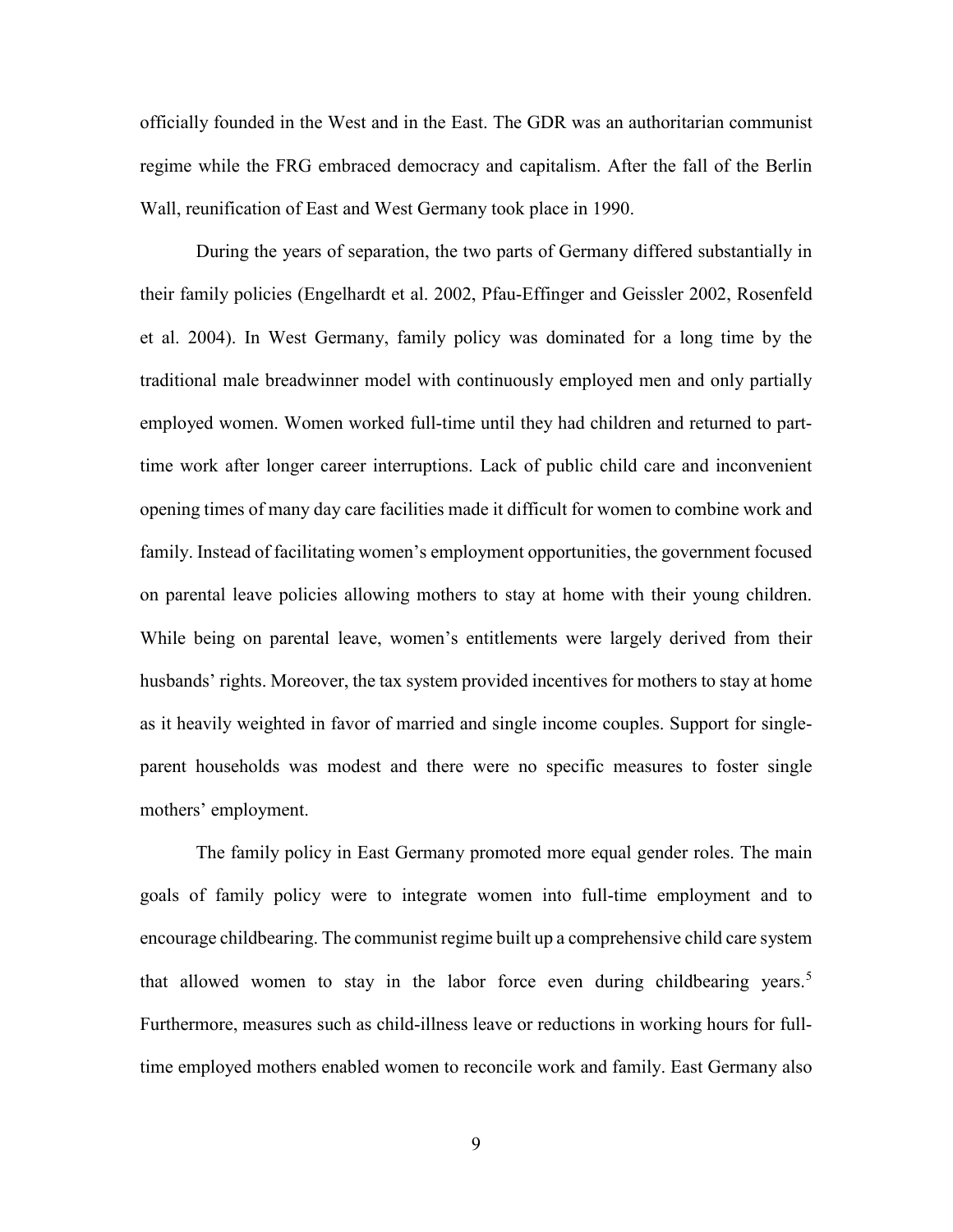provided parental leave. However, parental leave was coupled with far reaching rights to job return. Furthermore, in contrast to West Germany, the East German tax system provided no specific incentive for women to stay at home. The earnings of spouses were taxed individually. Finally, while marriage was seen as the foundation of the family, some family policies privileged unmarried mothers (Hiekel et al. 2015). For unmarried women, the government permitted a 1-year paid maternity leave already for their first child. For married women, this maternity leave was granted for the second child only. Unmarried mothers were also preferentially treated in the allocation of child care slots.

## *2.2 Continuing Differences in Gender Role Models after Reunification*

After reunification the West German family and marriage law was adopted by the whole of Germany. However, to the extent people in East and West Germany have internalized the respective gender role model, one should still find behavioral differences even after reunification. The experience of a new politico-economic regime is unlikely to make East Germans completely abandon the family and moral values they have acquired through socialization. Available evidence indeed suggests that East Germany has been still characterized by more equal gender roles after reunification.

A series of studies show that East Germans are still more likely to hold egalitarian sex-role attitudes than West Germans (Bauernschuster and Rainer 2012, Dorbritz and Ruckdeschel 2009, Kreyenfeld and Geisler 2006, Lee et al. 2007, Scott 1999, Treas and Widmer 2000). East Germans are less likely to be concerned about adverse effects of maternal employment on the well-being of children. Accordingly, they are more likely to disagree with the view that women have to stay home in order to take care of the household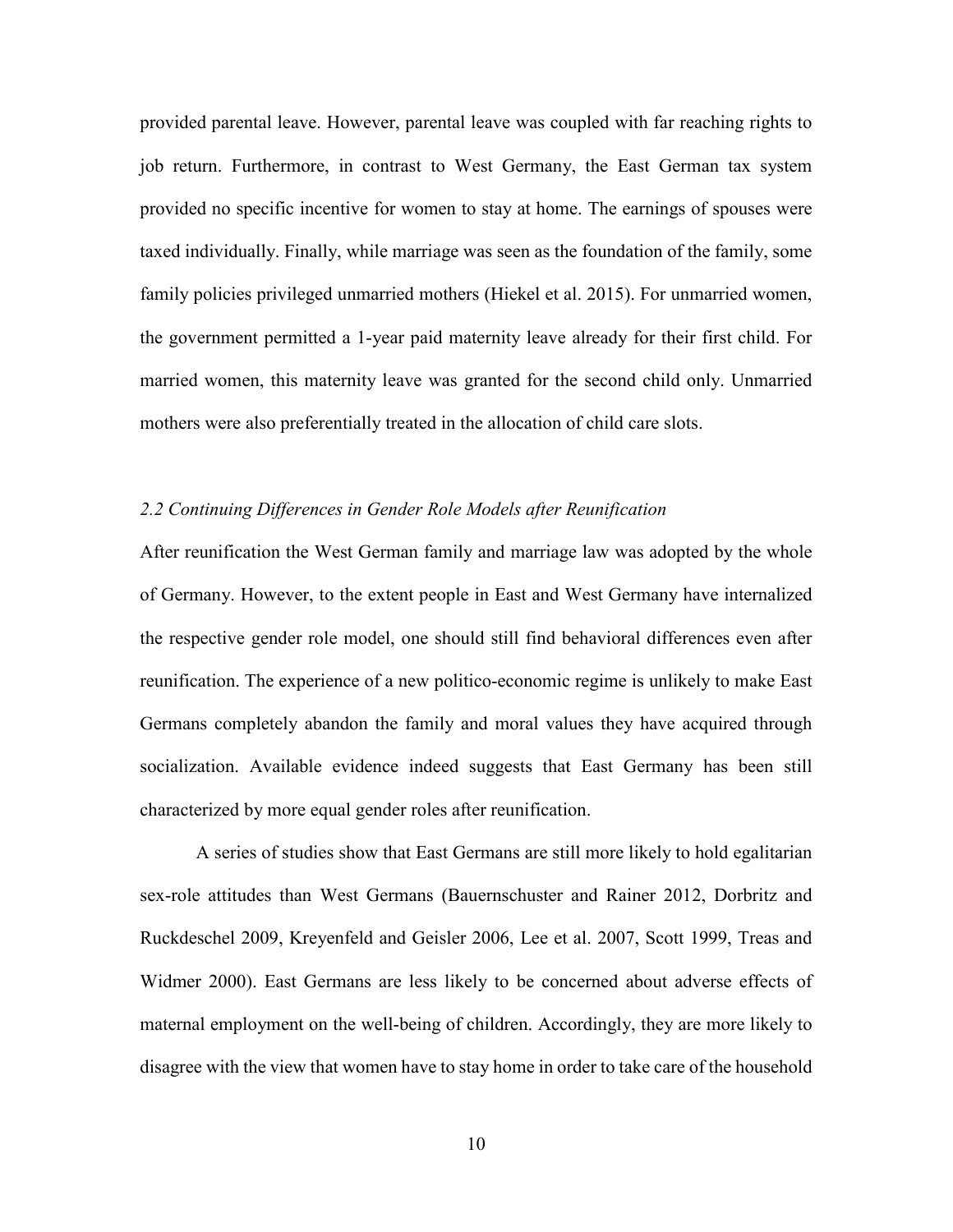and the children. East Germans also more often tend to refuse the view that a woman has to support the husband's career instead of making her own. Furthermore, East Germans more often share the opinion that single women's wish to have a child should be respected and that one parent can raise children as effectively as two parents can do.

Labor supply studies show that the attitudinal differences are matched by behavioral differences. Considering the years 1999 to 2002, Haan (2005) finds that married women in the East have a higher labor market participation rate than those in the West. Relatedly, analyzing data from married and cohabiting couples in the period 2000 to 2007, Haan and Wrohlich (2011) find higher employment rates among East German than among West German women. Finally, Kreyenfeld and Geisler (2006) show for 2002 that mothers in East Germany are much more likely to work full-time than mothers in West Germany. Moreover, they find that married and unmarried mothers in East Germany have similar employment patterns whereas in West Germany married mothers are less likely to work full-time than unmarried mothers.

The notion of more egalitarian gender roles is also supported by the higher propensity for non-traditional partnership arrangements in East Germany. Cohabitation is more prevalent among East Germans than among West Germans. The higher propensity for cohabitation can even be found for women with minor children (Jirjahn and Struewing 2018a). This result holds in estimations that control for factors such as income, unemployment, home ownership, indebtedness, education, health, religious affiliation and availability of childcare. While cohabitation is largely viewed as an inferior substitute for marriage in West Germany, it is socially more accepted and often viewed as an alternative to marriage in East Germany (Hiekel et al. 2015). Cohabitation relies to a lesser extent on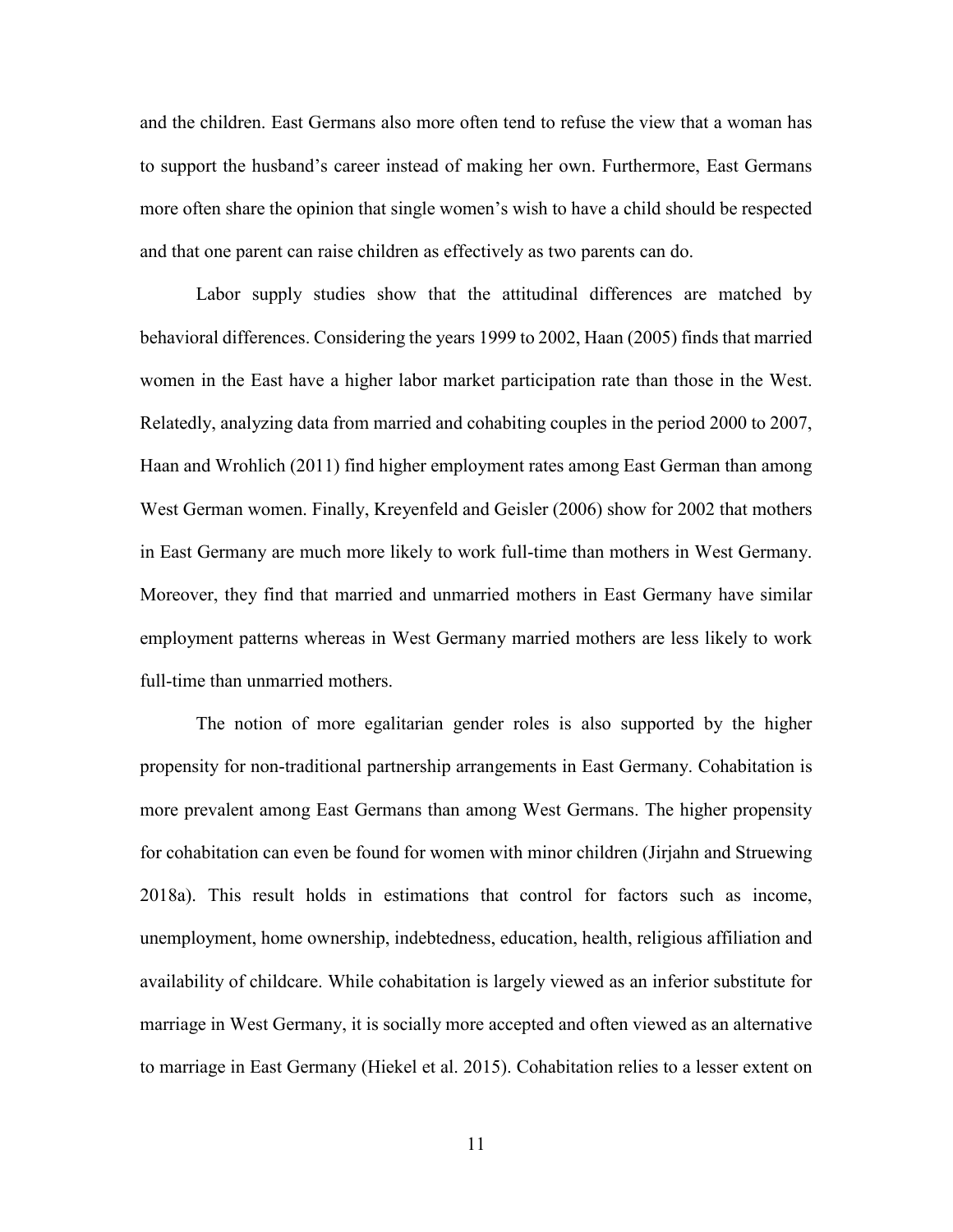formal commitments and, hence, entails more insecurity in case of a separation particularly if a woman has children. Thus, the higher propensity for cohabitation among East Germans indicates a greater independence of women. Economically and emotionally independent women are more likely to accept living arrangements that involve higher insecurity. Relatedly, sociologists emphasize that cohabiting couples rejecting marriage as an institution may be also more likely to reject the roles of breadwinner and housewife that go along with traditional marriage (Baxter 2001). According to this view, cohabitation involves and a greater lack of normative prescriptions for role performance. This leaves space for cohabiting couples to negotiate more egalitarian relationships.

Moreover, attitudinal evidence shows that single women in East Germany place a higher value of having children than single women in West Germany (Jirjahn and Struewing 2018b). Interestingly, behavioral differences conform also to these attitudinal differences. Single women in East Germany have a higher likelihood of *planned* out-of-partnership births than single women in West Germany.<sup>[6](#page-43-5)</sup> The attitudinal and behavioral differences between East and West Germans can be found even when including controls for income, labor force status, health and religion in the regressions. This pattern also suggests that there exist more equal gender roles in East Germany. People in East Germany have been usually grown up with mothers employed full-time. This is the model on which they base their own lives.<sup>[7](#page-43-6)</sup> The more equal gender roles imply that women are both emotionally and economically less dependent on a male partner. They are less likely to define themselves through a partner and the stronger labor force attachment enables them to earn their living. Thus, their wish to have a child is less likely to depend on the presence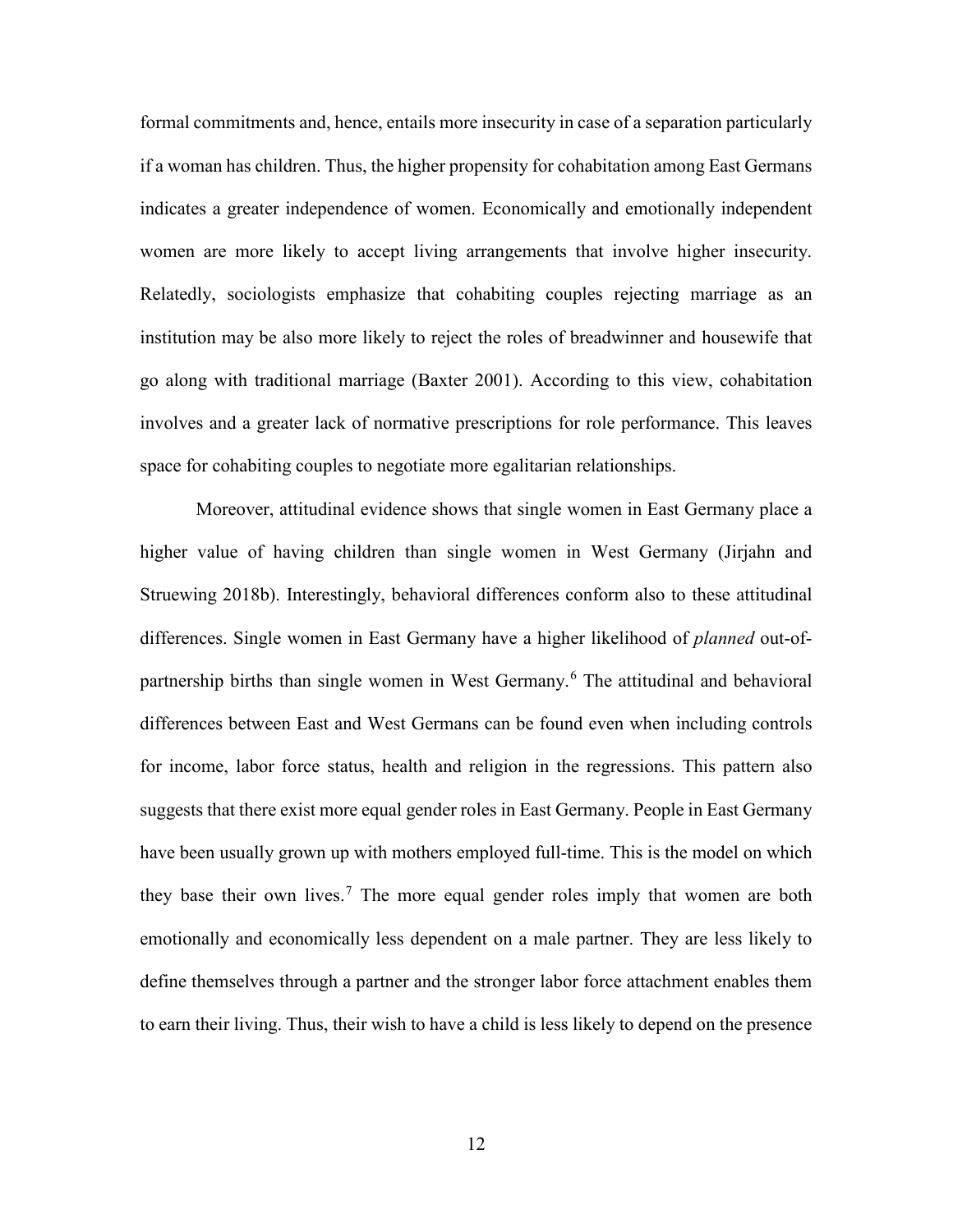of a stable partner or spouse. This wish is reinforced by the widespread social acceptance of single motherhood.

All in all, the available evidence suggests that there exist more equal gender roles in East Germany. The more equal gender roles mean that women are to a higher degree involved in making important family decisions and providing financial resources to the family. These responsibilities are the preserve of men in the traditional breadwinner model. They require a higher willingness to take some risk in order to increase the resources available to the family. Thus, we hypothesize that the gender gap in risk attitudes should be smaller among East Germans than among West Germans.

## **3. Data and Variables**

## *3.1 The Data Set*

Our study uses data from the SOEP, a large longitudinal survey of households in Germany (Wagner et al. 1993, Wagner et al. 2007). The sample is carefully constructed to be representative of the adult population in the country. The SOEP is administered by the German Economic Institute (DIW). Infratest Sozialforschung, a professional survey and opinion institute, conducts the face-to-face interviews. A nucleus of socio-economic and demographic questions is asked annually. Different 'special' topics are sampled in specific waves. For our analysis, we use focus on persons who are at least 17 years old.

#### *3.2 Dependent Variables*

The definitions and descriptive statistics of the dependent variables are shown in Table 1. Our main dependent variable is a unique measure of general risk attitude. The underlying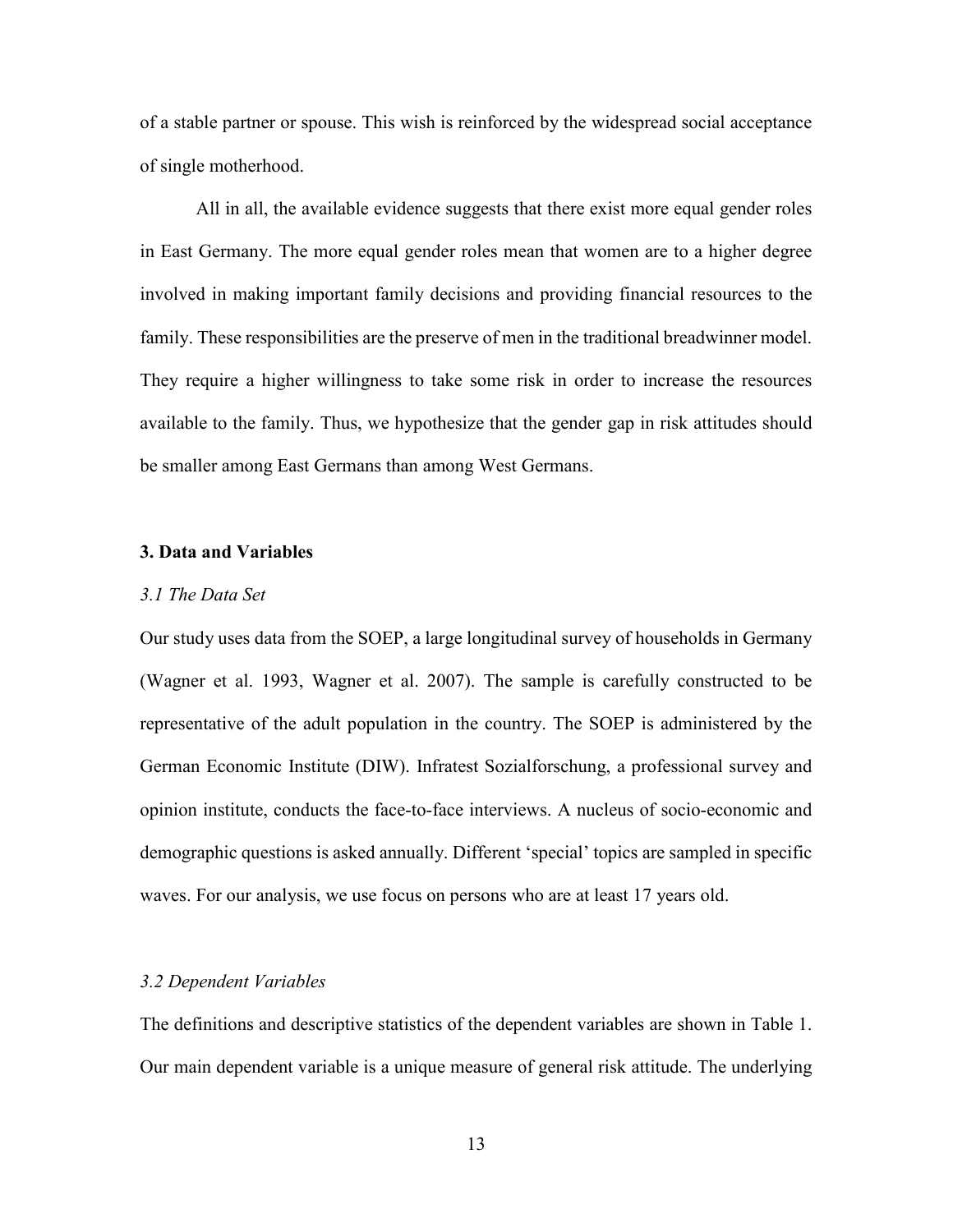question is: "How do you see yourself: Are you generally a person who is fully prepared to take risks or do you try to avoid taking risks?" Interviewees respond to the question on an eleven-point Likert scale ranging from 0 "not at all willing to take risks" to 10 "very willing to take risks". This measure has been validated by Dohmen et al. (2011) who demonstrate that it is highly correlated with actual risk taking in lottery experiments. The measure of general risk attitude is available for the years 2004, 2006, and 2008 to 2015. For our analysis of the determinants of general risk attitude we pool the data from these years.

The SOEP also provides context-specific measures of risk attitude. These measures refer to the willingness to take risk in financial matters, career matters, sports and leisure, driving, health matters, and trusting others. We use these measures as additional dependent variables in order to check the robustness of results. The context-specific measures of risk attitude are available for the years 2004, 2009 and 2014. Thus, our analysis of the determinants of context-specific risk attitudes is based on pooled data from these three years.

#### *3.3 Key Explanatory Variables*

Table 2 provides the definitions and descriptive statistics of the explanatory variables. Building from Alesina and Fuchs-Schündeln (2007), our key explanatory variable is a dummy variable that takes on the value of 1 if the person was born in East Germany before the fall of the Berlin Wall, regardless of the current place of residence. The dummy equals 0 if the person was born in West Germany before the fall of the Berlin Wall, regardless of the current place of residence. This variable indicates whether the person grew up in a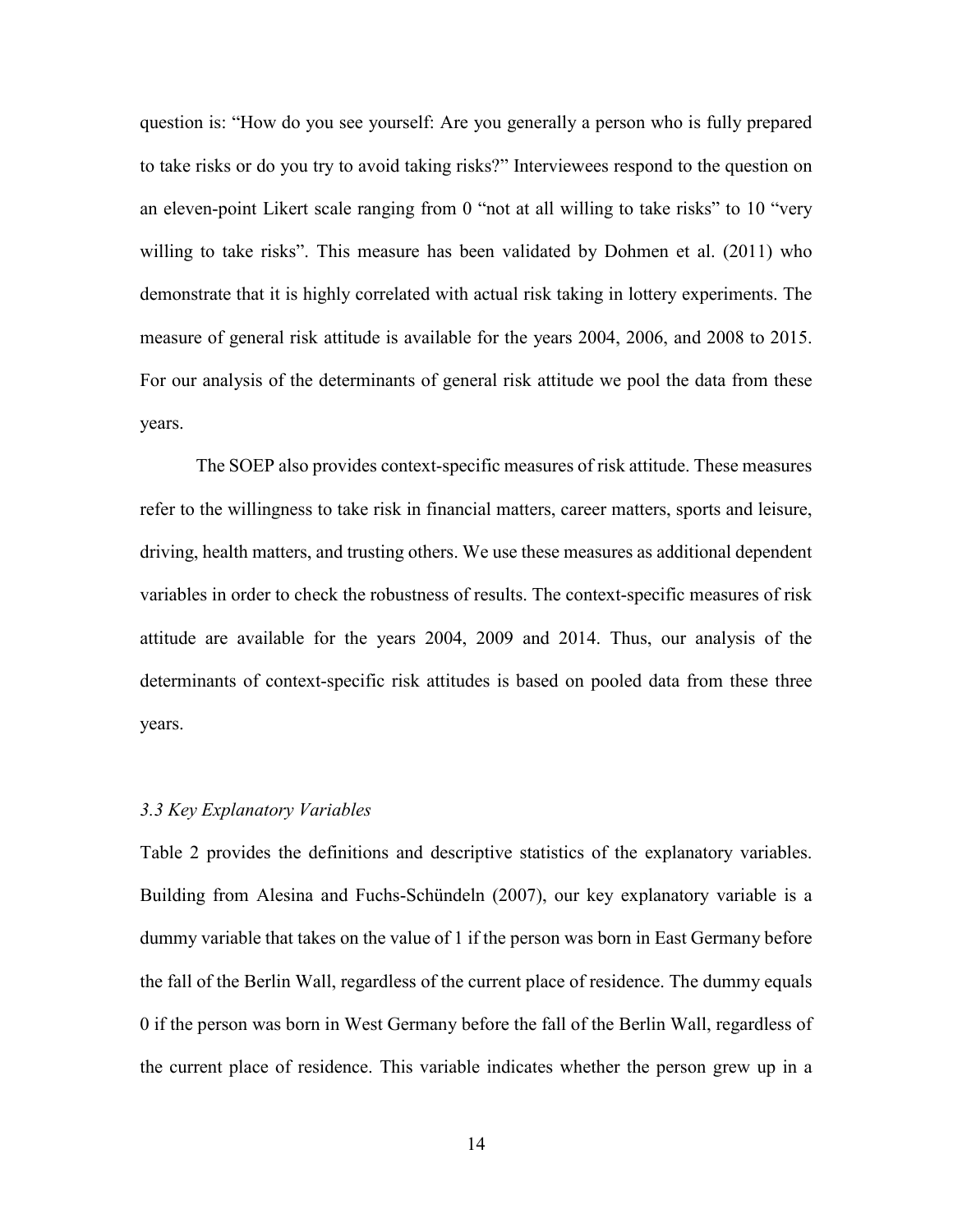social environment with more equal or with more traditional gender roles. These gender roles have been internalized during childhood and, thus, influence attitudes and behavior in adulthood. As discussed, they should influence the gender gap in risk preferences.

Our second key explanatory variable is a dummy for the gender of the person. We use two approaches to examine if the gender gap in risk preferences varies between East and West Germans. First, we use the combined sample of East and West Germans and distinguish between East German women, West German women and East German men. The reference group consists of West German men. Second, we run separate regressions for East and West Germans and include a simple gender dummy in each regression.

We recognize the possibility that gender roles may have changed in the course of time after reunification. Thus, we also analyze if the gender gap in risk preferences has changed over time among East and West Germans. This allows us to examine if there is a convergence of preferences after reunification.

### *3.4 Control Variables*

We use two specifications. Our baseline specification builds from Dohmen et al. (2011) and includes control variables for age, height and parents' education. We also control for the year of observation. In order to check the robustness of results, we use a second specification that additionally captures own education, household income, labor force status, work experience, health, marital status, number of children and migration background. In that specification, we also take into account whether the person grew up in an urbanized area and whether the person still lives in his or her childhood hometown.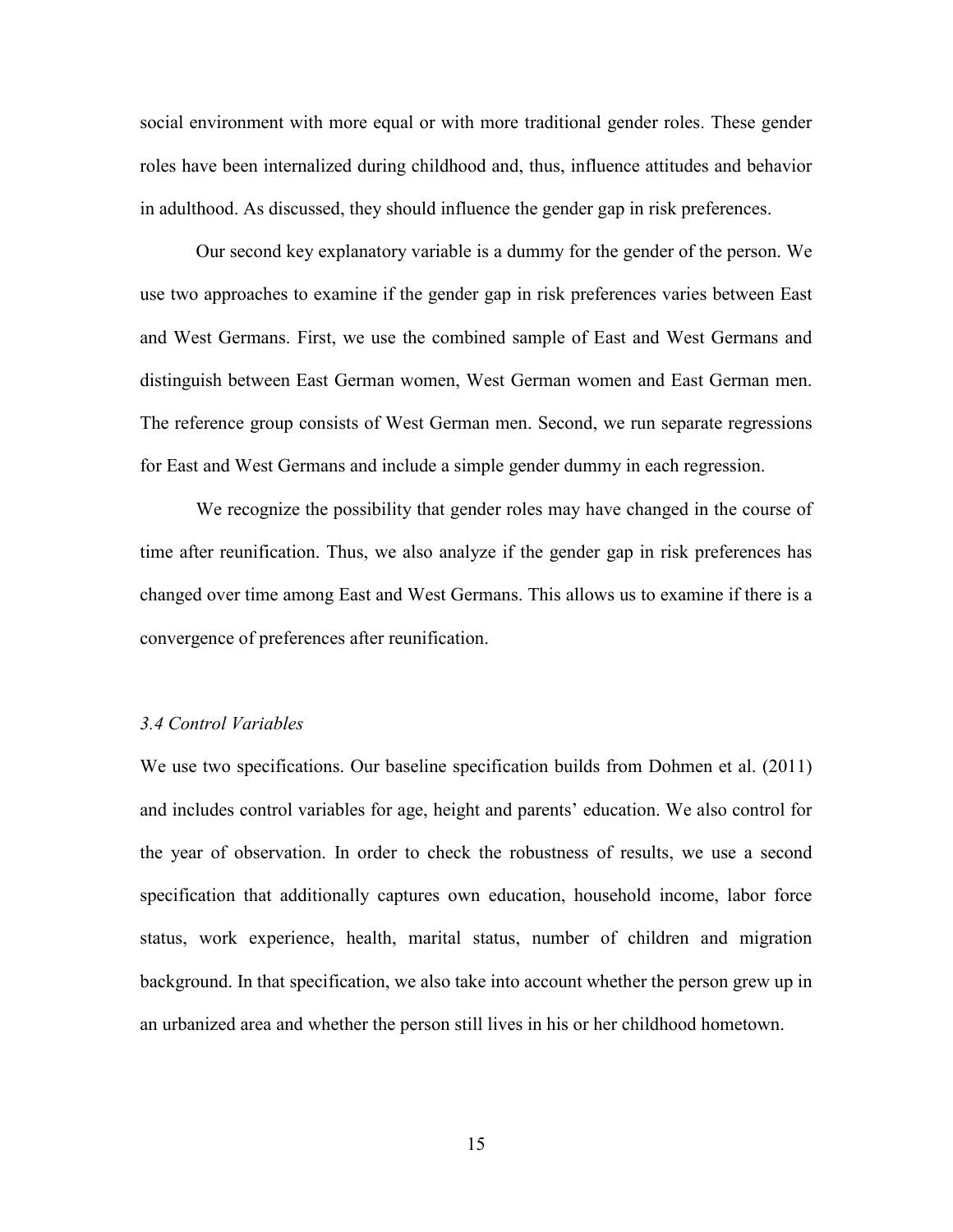## **4. Empirical Analysis**

## *4.1 Determinants of General Risk Attitude*

Table 3 provides our initial estimations on the determinants of general risk attitude. As we have panel data, we use a random effects probit model. When estimating the coefficients, the random effects model accounts for the cross-period correlation of the error terms influencing a person's risk attitude. In contrast to a fixed effects approach, the random effects model allows the inclusion of time-invariant variables. This is particularly important in our context as the key explanatory variables are constant over time. Additionally, we cluster standard errors at the person level.

Regression (1) is based on a standard specification including the basic controls and dummy variables for East Germany and gender. The results largely confirm previous research on the determinants of risk attitude (Dohmen et al. 2011, Heineck and Süssmuth 2013). The person's age is negatively associated with risk tolerance while body height and the father's education are positive determinants. Furthermore, persons born in East Germany before the fall of the Berlin Wall have a higher degree of risk tolerance than persons born in West Germany. This finding conforms to Laidi's (2010) hypothesis that the evolution of a general notion of risk aversion at the societal level presupposes democratic experience and a political system where public deliberation plays an important role in evaluating risk.

Most importantly, the regression confirms a gender gap in risk attitudes. The estimation suggests that the risk tolerance of women is 0.676 scale point lower than that of men. Taking into account that the average score of general risk tolerance is 4.482 in our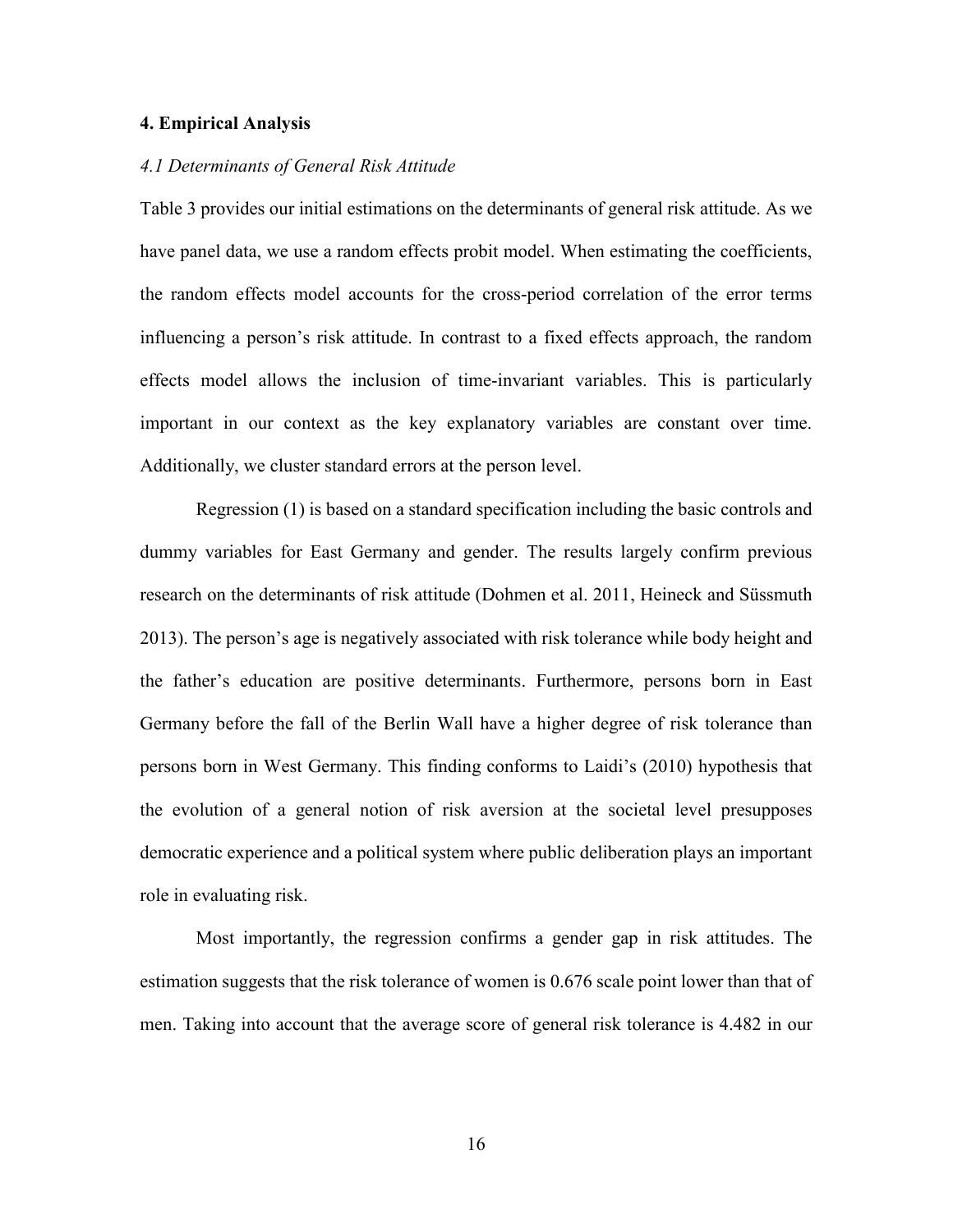sample, this implies a substantial gender gap. Other things equal the risk tolerance of women is by about 15 percent below that of average risk tolerance.

So far we have followed previous research by implicitly assuming that the gender gap in risk attitudes is homogeneous within the population. In a further step, we now allow for heterogeneity by considering the possibility that the gap differs between East and West Germans. Regression (2) includes variables for women born in East Germany, women born in West Germany, and men born in East Germany. The reference group consists of men born in West Germany. The regression reveals that the gender gap in risk attitudes is indeed smaller among East than among West Germans. For the West, the gender gap is given by the coefficient on the variable for women born in West Germany. The risk tolerance of West German women is 0.72 scale point lower than that of West German men. For the East, we obtain the gender gap by the difference between the coefficients on the variables for women and men born in East Germany. This implies that the risk tolerance of East German women is  $0.54$  scale point lower than that of East German men  $(-0.540 = -0.469 -$ 0.071). Thus, the gender gap in risk attitudes among East Germans is 25 percent smaller than the gender gap among West Germans. As shown in the last row of Table 3, a  $\chi^2$  test confirms that the difference in the gender gaps between East and West Germans is also statistically significant.<sup>[8](#page-44-0)</sup> The gender gap is smaller in East Germany than in West Germany because East German women have a much higher risk tolerance than West German women. Thus, even though East German men are also more tolerant toward risk than West German men, East Germany is characterized by a smaller gender gap in risk attitudes.

As a check of robustness, we expand the specification in regression (3). Body height is still a significantly positive and age a significantly negative determinant. While the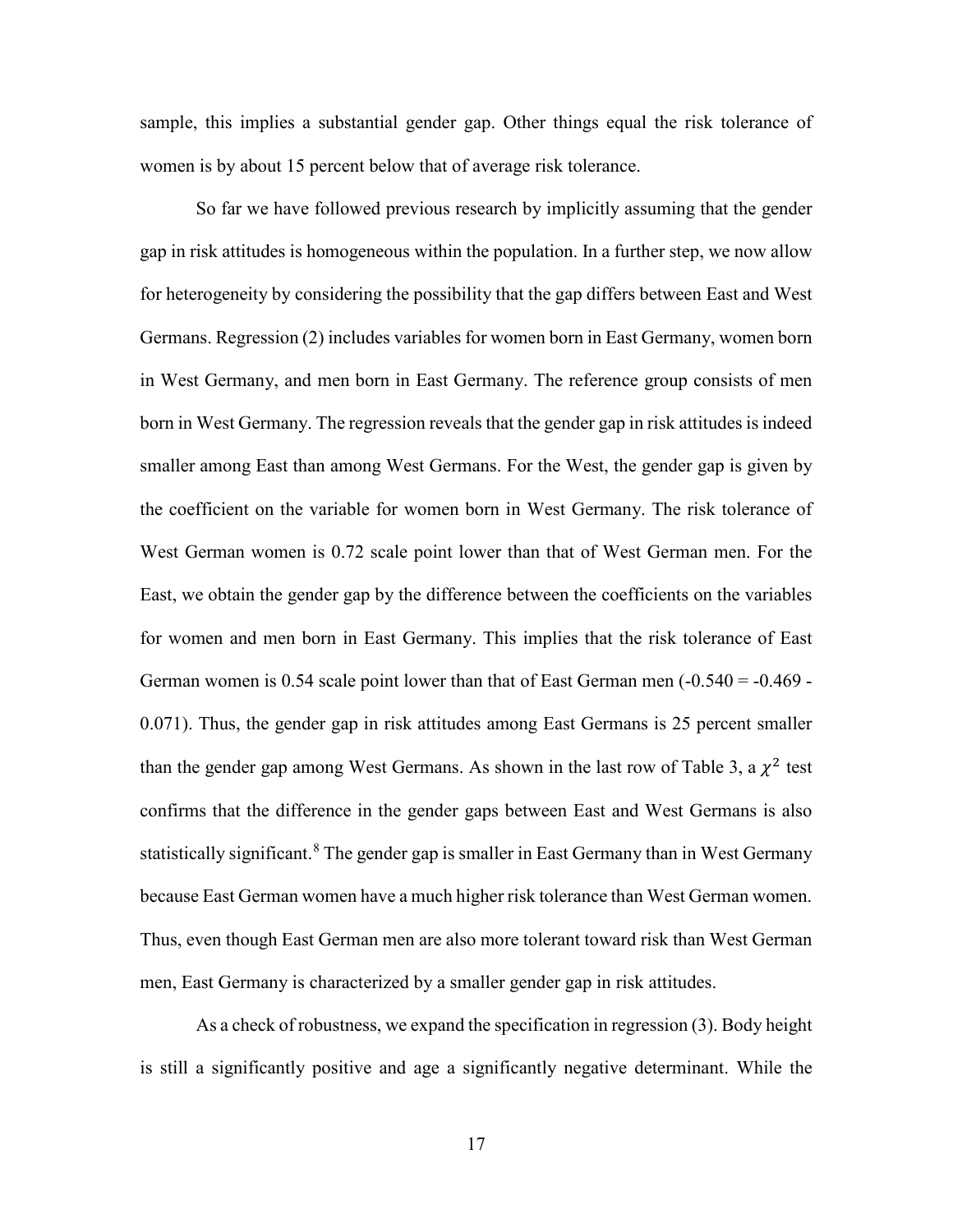coefficient on father's education loses significance, several of the additional control variables emerge as significant covariates of general risk tolerance. The person's own education is associated with higher risk tolerance but at a decreasing rate. Household income and health are also positive covariates whereas being married and the number of children are negative covariates. The size of the childhood hometown has also an influence. Persons who grew up in a rural area, a small city or a medium-sized city are less risk tolerant than persons who grew up in a big city. Furthermore, it plays a role if a person has left his or her childhood hometown. Persons who do not live in their childhood hometown or returned to it after leaving it for some time are more risk tolerant than those who never left their hometown.

Most importantly, the estimation with the expanded specification confirms our key pattern of results. Regression (3) implies that West German women have a 0.658 scale point lower risk tolerance than West German men while East German women only have a 0.562 scale point lower risk tolerance than East German men  $(-0.562 = -0.482 - 0.080)$ . Thus, the regression with the expanded specification suggests that the gender gap in risk attitudes among East Germans is 15 percent smaller than the gender gap among West Germans. This estimated East-West difference in the gender gaps is somewhat smaller than the difference implied by the regression with the baseline specification. Nonetheless the basic point remains that the regression with the expanded specification also shows that the gender gap in risk attitudes is less pronounced among East Germans than among West Germans. The difference in the gender gaps is also statistically significant in this regression.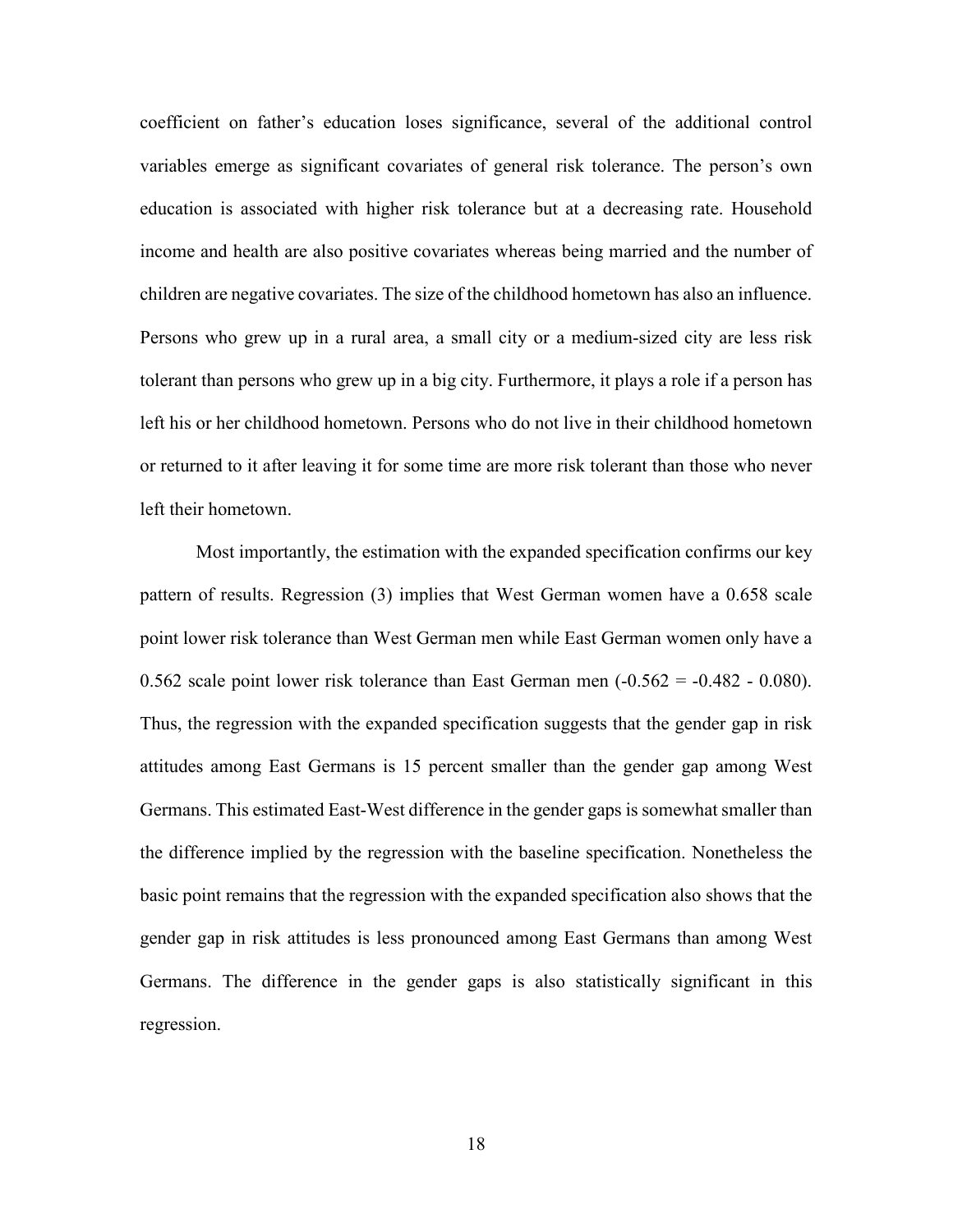Altogether, our key findings support the hypothesis that society influences the gender gap in risk attitudes. As suggested by our background discussion, East Germans are characterized by more equal gender roles than West Germans. Thus, if the gender gap in risk attitudes is shaped by the social environment, the gap should be smaller among East Germans. Our estimations on the determinants of general risk tolerance confirm this prediction.

#### *4.2 Determinants of Context-Specific Risk Attitudes*

So far we have used the measure of general risk tolerance. We now examine the determinants of context-specific risk attitudes. As information on context-specific risk attitudes is only available for 2004, 2009 and 2014, we limit our estimation sample to these years. Table 4 provides the results of regressions with the baseline specification.

Our estimations show specifically for career and financial matters that the gender gap is significantly smaller among East than among West Germans. West German women have a 0.716 scale point lower tolerance toward financial risks than West German men. By contrast, East German women have an only 0.471 scale point lower tolerance toward financial risks than East German men  $(-0.471 = -0.708 - (-0.237))$ . This East-West difference in the gender gaps is driven by different risk attitudes of East and West German men. While East and West German women have similar risk attitudes toward financial matters, East German men are less tolerant toward financial risks than their West German counterparts.

Regarding career matters, West German women have a 0.5 scale point lower risk tolerance than West German men. By contrast, East German women are only by 0.23 scale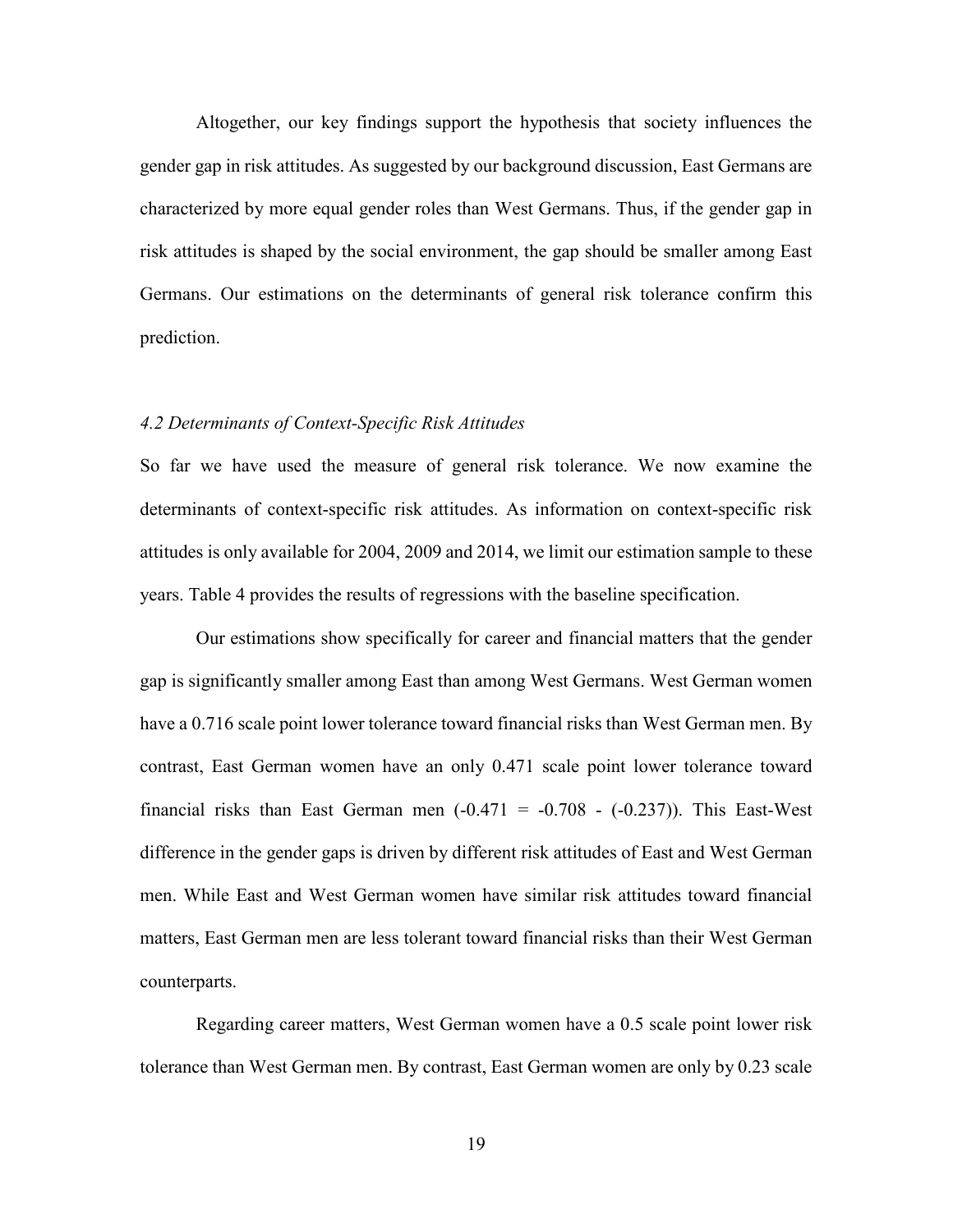points less tolerant toward career risks than East German men  $(-0.23 = -0.099 - 0.131)$ . Thus, the East German gender gap is less than half the West German gap. Interestingly, the East-West difference in these gender gaps is driven by different risk attitudes of East and West German women. East German women are much more tolerant toward career risks than West German women. Thus, even though East German men are more willing to take career risks than their West German counterparts, the gender gap in career risk-taking attitudes is smaller among East Germans.

As to the other measures of context-specific risk tolerance, we find mixed results. The gender gap in tolerance toward risks in sports and leisure is also smaller among East than among West Germans. However, the opposite holds for the gender gaps in risk tolerance toward driving. Finally, the estimations show no significant East-West differences for the gender gaps in the willingness to take risks in health matters or trusting others.

In Table 5, we present the regression results with the expanded specification. In contrast to the baseline specification, the expanded specification shows no significant East-West difference for the domain of sports and leisure. With this exception, the key results on the other domains are confirmed by the expanded specification. Most importantly, that specification confirms that East and West Germans significantly differ with respect to the gender gaps in risk tolerance toward financial and career matters.

Altogether, our results on context-specific risk attitudes show that the smaller gender gap in risk tolerance among East Germans in particular applies to the economic sphere. Specifically with respect to financial and career matters, the gender gap in risk tolerance is smaller among East than among West Germans. This fits previous studies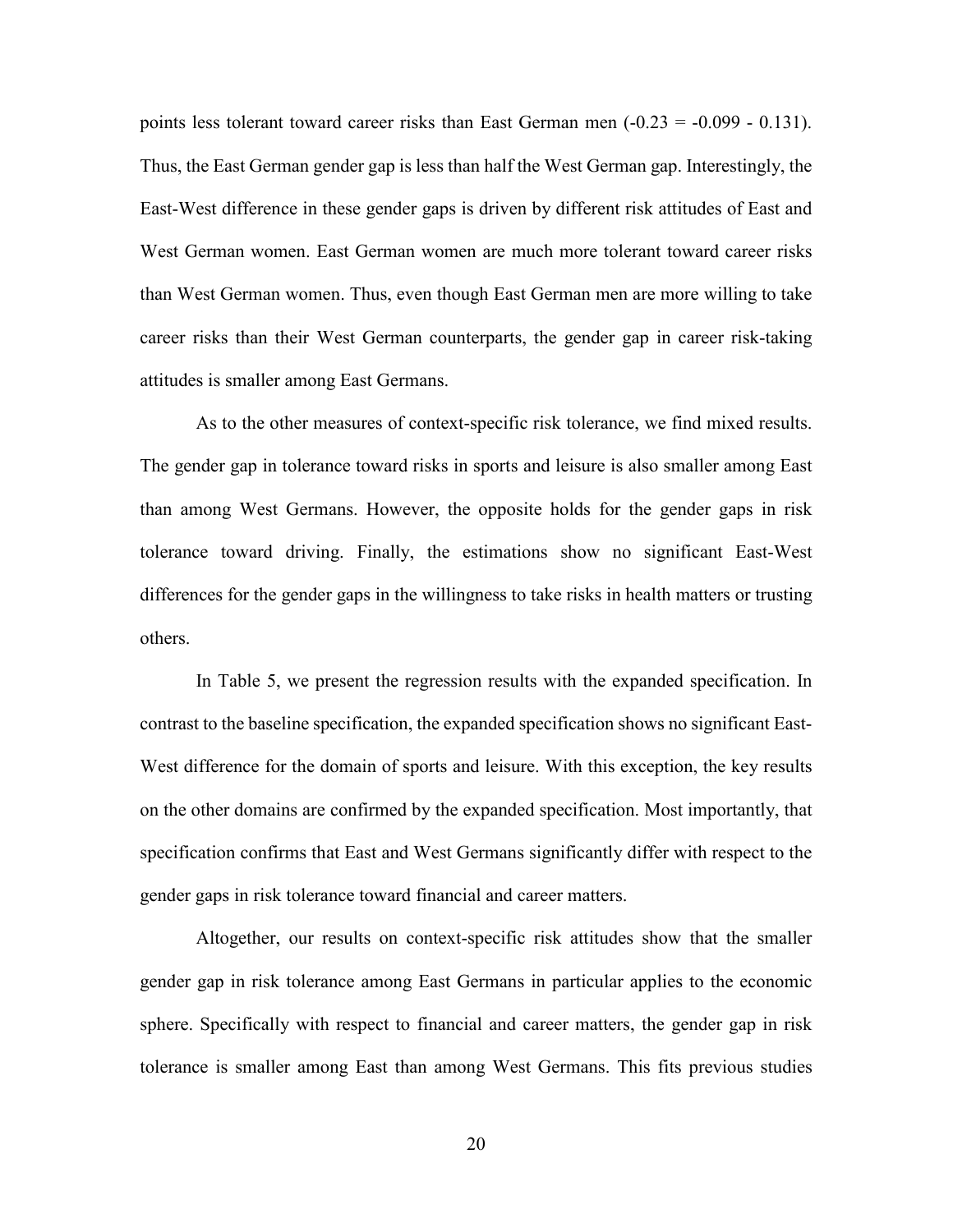showing a much higher labor force attachment of East German women and more positive attitudes among East Germans toward women's labor force participation. As noted by Bowles (1998), the extension of women's labor force participation is closely related to the rise of feminist values. Thus, the finding of smaller gender gaps in financial and career risk taking among East Germans indicates that more equal gender roles in East Germany in particular apply to the economic sphere.

Moreover, our results qualify the initial finding that East Germans are more risk tolerant than West Germans. It depends on the particular domain whether or not East Germans are more risk tolerant. East German men and women are more tolerant toward career and health risks than their respective West German counterparts. However, the opposite holds true with respect to matters of trust. Previous studies have shown that East Germans are characterized by a lower level of trust than West Germans (Heineck and Süssmuth 2013, Lichter et al. 2015, Rainer and Siedler 2009). Our analysis shows that East Germans also have a lower tolerance toward risks in matters of trust.

### *4.3 Changes in Risk Attitudes over Time*

Finally, we examine if the gender gaps in risk attitudes have changed over time in East and West Germany. We consider the measure of general risk attitude and return to our total estimation sample for the years 2004, 2006 and 2008 to 2015. As possible changes may differ between both parts of the country, we provide separate estimations for the East and for the West. Table 6 shows the results. For the purpose of comparison, we do not account for changes over time in regressions (1) and (4). For the respective part of the country, the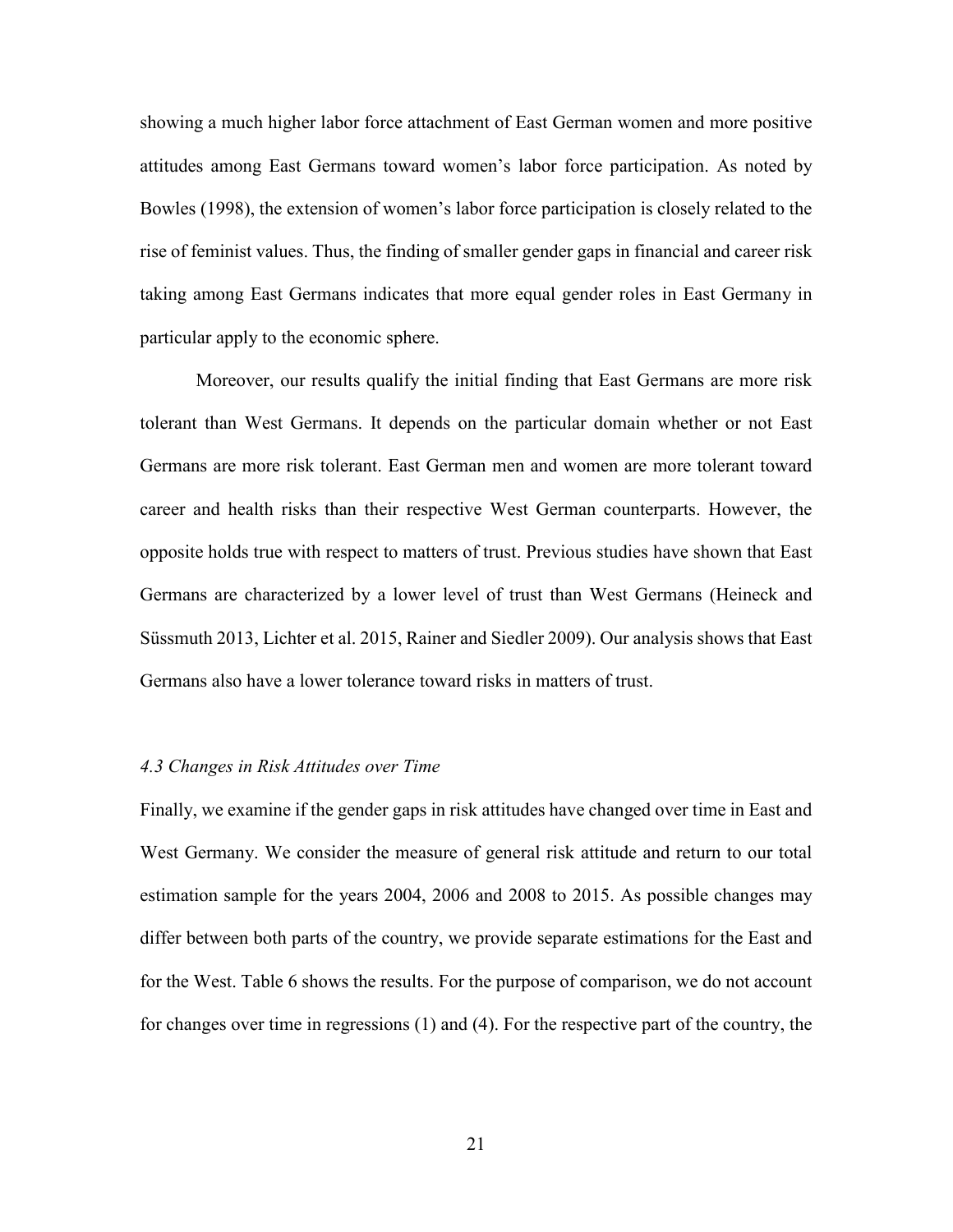gender gap in risk attitudes is now given by the coefficient on the gender dummy. The two regressions confirm that the gender gap is smaller among East than among West Germans.

In regressions (2) and (5), we use the baseline specification and interact the gender dummy with the various year dummies. The coefficient on the gender dummy now gives us the gender gap in risk attitudes for the reference year 2004. The interaction of the gender dummy with the respective year dummy shows the change in the gender gap in that year compared to the reference year. Regression (2) provides little evidence that the gender gap has changed over time in East Germany. Most of the nine interaction variables take insignificant coefficients. There are only two significant coefficients with opposite signs. By contrast, regression (5) shows some cautious indications that the gender gap has changed in West Germany. Four interaction variables take significantly positive coefficients. This may suggest that among West Germans the gender gap in risk attitudes has narrowed over time.

Regressions (3) and (6) use the specification with the expanded set of control variables. These regressions confirm the key pattern of results. We find largely no evidence of changes in East Germany while there are now even five interaction variables with significantly positive coefficients for West Germany.

In summary, our results suggest that the East German gender gap in risk attitudes has been relatively stable. We find no evidence that it has converged to the higher West German level. By contrast, our estimates provide some indications that the West German gender gap has narrowed over time. One possible explanation for this finding may be that the recent policy of more gender equality in unified Germany has changed gender roles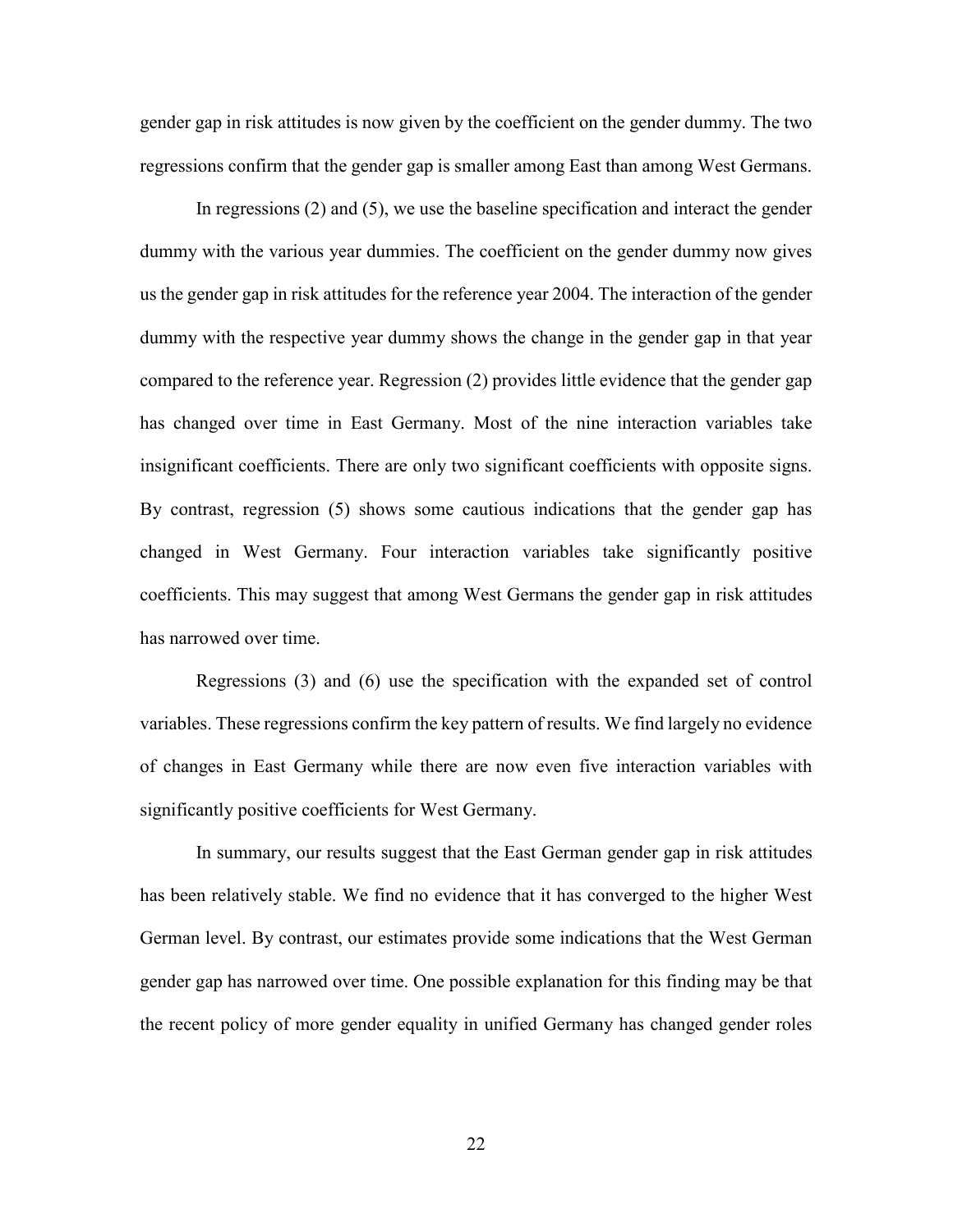specifically in the Western part of the country. The more equal gender roles may have contributed to a narrowing of the West German gender gap in risk attitudes.

#### **5. Conclusions**

A series of previous studies have shown that women are on average more risk averse than men. This gives rise to the question whether the gender gap in risk attitudes is shaped by the social environment. Our study addresses this question by examining the risk attitudes among East and West Germans. Originated from different family policies during Germany's separation, East and West Germans are characterized by different gender role models. East Germans have more equal gender roles than West Germans. Thus, if the gender gap in risk attitudes reflects socially constructed norms, it should be smaller among East Germans. More equal gender roles mean that women are to a higher degree involved in making important family decisions and providing financial resources to the family. These responsibilities are the preserve of men in the traditional breadwinner model. They require a higher willingness to take some risk in order to increase the resources available to the family.

We use data of the SOEP to examine our hypothesis that East and West Germans differ in the gender gaps in risk tolerance. The SOEP is unique in that it is a large representative survey of the general population containing an experimentally validated measure of general risk tolerance. The empirical analysis confirms our hypothesis. The gender gap in general risk tolerance is significantly smaller among East than among West Germans.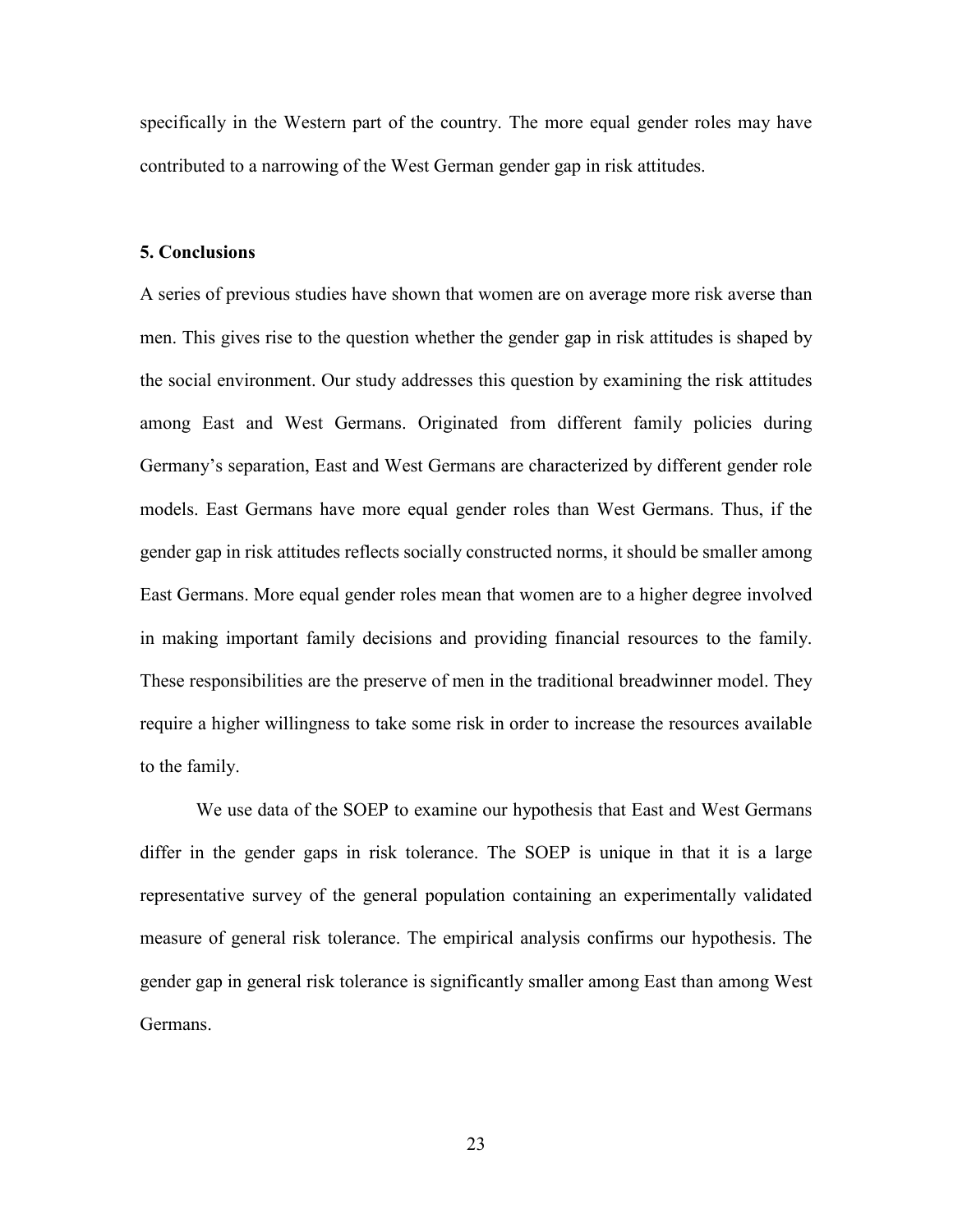Additionally, we analyze context-specific measures of risk tolerance. This analysis shows that the gender gap in risk tolerance among East Germans in particular applies to the economic sphere. Specifically with respect to career and financial matters, the gender gap in risk tolerance is smaller among East than among West Germans. This fits previous studies showing a much higher labor force attachment of East German women and more positive attitudes among East Germans toward women's labor force participation.

Our study provides no evidence that the East German gender gap in risk attitudes has converged to the higher West German level after reunification. By contrast, our estimates provide some cautious evidence that the West German gender gap has shrunken over time. This may indicate that the recent policy of more gender equality in unified Germany has changed gender roles specifically in the Western part of the country.

Altogether, our study supports the notion that society has an influence on the gender gap in risk attitudes. Of course, this does not imply that biological factors do not play a role in the gap. Nonetheless the basic point remains that the gender gap at least partially reflects socially constructed norms that can be shaped by policy. Our results support the view that a policy promoting more equal gender roles can reduce the gender gap in risk attitudes. This is important as risk attitudes play a role in almost every important economic decision and women appear to be economically disadvantaged all around the world.

24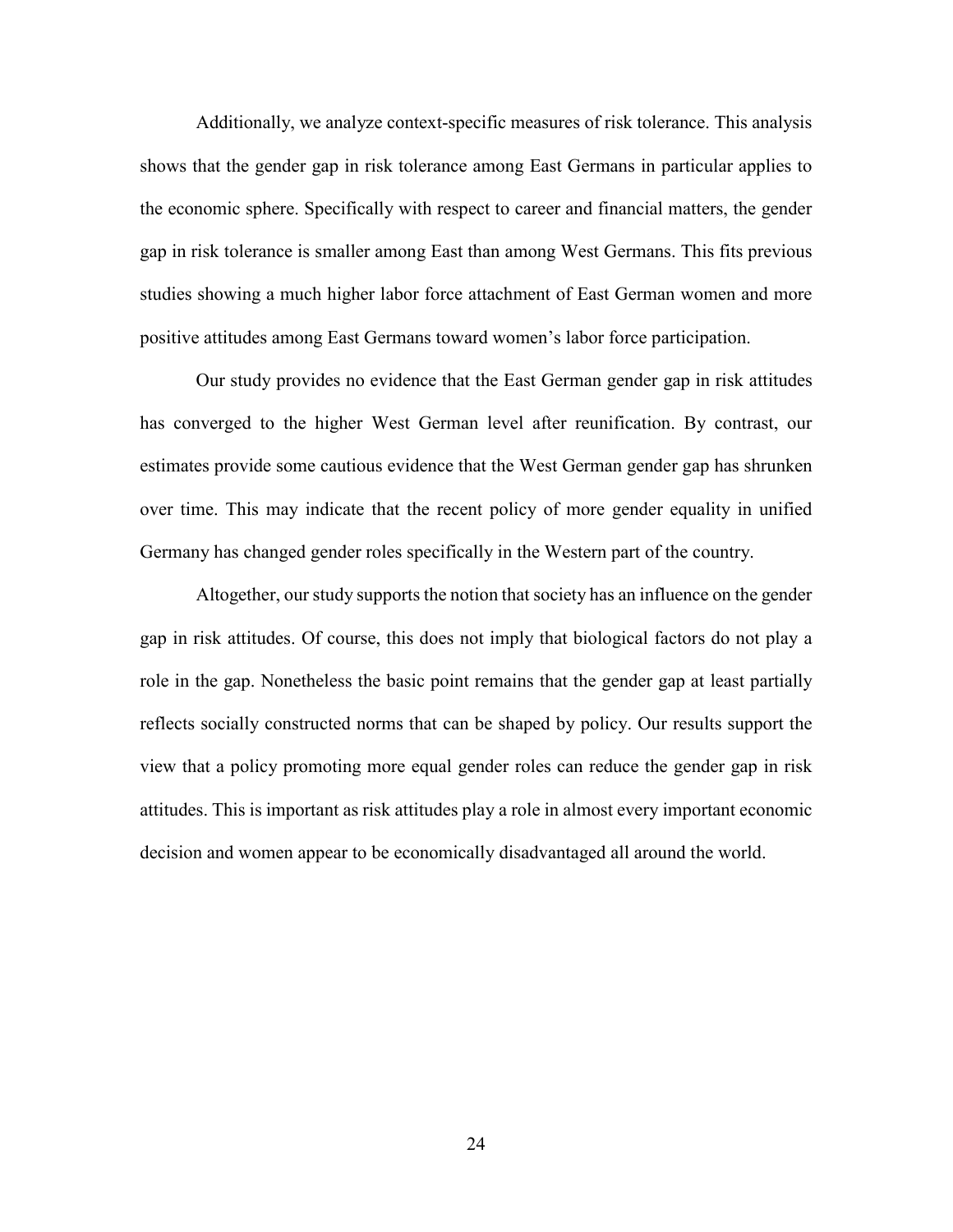### **References**

- Agnew, Julie R., Lias R. Anderson, Jeffrey R. Gerlach, and Lisa R. Szykman. 2008. "Who Chooses Annuities? An Experimental Investigation of the Role of Gender, Framing, and Defaults," *American Economic Review: Papers & Proceedings* 98: 418 – 422.
- Akerlof, George A. and Rachel E. Kranton. 2000. "Economics and Identity," *Quarterly Journal of Economics* 115: 715 – 753.
- Akerlof, George A. and Rachel E. Kranton. 2005. "Identity and the Economics of Organizations," *Journal of Economic Perspectives* 19: 9 – 32.
- Albanesi, Stefania and Claudia Olivetti. 2016. "Gender Roles and Medical Progress," *Journal of Political Economy* 124: 650 – 695.
- Alesina, Alberto and Paola Giuliano. 2015. "Culture and Institutions," *Journal of Economic Literature* 53: 898 – 944.
- Alesina, Alberto, Paola Giuliano and Nathan Nunn. 2013. "On the Origins of Gender Roles: Women and the Plough," *Quarterly Journal of Economics* 128: 469 – 530.
- Alesina, A. and N. Fuchs-Schündeln. 2007. "Good-Bye Lenin (Or Not?) The Effect of Communism on People's Preferences," *American Economic Review* 97: 1507 – 1528.
- Apicella, Coren L., Anna Dreber, Benjamin Campbell, Peter B. Gray, Moshe Hoffman and Anthony C. Little. 2008. "Testosterone and Financial Risk Preference," *Evolution and Human Behavior* 29: 384 – 390.
- Ariely, D., X. Garcia-Rada and L. Hornuf. 2014. "The (True) Legacy of Two Really Existing Economic Systems," Munich Discussion Paper No. 2014-26, Department of Economics, University of Munich.
- Babcock, Linda and Sarah Laschever. 2003. *Women Don't Ask: Negotiation and the Gender Divide*. Princeton University Press, Princeton, NJ.
- Bauernschuster, S. and H. Rainer. 2012. "Political Regimes and the Family: How Sex-Role Attitudes Continue To Differ in Reunified Germany," *Journal of Population Economics* 25:  $5 - 27.$
- Baxter, J. 2001. "Marital Status and the Division of Household Labour: Cohabitation vs. Marriage," *Family Matters* No. 58, Australian Institute of Family Studies.
- Bertrand Marianne. 2011. "New Perspectives on Gender," in *Handbook of Labor Economics*, Vol. 4B, edited by David Card and Orley Ashenfelter, Amsterdam, Elsevier: 1543 – 1590.
- Bertrand, Marianne, Emir Kamencia and Jessica Pan. 2015. "Gender Identity and Relative Income within Households," *Quarterly Journal of Economics* 130: 571 – 614.
- Blackstone, Amy. 2003. "Gender Roles and Society," in *Human Ecology: An Encyclopedia of Children, Families, Communities, and Environments*, edited by Julia R. Miller, Richard M. Lerner, and Lawrence M. Schiamberg, ABC-CLIO, Santa Barbara, CA: 335 – 338.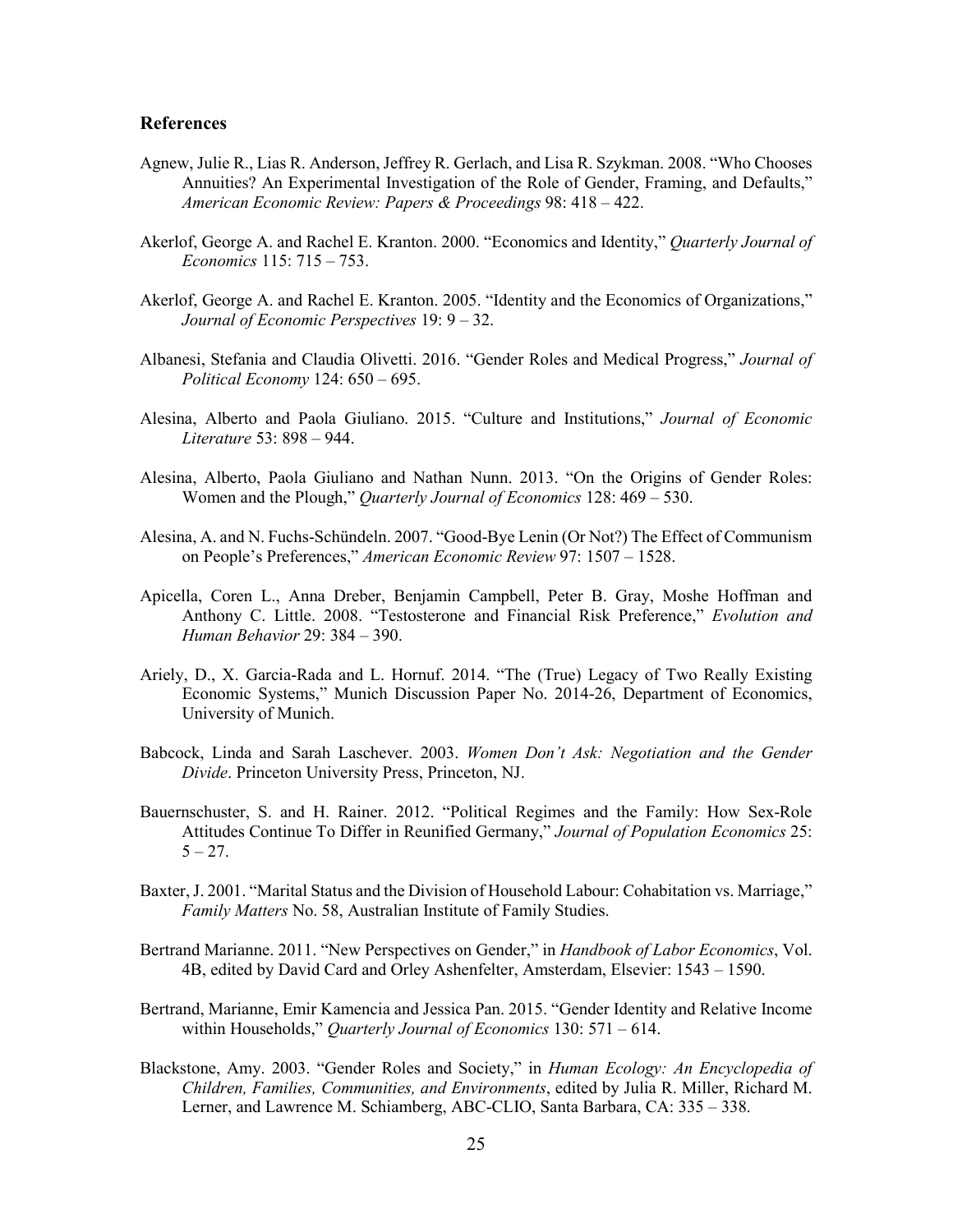- Blau, Francine D., Peter Brummund and Albert Yung-Hsu Liu. 2013. "Trends in Occupational Segregation by Gender 1970-2009: Adjusting for the Impact of Changes in the Occupational Coding System," *Demography* 50: 471 – 494.
- Blau, Francine D. and Lawrence M. Kahn. 2003. "Understanding International Differences in the Gender Pay Gap," *Journal of Labor Economics* 21: 106 – 144.
- Blau, Francine D. and Lawrence M. Kahn. 2017. "The Gender Wage Gap: Extent, Trends, and Sources," *Journal of Economic Literature* 55: 789 – 865.
- Böheim, Rene and Mario Lackner. 2015. "Gender and Risk Taking: Evidence from Jumping Competitions," *Journal of the Royal Statistical Society: Series A* 178: 883 – 902.
- Bonin, Holger, Thomas Dohmen, Armin Falk, David Huffman and Uwe Sunde. 2007. "Cross-Sectional Earnings Risk and Occupational Sorting: The Role of Risk Attitudes," *Labour Economics* 14: 926 – 937.
- Booth, Alison L., Lina Cardona-Sosa and Patrick Nolen. 2014. "Gender Differences in Risk Aversion: Do Single-Sex Environments Affect Their Development?" *Journal of Economic Behavior and Organization* 99: 126 – 154.
- Booth, Alison L. and Patrick Nolen. 2012. "Gender Differences in Risk Behaviour: Does Nurture Matter?" *Economic Journal* 122: F56 – F78.
- Bowles, Samuel 1998. "Endogenous Preferences: The Cultural Consequences of Markets and Other Economic Institutions," *Journal of Economic Literature* 36: 75 – 111.
- Borghans, Lex, Bart H. Golsteyn, James J. Heckman and Huub Meijers. 2009. "Gender Differences in Risk Aversion and Ambiguity Aversion," *Journal of the European Economic Association*   $7:649-658.$
- Bröder, Arndt and Natalia Hohmann. 2003. "Variations in Risk Taking Behavior over the Menstrual Cycle – An Improved Replication," *Evolution and Human Behavior* 24: 391 – 398.
- Brody, Leslie R. 1993. "On Understanding Gender Differences in the Expression of Emotions," in *Human Feelings: Explorations in Affect Development and Meaning*, edited by Steven L. Ablon, Daniel Brown, Edward J. Khantzian and John E. Mack, Analytic Press, Hillsdale, N.J.: 87 – 121.
- Brosig-Koch, J., C. Helbach, A. Ockenfels, and J. Weimann. 2011. "Still Different after All these Years: Solidarity Behavior in East and West Germany," *Journal of Public Economics* 95: 1373 – 1376.
- Cardenas, Juan-Camilo, Anna Dreber, Emma von Essen and Eva Ranehill. 2012. "Gender Differences in Competitiveness and Risk Taking: Comparing Children in Colombia and Sweden," *Journal of Economic Behavior and Organization* 83: 11 – 23.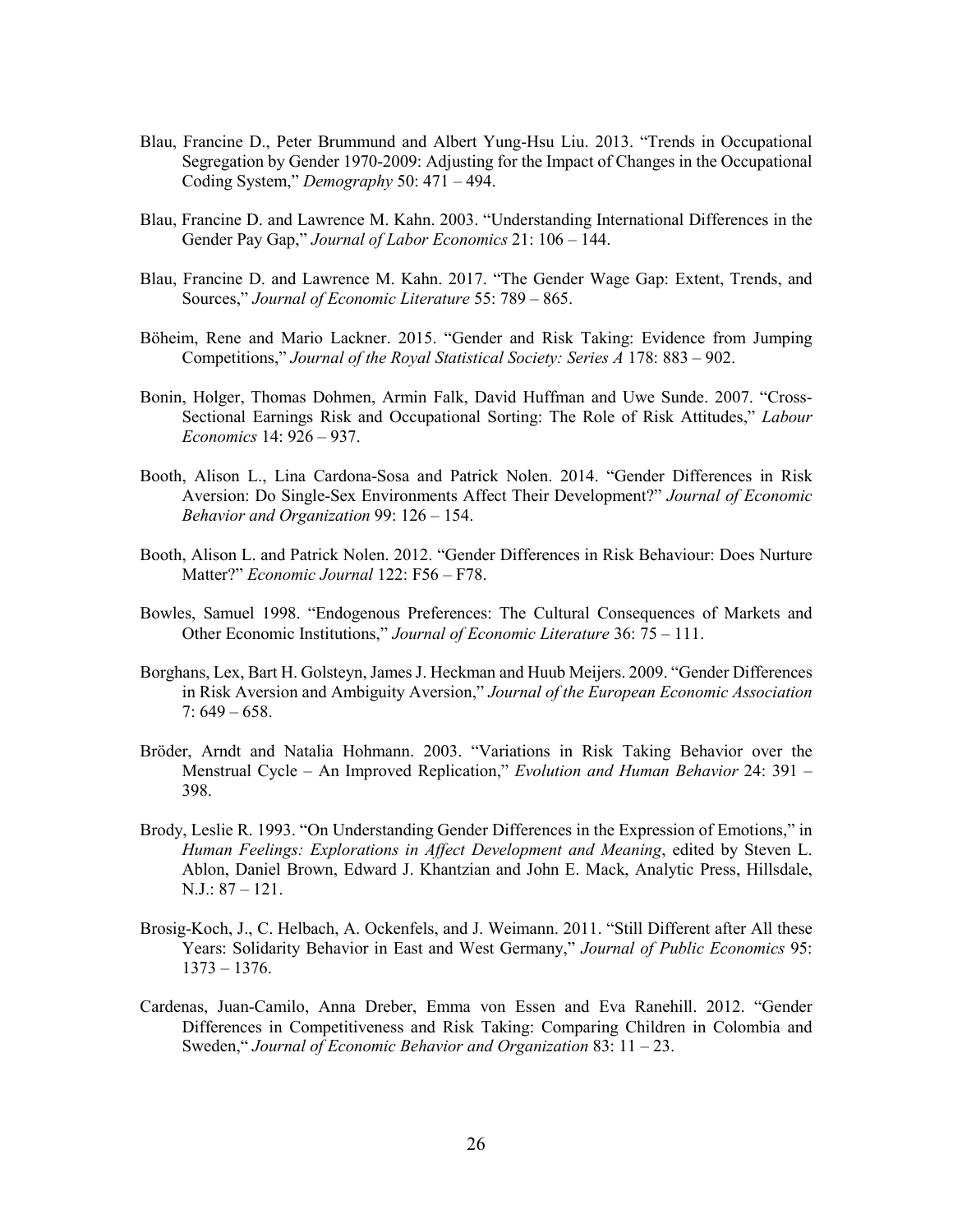- Cesarini, David, Christopher T. Dawes, Magnus Johannesson, Paul Lichtenstein and Björn Wallace. 2009. "Genetic Variation in Preferences for Giving and Risk Taking," *Quarterly Journal of Economics* 124: 809 – 842.
- Charness, Gary and Uri Gneezy. 2012. "Strong Evidence for Gender Differences in Risk Taking," *Journal of Economic Behavior and Organization* 83: 50 – 58.
- Chen, Yan, Peter Katuscak and Emre Ozdenoren. 2013. "Why Can't a Woman Bid More Like a Man?" *Games and Economic Behavior* 77: 181 – 213.
- Christofides, Louis N., Alexandros Polycarpoua, Konstantions Vrachimis. 2013. "Gender Wage Gaps, 'Sticky Floors' and 'Glass Ceilings' in Europe," *Labour Economics* 21: 86 – 102.
- Coates, J. M. and J. Herbert. 2008. "Endogenous Steroids and Financial Risk Taking on a London Trading Floor," *Proceedings of the National Academy of Sciences of the United States of America* 105: 6167 – 6172.
- Croson, Rachel and Uri Gneezy. 2009. "Gender Differences in Preferences," *Journal of Economic Literature* 47: 448 – 474.
- Dohmen, Thomas, Armin Falk, David Huffman and Uwe Sunde. 2012. "The Intergenerational Transmission of Risk and Trust Attitudes," *Review of Economic Studies* 79: 645 – 677.
- Dohmen, T., A. Falk, D. Huffman, U. Sunde, J. Schupp and G.G. Wagner. 2011. "Individual Risk Attitudes: Measurement, Determinants and Behavioral Consequences," *Journal of the European Economic Association* 9: 522 – 550.
- Dorbritz, J. and K. Ruckdeschel. 2009. "Die langsame Annäherung Demografisch relevante Einstellungsunterschiede und der Wandel in den Lebensformen in West- und Ostdeutschland," in I. Cassens, M. Luy and R. Scholz, eds., *Die Bevölkerung in Ost- und Westdeutschland*. VS Verlag für Sozialwissenschaften, Wiesbaden: 261 – 294.
- Eagly, A. H. 1987. *Sex Differences in Social Behavior: A Social-Role Interpretation.* Erlbaum, Hillsdale, NJ.
- Eckel, Catherine C. and Philip J. Grossman. 2002. "Sex Differences and Statistical Stereotyping in Attitudes toward Financial Risk," *Evolution and Human Behavior* 23: 281 – 295.
- Eckel, Catherine C. and Philip J. Grossman. 2008. "Men, Women and Risk Aversion: Experimental Evidence," in *Handbook of Experimental Economics Results*, Vol. 1, edited by Charles Plott and Vernon Smith, Elsevier, New York: 1061 – 1073.
- Engelhardt, H., H. Trappe and J. Dronkers. 2002. "Differences in Family Policy and the Intergenerational Transmission of Divorce: A Comparison between the Former East and West Germany," *Demographic Research* 6: 295 – 324.
- European Commission. 2016. *Strategic Engagement for Gender Equality 2016-2019*. Luxembourg.
- Friehe, T., M. Pannenberg and M. Wedow. 2015. "Let Bygones be Bygones? Socialist Regimes and Personalities in Germany," SOEPpapers No. 776, Berlin.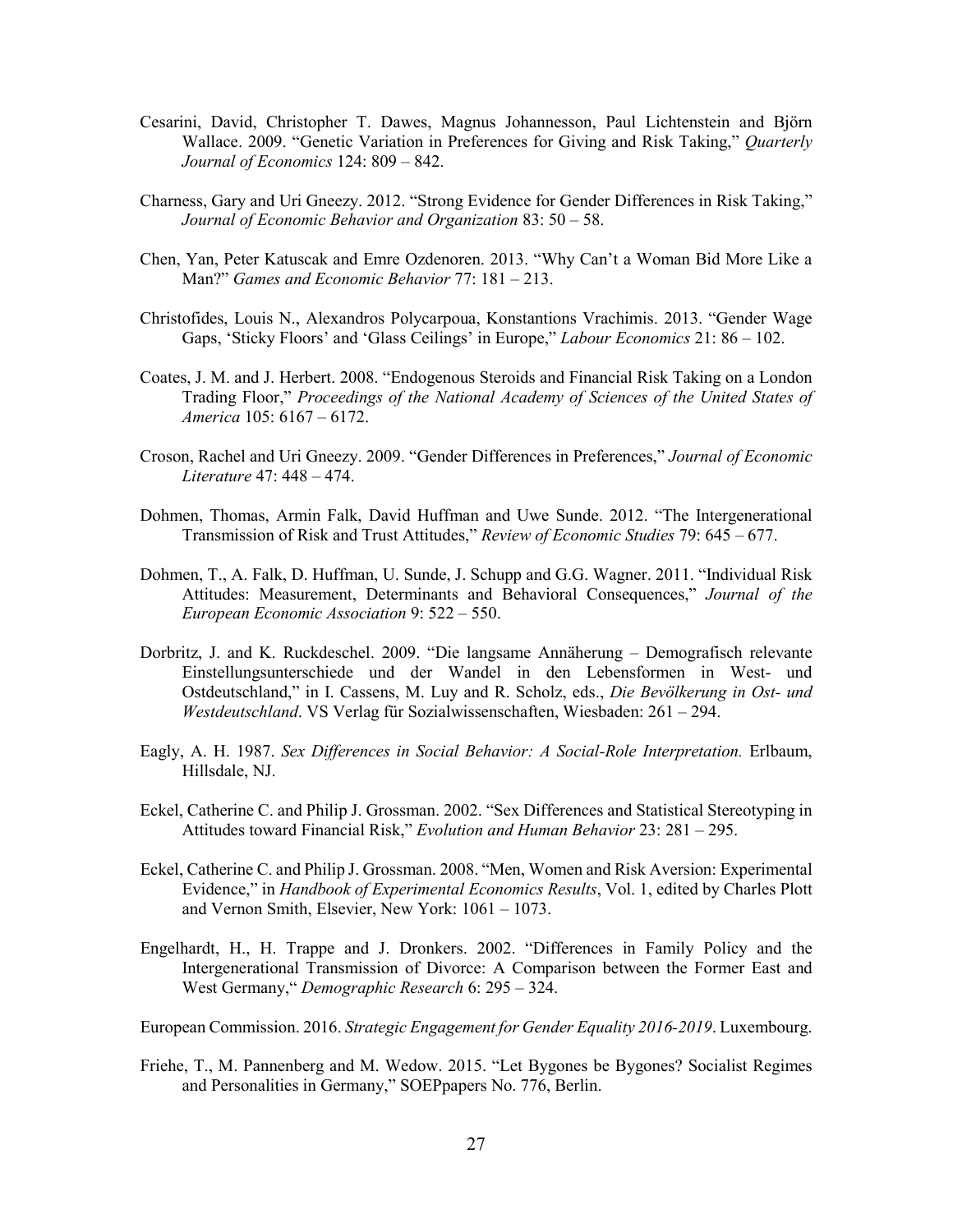- Fujita, Frank, Ed Diener and Ed Sandvik. 1991. "Gender Differences in Negative Affect and Well-Being: The Case for Emotional Intensity," *Journal of Personality and Social Psychology* 61:  $427 - 434.$
- Gneezy, Uri, Kenneth L. Leonard and John A. List. 2009. "Gender Differences in Competition: Evidence from a Matrilineal and a Patriarchal Society," *Econometrica* 77: 1637 – 1664.
- Gong, Binglin and Chun-Lei Yang. 2012. "Gender Differences in Risk Attitudes: Field Experiments on the Matrilineal Mosuo and the Patriarchal Yi," *Journal of Economic Behavior and Organization* 83: 59 – 65.
- Grossman, Michele and Wendy Wood. 1993. "Sex Differences in Intensity of Emotional Experience: A Social Role Interpretation," *Journal of Personality and Social Psychology* 65:  $1010 - 1022$ .
- Haan, P. 2005. "State Dependence and Female Labor Supply in Germany: The Extensive and the Intensive Margin," DIW Discussion Paper No. 538, Berlin.
- Haan, P. and K. Wrohlich. 2011. "Can Child Care Policy Encourage Emplyoment and Fertility? Evidence from a Structural Model," *Labour Economics* 18: 498 – 512.
- Hartog, Joop, Ada Ferrer-i-Carbonell and Nicole Jonker. 2002. "Linking Measured Risk Aversion to Individual Characteristics," *Kyklos* 55: 3 – 26.
- Heineck, Guido and Bernd Süssmuth. 2013. "A Different Look at Lenin's Legacy: Social Capital and Risk Taking in the Two Germanies," *Journal of Comparative Economics* 41: 789 – 803.
- Heywood, John S., Uwe Jirjahn and Cornelia Struewing. 2017. "Locus of Control and Performance Appraisal," *Journal of Economic Behavior and Organization* 142: 205 – 225.
- Hiekel, N., A.C. Liefbroer and A.-R. Poortman. 2015. "Marriage and Separation Risks among German Cohabiters: Differences between Types and Cohabiter," *Population Studies* 69: 237  $-251.$
- ILO. 2015. *Global Wage Report 2014/15: Wages and Income Inequality*. Available at: http://www.ilo.org/wcmsp5/groups/public/---dgreports/---dcomm/-- publ/documents/publication/wcms\_324678.pdf.
- Jaeger, David, Thomas Dohmen, Armin Falk, David Huffman, Uwe Sunde and Holger Bonin. 2010. "Direct Evidence on Risk Attitudes and Migration," *Review of Economics and Statistics* 92: 684 – 689.
- Jirjahn, Uwe and Cornelia Struewing. 2016. "Risk Attitude and Nonmarital Birth," IZA Discussion Paper No. 10316, Bonn.
- Jirjahn, Uwe and Cornelia Struewing. 2018. "Single Motherhood in East and West Germany: What Can Explain the Differences?" *European Journal of Comparative Economics* 15: 197 – 229.
- Jirjahn, Uwe and Cornelia Struewing. 2018b. "Out-of-Partnership Births in East and West Germany," Working Paper, University of Trier.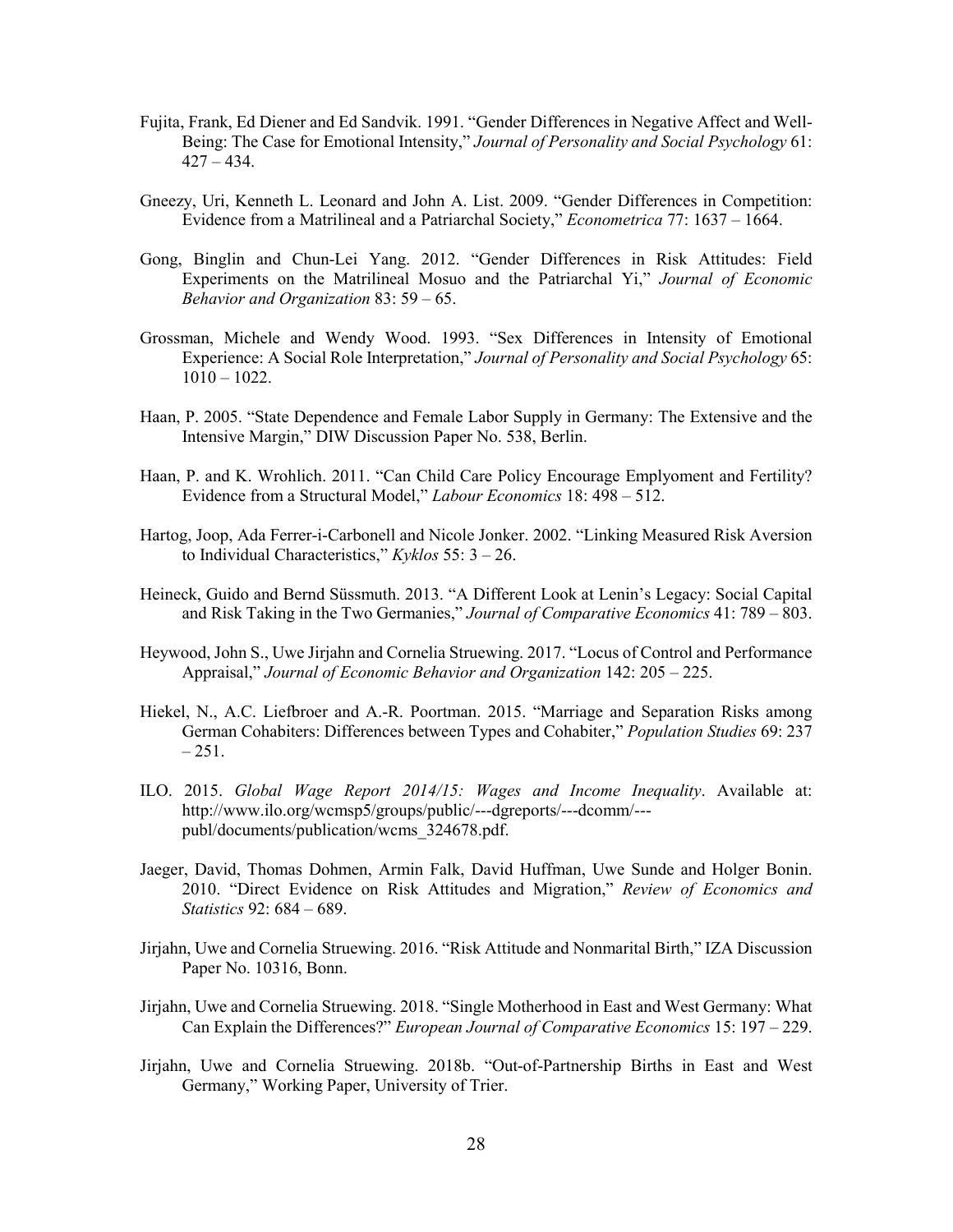- Kreyenfeld, M. and E. Geisler. 2006. "Müttererwerbstätigkeit in Ost- und Westdeutschland," *Zeitschrift für Familienforschung* 18: 333 – 360.
- Laidi, Z. 2010. "Is Europe a Risk Averse Actor?" *European Foreign Affairs Review* 15: 411 426.
- Lee, K.S., D.F. Alwin and P.A. Tufis. 2007. "Beliefs about Women's Labour in the Reunified Germany, 1991-2004," *European Sociological Review* 23: 487 – 503.
- Lichter, A., M. Löffler, S. Siegloch. 2015. "The Economic Costs of Mass Surveillance: Insights from Stasi Spying in East Germany," IZA Discussion Paper No. 9245, Bonn.
- Malmendier, U. and G. Tate. 2009. "Superstar CEOs," *Quarterly Journal of Economics* 124: 1593 – 1638.
- Ockenfels, A. and J. Weimann. 1999. "Types and Patterns: An Experimental East-West German Comparison of Cooperation and Solidarity," *Journal of Public Economics* 71: 275 – 287.
- OECD. 2018. *Gender Wage Gap (Indicator)*. doi: 10.1787/7cee77aa-en.
- Pfau-Effinger, B. and B. Geissler. 2002. "Cultural Change and Family Policies in East and West Germany," in A. Carling, S. Duncan and R. Edwards, eds., *Analysing Families: Morality and Rationality in Policy and Practice*. London: Routledge: 77 – 83.
- Pondorfer, Andreas, Toman Omar Mahmoud, Katrin Rehdanz and Ulrich Schmidt. 2017. "Gender Differences in Risk Preferences and Stereotypes: Experimental Evidence from a Matrilineal and a Patriclinela Society," *Management Science* 63: 3268 – 3284.
- Powell, Melanie and David Ansic. 1997. "Gender Differences in Risk Behaviour in Financial Decision-Making: An Experimental Analysis," *Journal of Economic Psychology* 18: 605 – 628.
- Rainer, H. and T. Siedler. 2009. "Does Democracy Foster Trust?" *Journal of Comparative Economics* 37: 251 – 269.
- Rosenfeld, R.A., H. Trappe and J.C. Gornick. 2004. "Gender and Work in Germany: Before and After Reunification," *Annual Review of Sociology* 30: 103 – 124.
- Sapienza, Paola, Luigi Zingales and Dario Maestripieri. 2009. "Gender Differences in Financial Risk Aversion and Career Choices Are Affected by Testosterone," *Proceedings of the National Academy of Sciences of the United States of America* 106: 15268 – 15273.
- Stuhlmacher, Alice F. and Amy E. Walters. 1999. "Gender Differences in Negotiation Outcomes: A Meta-Analysis," *Personnel Psychology* 52: 653 – 677.
- Scott, J. 1999. "European Attitudes towards Maternal Employment," *International Journal of Sociology and Social Policy* 19: 144 – 177.
- Treas, J. and E.D. Widmer. 2000. "Married Women's Employment over the Life Course: Attitudes in Cross-National Perspective," *Social Forces* 78: 1409 – 1436.

United Nations Human Rights Council. 2011. *Gender Equality Policy*. Geneva.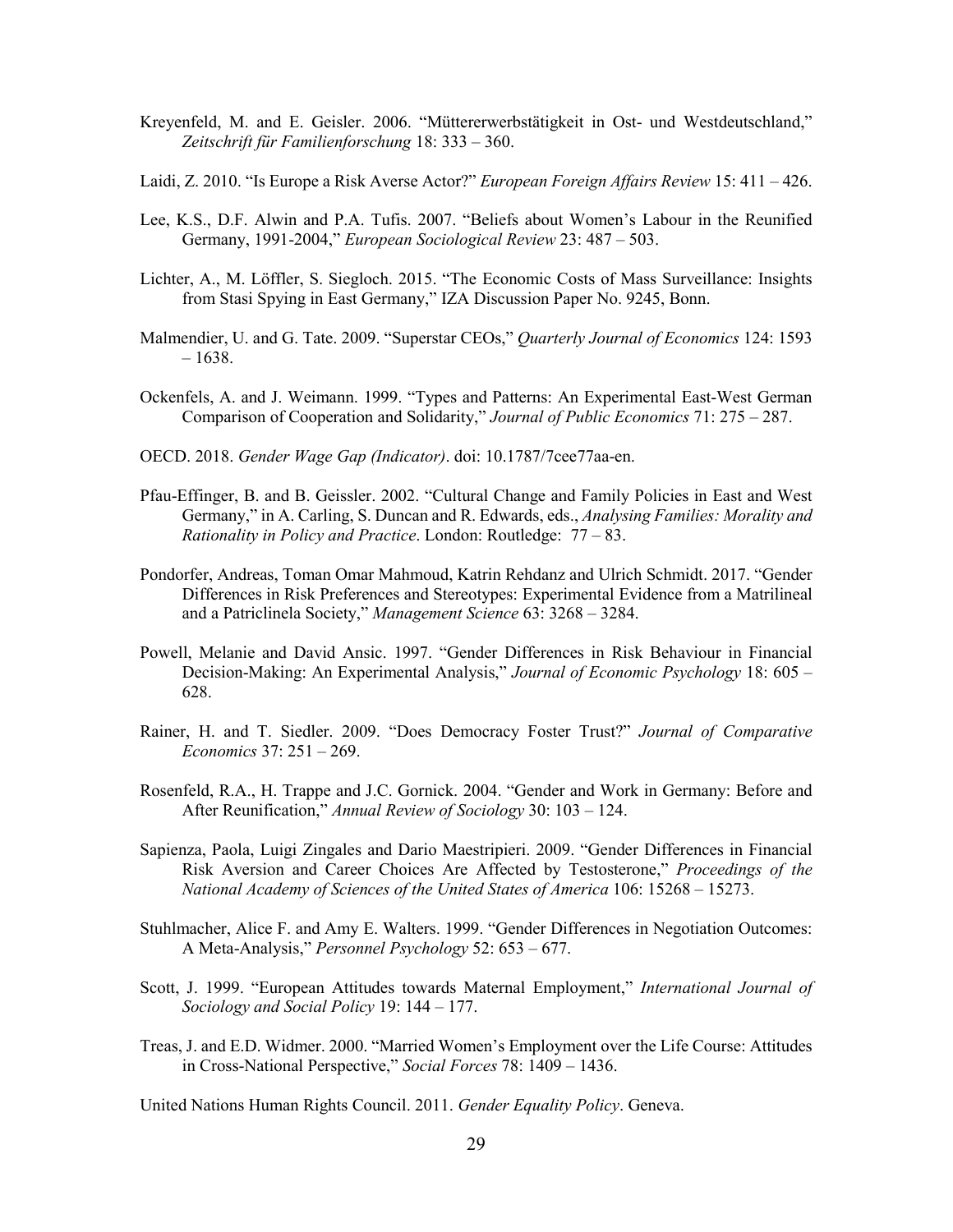- United Nations Office at Geneva. 2016. *Policy for Gender Equality and the Empowerment of Women: 2016-2020*. Geneva.
- Wagner, Gert G., Richard V. Burkhauser and Friederike Behringer. 1993. "The English Language Public Use File of the German Socio-Economic Panel," *Journal of Human Resources* 28: 429 – 433.
- Wagner, Gert G., Joachim R. Frick and Jürgen Schupp. 2007. "The German Socio-Economic Panel Study (SOEP) – Scope, Evolution and Enhancements," *Schmollers Jahrbuch – Journal of Applied Social Science Studies* 127: 139 – 69.
- World Bank. 2012. *World Development Report 2012: Gender Equality and Development*. Washington, DC.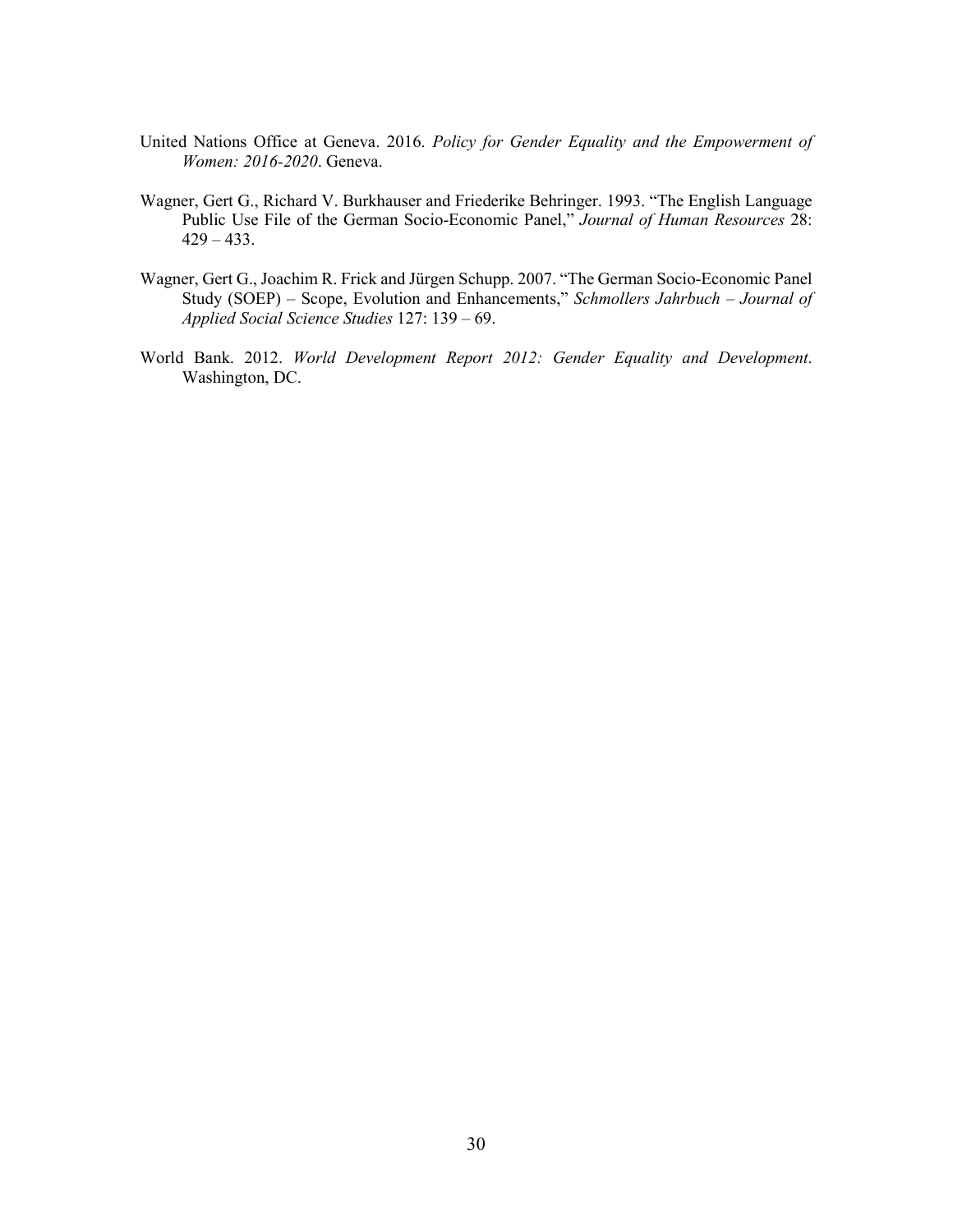| Variable                                | Description                                                                                                                                                                          | Mean  | N       |
|-----------------------------------------|--------------------------------------------------------------------------------------------------------------------------------------------------------------------------------------|-------|---------|
| General risk tolerance                  | Score of general risk tolerance on an eleven-point Likert<br>scale. The scale ranges from 0 "not at all willing to take<br>risks" to 10 "very willing to take risks".                | 4.482 | 175,935 |
| Risk tolerance in financial<br>matters  | Score of risk tolerance in financial matters on an eleven-<br>point Likert scale. The scale ranges from 0 "not at all<br>willing to take risks" to 10 "very willing to take risks".  | 2.231 | 52,690  |
| Risk tolerance in career<br>matters     | Score of risk tolerance in career matters on an eleven-<br>point Likert scale. The scale ranges from 0 "not at all<br>willing to take risks" to 10 "very willing to take risks".     | 3.493 | 46,244  |
| Risk tolerance in sports<br>and leisure | Score of risk tolerance in sports and leisure on an eleven-<br>point Likert scale. The scale ranges from 0 "not at all<br>willing to take risks" to 10 "very willing to take risks". | 3.430 | 52,313  |
| Risk tolerance in driving               | Score of risk tolerance in driving on an eleven-point<br>Likert scale. The scale ranges from $0$ "not at all willing to<br>take risks" to 10 "very willing to take risks".           | 3.099 | 50,043  |
| Risk tolerance in health<br>matters     | Score of risk tolerance in health matters on an eleven-<br>point Likert scale. The scale ranges from 0 "not at all<br>willing to take risks" to 10 "very willing to take risks".     | 2.903 | 53,200  |
| Risk tolerance in trusting<br>others    | Score of risk tolerance in trusting others on an eleven-<br>point Likert scale. The scale ranges from 0 "not at all<br>willing to take risks" to 10 "very willing to take risks".    | 3.367 | 53,259  |

**Table 1:** Variable Definitions and Descriptive Statistics of the Dependent Variables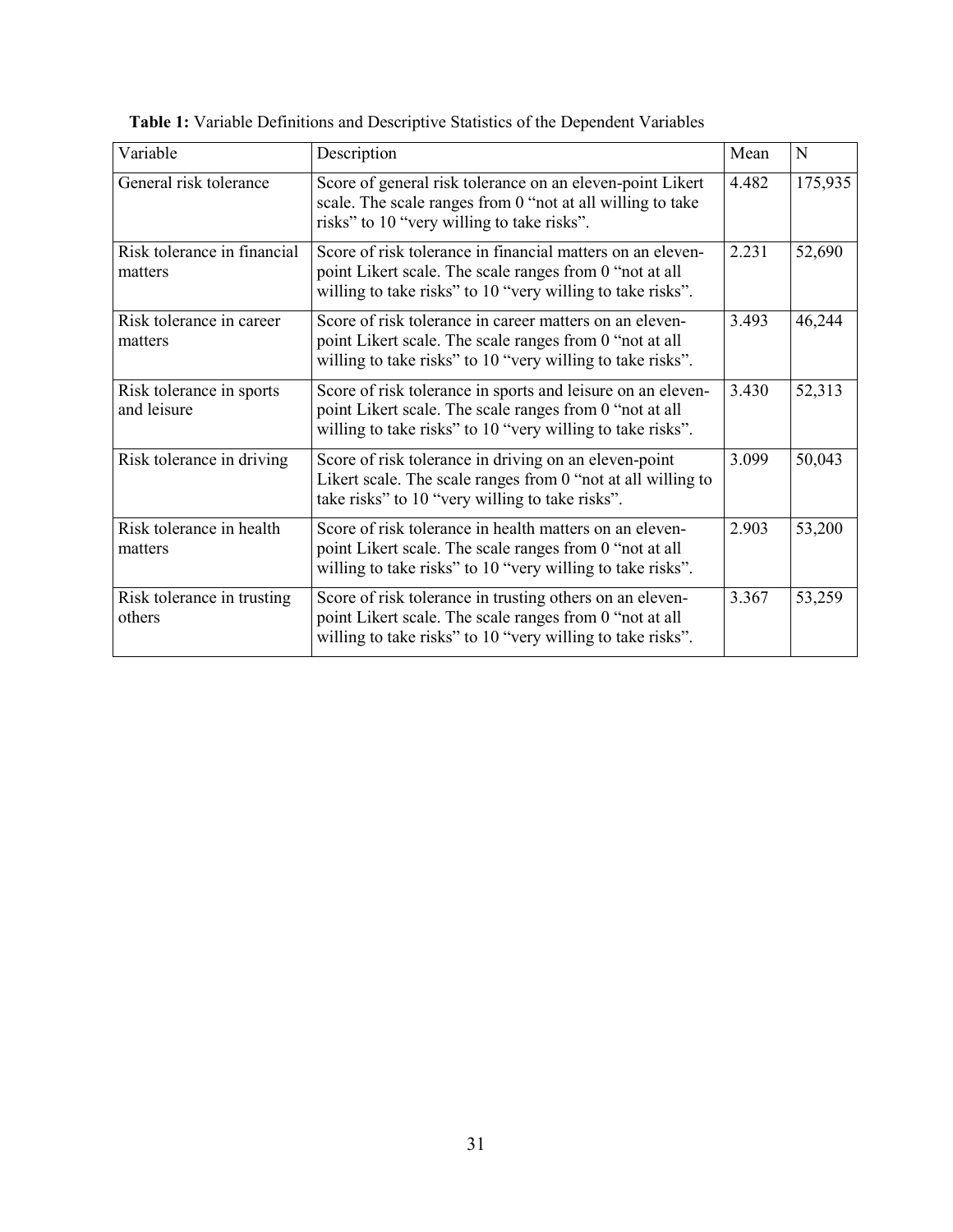| Basic Explanatory Variables ( $N = 175,935$ )                                                                                                                                                                              |                                                                                                                                                                                                                       |        |  |  |  |
|----------------------------------------------------------------------------------------------------------------------------------------------------------------------------------------------------------------------------|-----------------------------------------------------------------------------------------------------------------------------------------------------------------------------------------------------------------------|--------|--|--|--|
| Variable                                                                                                                                                                                                                   | Description                                                                                                                                                                                                           | Mean   |  |  |  |
| East Germany                                                                                                                                                                                                               | Dummy equals 1 if the person was born in East Germany before the fall $\vert 0.258 \vert$<br>of the Berlin Wall. The dummy equals 0 if the individual was born in<br>West Germany before the fall of the Berlin Wall. |        |  |  |  |
| Woman                                                                                                                                                                                                                      | Dummy equals 1 if the person is a woman.                                                                                                                                                                              | 0.527  |  |  |  |
| East German woman                                                                                                                                                                                                          | Dummy equals 1 if the person is a woman born in East Germany before<br>the fall of the Berlin Wall.                                                                                                                   | 0.139  |  |  |  |
| West German woman                                                                                                                                                                                                          | Dummy equals 1 if the person is a woman born in West Germany before<br>the fall of the Berlin Wall.                                                                                                                   | 0.388  |  |  |  |
| East German man                                                                                                                                                                                                            | Dummy equals 1 if the person is a man born in East Germany before $\vert 0.120 \rangle$<br>the fall of the Berlin Wall.                                                                                               |        |  |  |  |
| Age                                                                                                                                                                                                                        | The individual's age in years.                                                                                                                                                                                        | 51.20  |  |  |  |
| Height                                                                                                                                                                                                                     | The individual's height in centimeter.                                                                                                                                                                                | 171.40 |  |  |  |
| Abitur father                                                                                                                                                                                                              | Dummy equals 1 if the person's father holds a university-entrance<br>diploma (Abitur in German).                                                                                                                      | 0.126  |  |  |  |
| Abitur mother                                                                                                                                                                                                              | Dummy equals 1 if the person's mother holds a university-entrance $(0.071)$<br>diploma (Abitur in German).                                                                                                            |        |  |  |  |
| Year dummies<br>Nine year dummies are included in the regressions with the variable for<br>general risk attitude. Two year dummies are included in the regressions<br>with the context-specific measures of risk attitude. |                                                                                                                                                                                                                       |        |  |  |  |
|                                                                                                                                                                                                                            | Additional Explanatory Variables ( $N = 146,357$ )                                                                                                                                                                    |        |  |  |  |
| Variable                                                                                                                                                                                                                   | Description                                                                                                                                                                                                           | Mean   |  |  |  |
| Years of education                                                                                                                                                                                                         | The person's years of schooling.                                                                                                                                                                                      | 12.41  |  |  |  |
| Migration background                                                                                                                                                                                                       | Dummy equals 1 if the person is a first-generation or second-generation<br>immigrant.                                                                                                                                 | 0.146  |  |  |  |
| Married                                                                                                                                                                                                                    | Dummy equals 1 if the individual is married.                                                                                                                                                                          | 0.618  |  |  |  |
| Number of children                                                                                                                                                                                                         | Number of children under age 16 in the household.                                                                                                                                                                     | 0.407  |  |  |  |
| Health                                                                                                                                                                                                                     | Score of general health status on a five-point Likert scale. The scale<br>ranges from 1 "very bad" to 5 "very good".                                                                                                  | 3.31   |  |  |  |
| Fulltime                                                                                                                                                                                                                   | Dummy equals 1 if the person works fulltime.                                                                                                                                                                          | 0.380  |  |  |  |
| Unemployed                                                                                                                                                                                                                 | Dummy equals 1 if the person is unemployed.                                                                                                                                                                           | 0.048  |  |  |  |
| Out of labor force                                                                                                                                                                                                         | Dummy equals 1 if the person is out of labor force.                                                                                                                                                                   | 0.386  |  |  |  |
| Ln(household income)                                                                                                                                                                                                       | Log of household income in Euro.                                                                                                                                                                                      | 7.81   |  |  |  |
| Work experience                                                                                                                                                                                                            | The person's work experience in years.                                                                                                                                                                                | 22.82  |  |  |  |
| Childhood spent in<br>medium-sized city                                                                                                                                                                                    | Dummy equals 1 if the person spent most of his or her childhood in a<br>medium-sized city.                                                                                                                            | 0.176  |  |  |  |

**Table 2:** Variable Definitions and Descriptive Statistics of the Explanatory Variables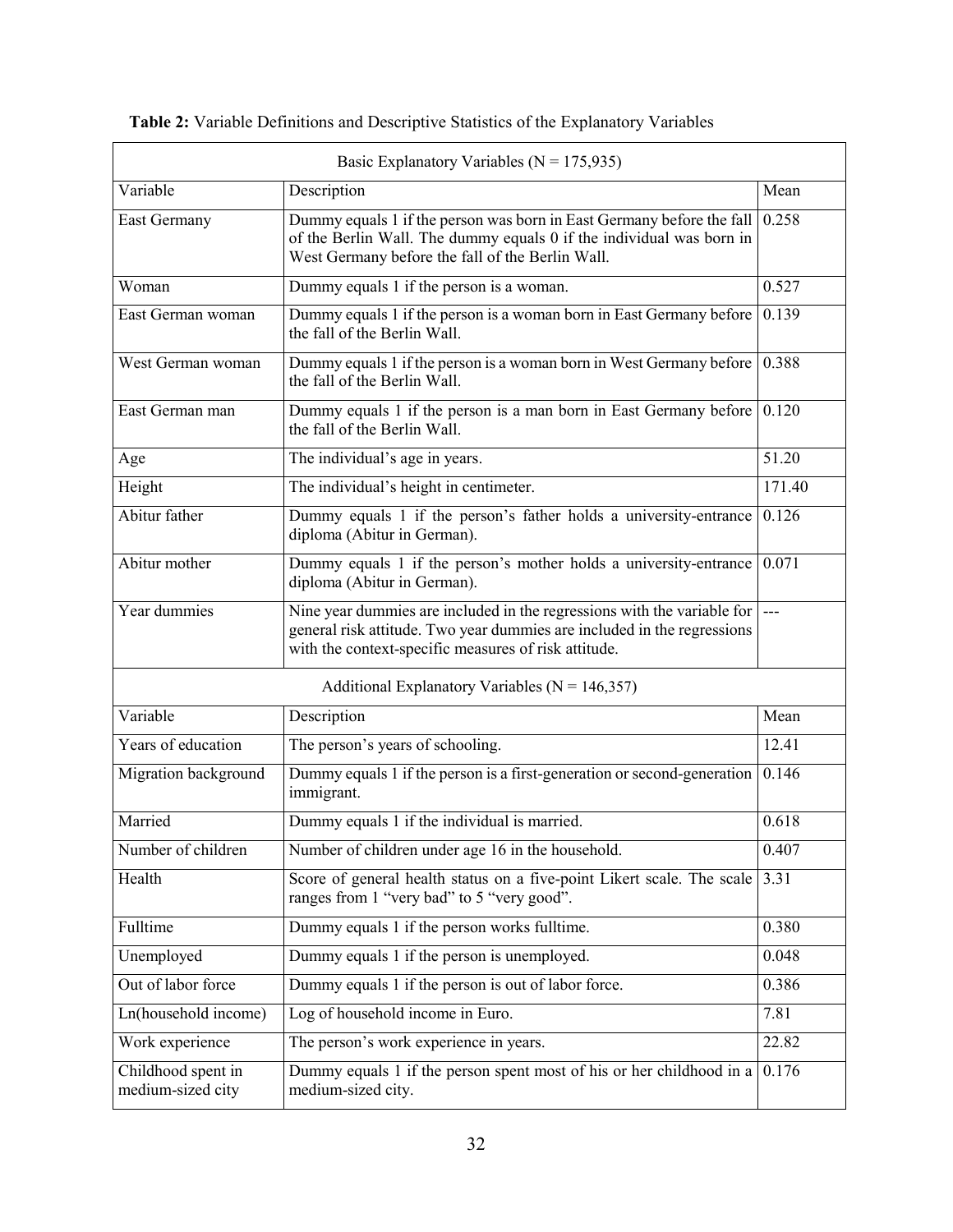| Childhood spent in<br>small city       | Dummy equals 1 if the person spent most of his or her childhood in a $(0.223)$<br>small city.                          |  |
|----------------------------------------|------------------------------------------------------------------------------------------------------------------------|--|
| area                                   | Childhood spent in rural Dummy equals 1 if the person spent most of his or her childhood in a $(0.374)$<br>rural area. |  |
| Moved back to<br>childhood hometown    | Dummy equals 1 if the person moved back to his or her childhood $(0.034)$<br>hometown.                                 |  |
| Does not live in<br>childhood hometown | Dummy equals 1 if the person does not live in his or her childhood $(0.434)$<br>hometown anymore.                      |  |

The reference group of the combined dummies for gender and region (dummies for labor force status, dummies for the size of childhood hometown, dummies for the current residence in childhood hometown) consists of men born in West Germany before the fall of the Berlin Wall (individuals who work parttime, individuals who spent their childhood in a big city, individuals who never left their childhood hometown).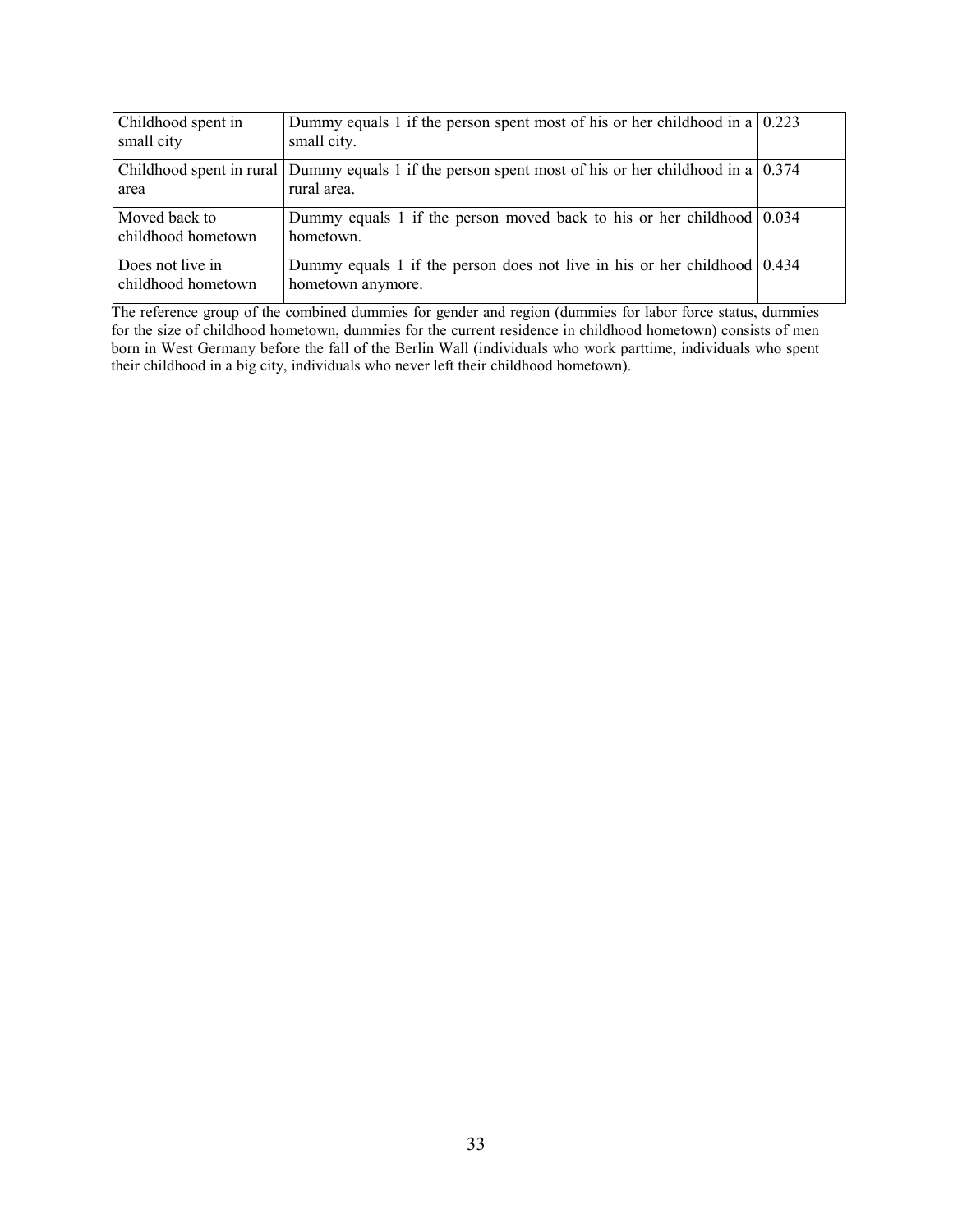|                                      | (1)           | (2)           | (4)                    |
|--------------------------------------|---------------|---------------|------------------------|
| East Germany                         | 0.166         | ---           | $---$                  |
|                                      | $(0.022)$ *** |               |                        |
| Woman                                | $-0.676$      | $---$         | $---$                  |
|                                      | $(0.026)$ *** |               |                        |
| East German woman                    | ---           | $-0.469$      | $-0.482$               |
|                                      |               | $(0.035)$ *** | $(0.038)$ ***          |
| West German woman                    | $---$         | $-0.720$      | $-0.658$               |
|                                      |               | $(0.028)$ *** | $(0.032)$ ***          |
| East German man                      | ---           | 0.071         | 0.080                  |
|                                      |               | $(0.032)$ **  | $(0.034)$ **           |
| Age                                  | $-0.028$      | $-0.028$      | $-0.026$               |
|                                      | $(0.001)$ *** | $(0.001)$ *** | $(0.001)$ ***          |
| Height                               | 0.015         | 0.015         | 0.010                  |
|                                      | $(0.001)$ *** | $(0.001)$ *** | $(0.001)$ ***          |
| Abitur father                        | 0.181         | 0.182         | 0.028                  |
|                                      | $(0.033)$ *** | $(0.033)$ *** | (0.037)                |
| Abitur mother                        | $-0.013$      | $-0.011$      | $-0.085$               |
|                                      | (0.042)       | (0.042)       | $(0.046)*$             |
| Years of education                   | $---$         | $---$         | 0.274                  |
|                                      |               |               | $(0.037)$ ***          |
| Years of education squared           | $---$         | $---$         | $-0.009$               |
|                                      |               |               | $(0.001)$ ***          |
| Migration background                 | $---$         | $---$         | $-0.004$               |
|                                      |               |               | (0.031)                |
| Married                              | $---$         | $---$         | $-0.134$               |
|                                      |               |               | $(0.020)$ ***          |
| Number of children                   | $---$         | $---$         | $-0.038$               |
|                                      |               |               | $(0.011)$ ***          |
| Health                               | $---$         | $---$         | 0.146                  |
| Fulltime                             |               |               | $(0.007)$ ***<br>0.007 |
|                                      | $---$         | $---$         | (0.020)                |
| Unemployed                           | $---$         | $---$         | 0.017                  |
|                                      |               |               | (0.032)                |
| Out of labor force                   |               |               | $-0.076$               |
|                                      |               |               | $(0.021)$ ***          |
| Ln(household income)                 | $---$         | $---$         | 0.117                  |
|                                      |               |               | $(0.016)$ ***          |
| Work experience                      | $---$         | $---$         | $-0.004$               |
|                                      |               |               | (0.003)                |
| Work experience squared              | $---$         | $---$         | 0.0003                 |
|                                      |               |               | $(0.0001)$ ***         |
| Childhood spent in medium-sized city | $---$         | $---$         | $-0.087$               |
|                                      |               |               | $(0.033)$ **           |
| Childhood spent in small city        | $---$         | $---$         | $-0.179$               |
|                                      |               |               | $(0.031)$ ***          |
| Childhood spent in rural area        | $---$         | $---$         | $-0.203$               |
|                                      |               |               | $(0.028)$ ***          |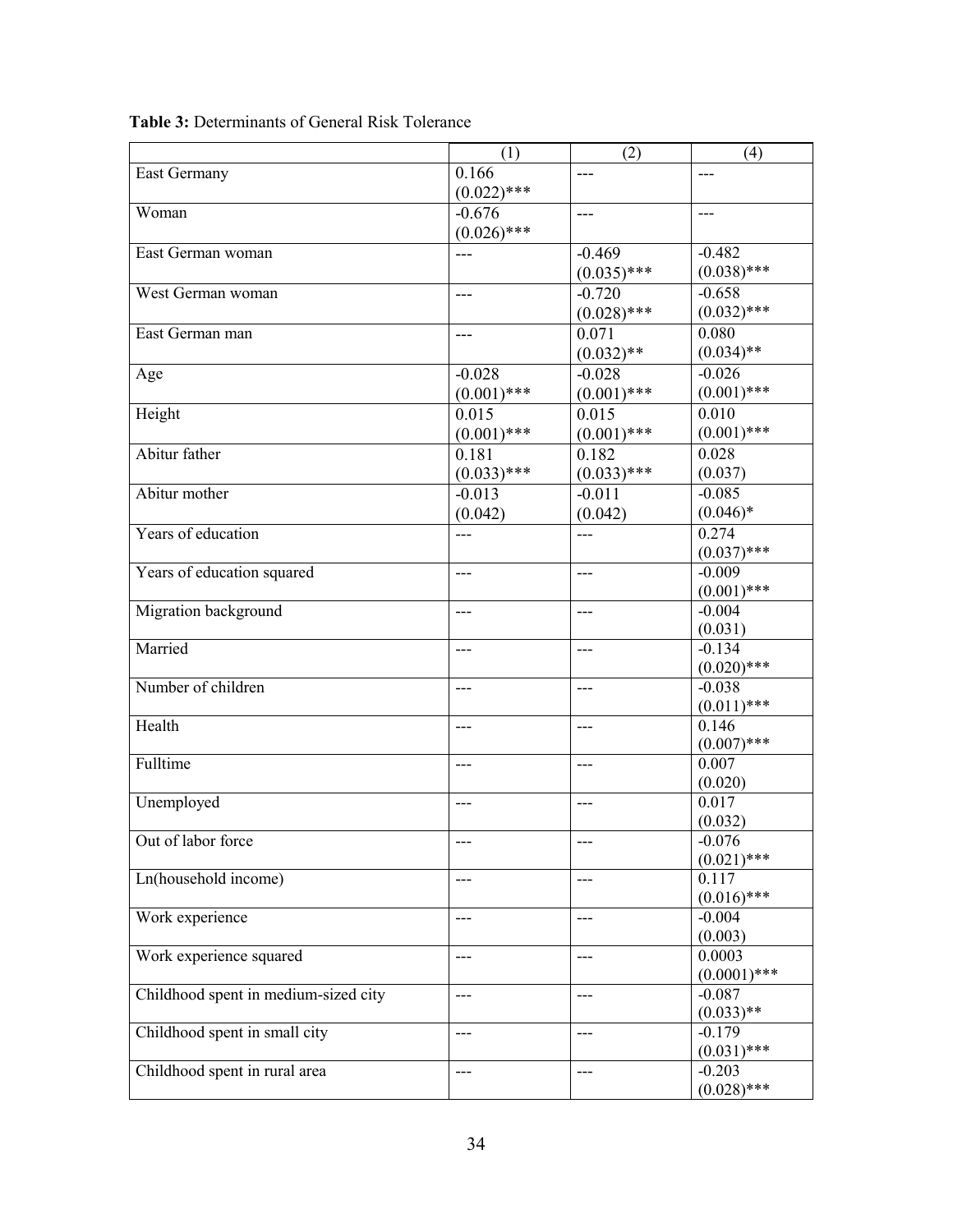| Moved back to childhood hometown              |               |               | 0.185         |
|-----------------------------------------------|---------------|---------------|---------------|
|                                               |               |               | $(0.061)$ *** |
| Does not live in childhood hometown           |               |               | 0.130         |
|                                               |               |               | $(0.022)$ *** |
| Constant                                      | 3.548         | 3.575         | 1.102         |
|                                               | $(0.255)$ *** | $(0.255)$ *** | $(0.375)$ *** |
| Year dummies                                  | Included      | Included      | Included      |
| $R^2$                                         | 0.093         | 0.094         | 0.106         |
| Number of observations                        | 175,935       | 175,935       | 146,357       |
| Number of persons                             | 33,716        | 33,716        | 29,026        |
| East German woman - East German man           |               | $-0.540$      | $-0.562$      |
| $H_0$ : East German woman - East German man = |               | $17.03***$    | $4.39**$      |
| West German woman                             |               |               |               |

Method: Random Effects GLS. The table shows the estimated coefficients. Standard errors in parentheses are clustered at the person level. The next-to-last row provides the differences between the coefficients on the variables for an East German woman and an East German man. The last row shows the result of the  $\chi^2$  test for the null hypothesis that this difference equals the coefficient on the variable for a West German woman. \*\*\* Statistically significant at the 1% level; \*\* at the 5% level; \* at the 10% level.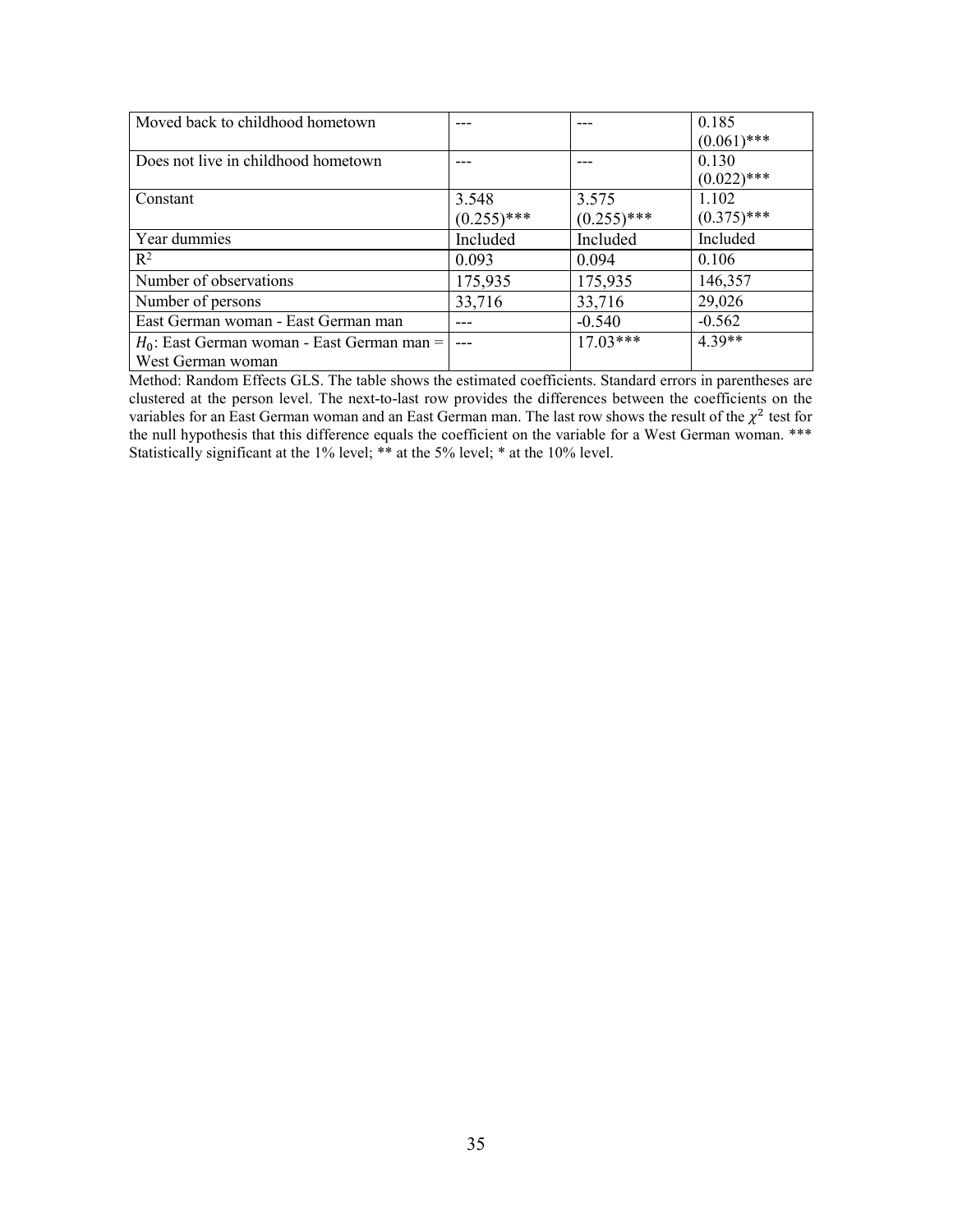|                             | (1)           | (2)           | (3)           | (4)           | (5)           | (6)           |
|-----------------------------|---------------|---------------|---------------|---------------|---------------|---------------|
|                             | Financial     | Career        | Sports and    | Driving       | Health        | Trusting      |
|                             | matters       | matters       | leisure       |               | matters       | others        |
| East German woman           | $-0.708$      | $-0.099$      | $-0.491$      | $-0.747$      | $-0.375$      | $-0.348$      |
|                             | $(0.040)$ *** | $(0.050)$ **  | $(0.045)$ *** | $(0.049)$ *** | $(0.045)$ *** | $(0.044)$ *** |
| West German woman           | $-0.716$      | $-0.500$      | $-0.598$      | $-0.755$      | $-0.572$      | $-0.144$      |
|                             | $(0.033)$ *** | $(0.041)$ *** | $(0.037)$ *** | $(0.039)$ *** | $(0.036)$ *** | $(0.036)$ *** |
| East German man             | $-0.237$      | 0.131         | $-0.007$      | 0.126         | 0.112         | $-0.256$      |
|                             | $(0.039)$ *** | $(0.045)$ *** | (0.042)       | $(0.044)$ *** | $(0.040)$ *** | $(0.039)$ *** |
| Age                         | $-0.017$      | $-0.048$      | $-0.054$      | $-0.039$      | $-0.029$      | $-0.013$      |
|                             | $(0.001)$ *** | $(0.001)$ *** | $(0.001)$ *** | $(0.001)$ *** | $(0.001)$ *** | $(0.001)$ *** |
| Height                      | 0.015         | 0.026         | 0.022         | 0.024         | 0.010         | 0.011         |
|                             | $(0.002)$ *** | $(0.002)$ *** | $(0.002)$ *** | $(0.002)$ *** | $(0.002)$ *** | $(0.002)$ *** |
| Abitur father               | 0.280         | 0.305         | 0.407         | 0.069         | 0.161         | 0.620         |
|                             | $(0.038)$ *** | $(0.046)$ *** | $(0.042)$ *** | (0.044)       | $(0.041)$ *** | $(0.043)$ *** |
| Abitur mother               | 0.029         | 0.097         | 0.119         | $-0.110$      | 0.026         | 0.284         |
|                             | (0.051)       | (0.059)       | $(0.055)$ **  | $(0.058)*$    | (0.054)       | $(0.056)$ *** |
| Constant                    | 1.090         | 1.491         | 2.424         | 1.061         | 2.850         | 2.125         |
|                             | $(0.309)$ **  | $(0.371)$ *** | $(0.336)$ *** | $(0.363)$ *** | $(0.327)$ *** | $(0.330)$ *** |
| Year dummies                | Included      | Included      | Included      | Included      | Included      | Included      |
| $R^2$                       | 0.075         | 0.139         | 0.182         | 0.130         | 0.072         | 0.035         |
| Number of observations      | 52,690        | 46,244        | 52,313        | 50,043        | 53,200        | 53,259        |
| Number of persons           | 28,806        | 26,622        | 28,800        | 27,729        | 29,076        | 29,099        |
| East German woman -         | $-0.471$      | $-0.230$      | $-0.484$      | $-0.873$      | $-0.487$      | $-0.092$      |
| East German man             |               |               |               |               |               |               |
| $H_0$ : East German woman - | $24.23***$    | $19.71***$    | $4.16**$      | $3.89**$      | 2.44          | 0.93          |
| East German man $=$ West    |               |               |               |               |               |               |
| German woman                |               |               |               |               |               |               |

**Table 4:** Determinants of Context-Specific Risk Tolerance; Basic Specification

Method: Random Effects GLS. The table shows the estimated coefficients. Standard errors in parentheses are clustered at the person level. The next-to-last row provides the differences between the coefficients on the variables for an East German woman and an East German man. The last row shows the result of the  $\chi^2$  test of the null hypothesis that this difference equals the coefficient on the variable for a West German woman. \*\*\* Statistically significant at the 1% level; \*\* at the 5% level; \* at the  $10\%$  level.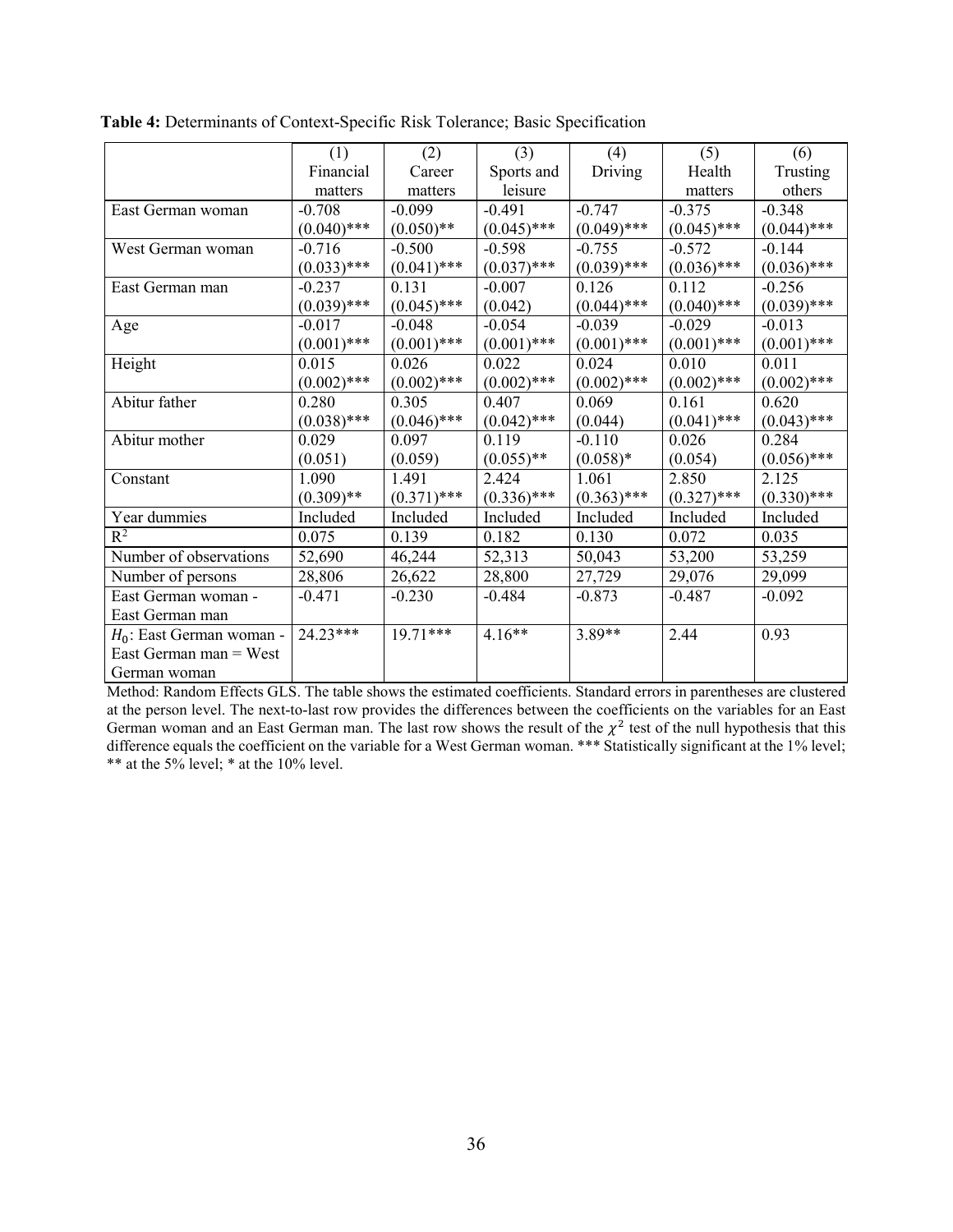|                          | (1)            | (2)            | (3)           | (4)           | (5)           | (6)           |
|--------------------------|----------------|----------------|---------------|---------------|---------------|---------------|
|                          | Financial      | Career         | Sports and    | Driving       | Health        | Trusting      |
|                          | matters        | matters        | leisure       |               | matters       | others        |
| East German woman        | $-0.747$       | $-0.273$       | $-0.643$      | $-0.773$      | $-0.473$      | $-0.449$      |
|                          | $(0.044)$ ***  | $(0.055)$ ***  | $(0.050)$ *** | $(0.054)$ *** | $(0.050)$ *** | $(0.049)$ *** |
| West German woman        | $-0.755$       | $-0.513$       | $-0.645$      | $-0.695$      | $-0.619$      | $-0.187$      |
|                          | $(0.038)$ ***  | $(0.047)$ ***  | $(0.042)$ *** | $(0.044)$ *** | $(0.042)$ *** | $(0.042)$ *** |
| East German man          | $-0.194$       | 0.096          | $-0.057$      | 0.152         | 0.080         | $-0.220$      |
|                          | $(0.041)$ ***  | $(0.048)$ **   | (0.044)       | $(0.047)$ *** | $(0.044)*$    | $(0.042)$ *** |
| Age                      | $-0.014$       | $-0.044$       | $-0.051$      | $-0.042$      | $-0.029$      | $-0.009$      |
|                          | $(0.001)$ ***  | $(0.002)$ ***  | $(0.001)$ *** | $(0.001)$ *** | $(0.001)$ *** | $(0.001)$ *** |
| Height                   | 0.004          | 0.011          | 0.011         | 0.013         | 0.002         | 0.002         |
|                          | $(0.002)$ ***  | $(0.002)$ ***  | $(0.002)$ *** | $(0.002)$ *** | $(0.002)$ *** | $(0.002)$ *** |
| Abitur father            | 0.069          | 0.042          | 0.114         | $-0.065$      | 0.061         | 0.232         |
|                          | (0.042)        | (0.051)        | $(0.047)$ **  | (0.049)       | (0.046)       | $(0.047)$ *** |
| Abitur mother            | $-0.021$       | 0.101          | 0.049         | $-0.052$      | 0.016         | 0.162         |
|                          | (0.055)        | (0.063)        | (0.059)       | (0.062)       | (0.058)       | $(0.060)$ *** |
| Years of education       | 0.315          | 0.663          | 0.564         | 0.465         | 0.227         | 0.230         |
|                          | $(0.044)$ ***  | $(0.054)$ ***  | $(0.048)$ *** | $(0.052)$ *** | $(0.048)$ *** | $(0.047)$ *** |
| Years of education       | $-0.009$       | $-0.021$       | $-0.018$      | $-0.016$      | $-0.007$      | $-0.004$      |
| squared                  | $(0.002)$ ***  | $(0.002)$ ***  | $(0.002)$ *** | $(0.002)$ *** | $(0.002)$ *** | $(0.002)$ *** |
| Migration background     | $-0.002$       | $-0.043$       | $-0.176$      | $-0.166$      | $-0.104$      | $-0.010$      |
|                          | (0.036)        | (0.044)        | $(0.040)$ *** | $(0.043)$ *** | $(0.039)$ *** | (0.039)       |
| Married                  | $-0.071$       | $-0.246$       | $-0.230$      | $-0.167$      | $-0.158$      | $-0.228$      |
|                          | $(0.026)$ ***  | $(0.033)$ ***  | $(0.029)$ *** | $(0.031)$ *** | $(0.029)$ *** | $(0.029)$ *** |
| Number of children       | $-0.048$       | $-0.022$       | $-0.098$      | $-0.013$      | $-0.031$      | $-0.030$      |
|                          | $(0.015)$ ***  | (0.017)        | $(0.016)$ *** | (0.016)       | $(0.016)*$    | $(0.016)*$    |
| Health                   | 0.058          | 0.076          | 0.202         | 0.042         | 0.002         | 0.132         |
|                          | $(0.012)$ ***  | $(0.016)$ ***  | $(0.013)$ *** | $(0.014)$ *** | (0.014)       | $(0.013)$ *** |
| Fulltime                 | 0.089          | 0.186          | $-0.044$      | 0.148         | 0.050         | $-0.118$      |
|                          | $(0.031)$ ***  | $(0.038)$ ***  | (0.035)       | $(0.037)$ *** | (0.035)       | $(0.035)$ *** |
| Unemployed               | $-0.142$       | 0.154          | $-0.131$      | $-0.121$      | $-0.105$      | $-0.240$      |
|                          | $(0.050)$ ***  | $(0.067)$ **   | $(0.058)$ **  | $(0.062)$ **  | $(0.060)*$    | $(0.056)$ *** |
| Out of labor force       | $-0.036$       | $-0.367$       | $-0.041$      | $-0.189$      | $-0.135$      | $-0.133$      |
|                          | (0.033)        | $(0.044)$ ***  | (0.038)       | $(0.039)$ *** | $(0.038)$ *** | $(0.037)$ *** |
| Ln(household income)     | 0.319          | 0.191          | 0.200         | 0.331         | 0.097         | 0.185         |
|                          | $(0.023)$ ***  | $(0.028)$ ***  | $(0.026)$ *** | $(0.027)$ *** | $(0.025)$ *** | $(0.025)$ *** |
| Work experience          | 0.011          | 0.019          | 0.002         | 0.015         | 0.012         | $-0.003$      |
|                          | $(0.003)$ ***  | $(0.004)$ ***  | (0.004)       | $(0.004)$ *** | $(0.004)$ *** | (0.004)       |
| Work experience squared  | $-0.0002$      | $-0.0003$      | 0.0001        | $-0.0001$     | $-0.0001$     | 0.0001        |
|                          | $(0.0001)$ *** | $(0.0001)$ *** | (0.0001)      | (0.0001)      | $(0.0001)$ ** | $(0.0001)*$   |
| Childhood spent in       | $-0.021$       | $-0.074$       | $-0.073$      | 0.001         | $-0.081$      | $-0.120$      |
| medium-sized city        | (0.038)        | (0.047)        | $(0.042)*$    | (0.045)       | $(0.042)^*$   | $(0.041)$ *** |
| Childhood spent in small | $-0.007$       | $-0.098$       | $-0.086$      | $-0.031$      | $-0.102$      | $-0.116$      |
| city                     | (0.035)        | $(0.044)$ **   | $(0.040)$ **  | (0.042)       | $(0.039)$ *** | $(0.039)$ *** |
| Childhood spent in rural | 0.030          | $-0.076$       | $-0.086$      | 0.067         | $-0.050$      | $-0.128$      |
| area                     | (0.032)        | $(0.040)*$     | $(0.036)$ **  | $(0.038)*$    | (0.035)       | $(0.035)$ *** |
| Moved back to childhood  | 0.069          | 0.223          | 0.076         | 0.074         | 0.127         | 0.122         |
| hometown                 | (0.070)        | $(0.084)$ ***  | (0.075)       | (0.079)       | $(0.076)*$    | (0.076)       |
| Does not live in         | $-0.003$       | 0.092          | $-0.058$      | 0.034         | 0.032         | 0.117         |

**Table 5:** Determinants of Context-Specific Risk Tolerance; Expanded Specification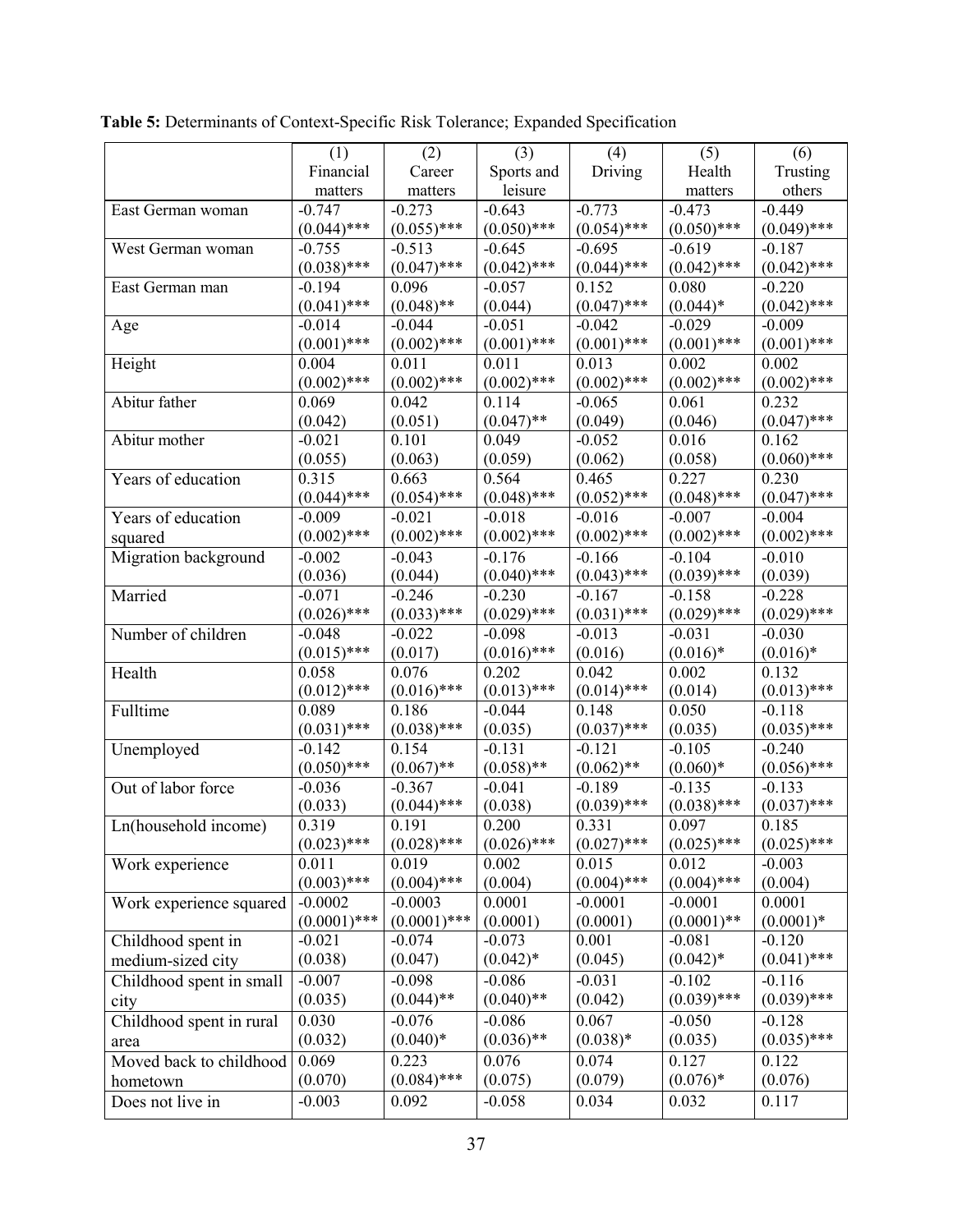| childhood hometown          | (0.025)       | $(0.031)$ *** | $(0.028)$ *** | (0.030)       | (0.028)       | $(0.028)$ *** |
|-----------------------------|---------------|---------------|---------------|---------------|---------------|---------------|
| Constant                    | $-2.443$      | $-2.557$      | $-1.630$      | $-3.002$      | 1.924         | $-0.200$      |
|                             | $(0.456)$ *** | $(0.560)$ *** | $(0.507)$ *** | $(0.543)$ *** | $(0.499)$ *** | (0.499)       |
| Year dummies                | Included      | Included      | Included      | Included      | Included      | Included      |
| $\mathbb{R}^2$              | 0.106         | 0.175         | 0.199         | 0.313         | 0.081         | 0.070         |
| Number of observations      | 43,679        | 38,094        | 43,322        | 41,500        | 44,035        | 44,074        |
| Number of persons           | 24,375        | 22,404        | 24,338        | 23,467        | 24,576        | 24,595        |
| East German woman -         | $-0.553$      | $-0.369$      | $-0.586$      | $-0.925$      | $-0.553$      | $-0.229$      |
| East German man             |               |               |               |               |               |               |
| $H_0$ : East German woman - | $14.87***$    | $5.05**$      | 1.02          | $13.59***$    | 1.31          | 0.53          |
| East German man $=$ West    |               |               |               |               |               |               |
| German woman                |               |               |               |               |               |               |

Method: Random Effects GLS. The table shows the estimated coefficients. Standard errors in parentheses are clustered at the person level. The next-to-last row provides the differences between the coefficients on the variables for an East German woman and an East German man. The last row shows the result of the  $\chi^2$  test of the null hypothesis that this difference equals the coefficient on the variable for a West German woman. \*\*\* Statistically significant at the 1% level; \*\* at the 5% level; \* at the  $10\%$  level.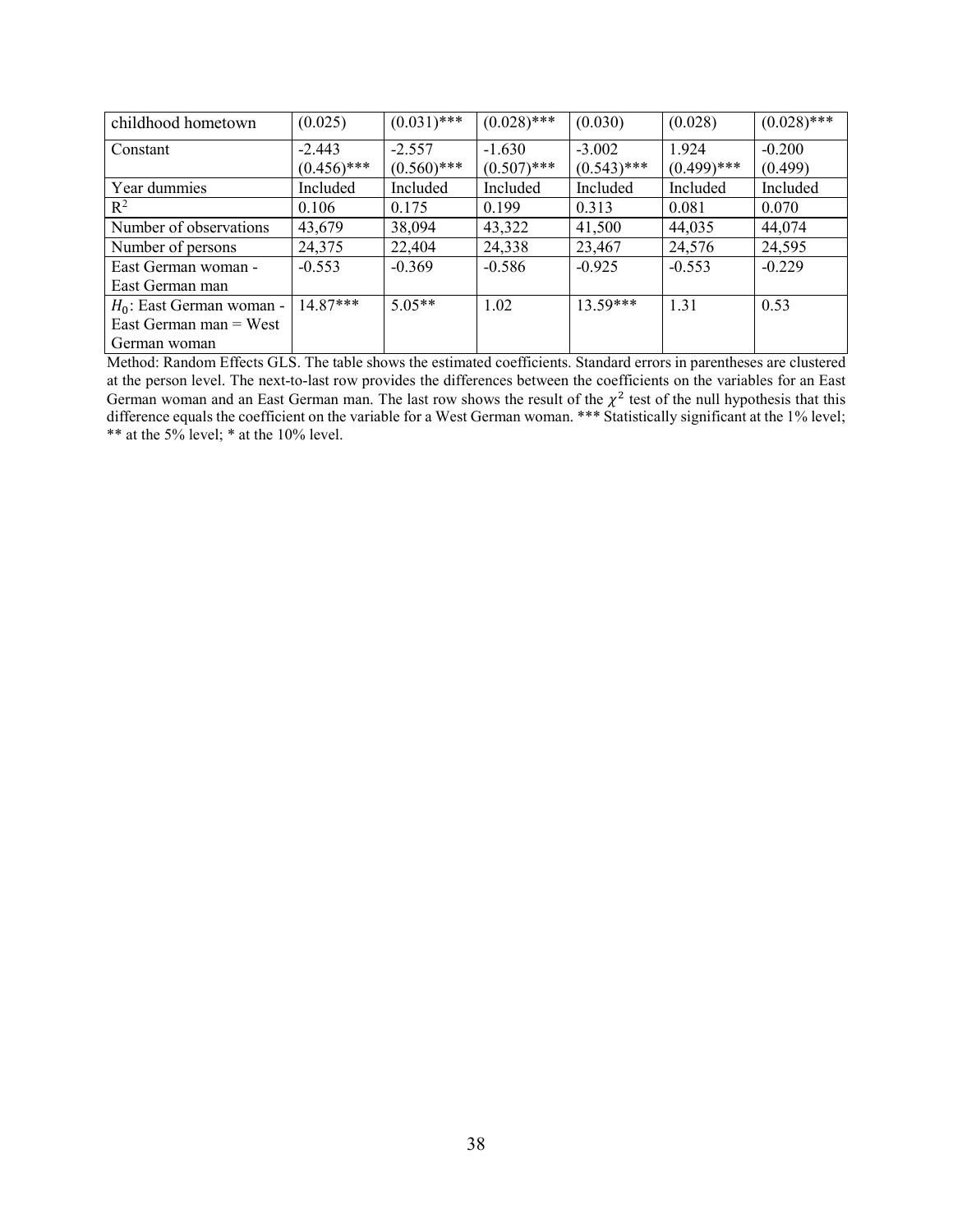|                            |                | <b>East Germany</b> |                        | West Germany   |                |                        |
|----------------------------|----------------|---------------------|------------------------|----------------|----------------|------------------------|
|                            | (1)            | (2)                 | (3)                    | (4)            | (5)            | (6)                    |
| Woman                      | $-0.600$       | $-0.617$            | $-0.595$               | $-0.698$       | $-0.753$       | $-0.718$               |
|                            | $(0.048)$ ***  | $(0.064)$ ***       | $(0.068)$ ***          | $(0.031)$ ***  | $(0.041)$ ***  | $(0.047)$ ***          |
| Woman x 2006               | $---$          | 0.179               | 0.158                  | $---$          | 0.092          | 0.092                  |
|                            |                | $(0.063)$ ***       | $(0.067)$ **           |                | $(0.039)$ **   | $(0.044)$ **           |
| Woman x 2008               | ---            | 0.046               | 0.055                  | $---$          | 0.067          | 0.080                  |
|                            |                | (0.068)             | (0.072)                |                | (0.043)        | $(0.048)*$             |
| Woman x 2009               | ---            | 0.089               | 0.090                  | $---$          | 0.152          | 0.164                  |
|                            |                | (0.069)             | (0.073)                |                | $(0.043)$ ***  | $(0.048)$ ***          |
| Woman x 2010               | $---$          | $-0.006$            | 0.017                  | $\overline{a}$ | $-0.019$       | $-0.032$               |
|                            |                | (0.071)             | (0.075)                |                | (0.043)        | (0.049)                |
| Woman x 2011               | ---            | $-0.038$            | $-0.013$               | ---            | 0.073          | 0.096                  |
|                            |                | (0.070)             | (0.074)                |                | $(0.043)*$     | $(0.048)$ **           |
| Woman x 2012               | $---$          | 0.005               | 0.047                  | $---$          | 0.095          | 0.099                  |
|                            |                | (0.068)             | (0.071)                |                | $(0.043)$ **   | $(0.047)$ **           |
| Woman x 2013               | $---$          | $-0.124$            | $-0.129$               | $---$          | $-0.004$       | 0.015                  |
|                            |                | $(0.074)$ *         | $(0.077)*$             |                | (0.046)        | (0.051)                |
| Woman $\overline{x}$ 2014  | ---            | $-0.036$            | $-0.037$               | $---$          | 0.069          | 0.091                  |
|                            |                | (0.073)             | (0.077)                |                | (0.046)        | (0.050)                |
| Woman $\overline{x}$ 2015  | ---            | $-0.053$            | $-0.043$               | $---$          | 0.073          | 0.079                  |
|                            |                | (0.076)             | (0.080)                |                | (0.047)        | (0.052)                |
| Age                        | $-0.023$       | $-0.023$            | $-0.021$               | $-0.029$       | $-0.029$       | $-0.028$               |
|                            | $(0.001)$ ***  | $(0.001)$ ***       | $(0.003)$ ***          | $(0.001)$ ***  | $(0.001)$ ***  | $(0.001)$ ***          |
| Height                     | 0.010          | 0.010               | 0.009                  | 0.016          | 0.016          | 0.011                  |
|                            | $(0.003)$ ***  | $(0.003)$ ***       | $(0.003)$ ***          | $(0.002)$ ***  | $(0.002)$ ***  | $(0.002)$ ***          |
| Abitur father              | 0.073          | 0.074               | $-0.011$               | 0.211          | 0.211          | 0.041                  |
|                            | (0.065)        | (0.065)             | (0.065)                | $(0.039)$ ***  | $(0.039)$ ***  | (0.039)                |
| Abitur mother              | $-0.027$       | $-0.030$            | $-0.109$               | $-0.003$       | $-0.003$       | $-0.072$               |
| Years of education         | (0.079)        | (0.079)             | (0.083)                | (0.050)        | (0.050)        | (0.055)                |
|                            | ---            | ---                 | 0.284<br>$(0.078)$ *** | ---            | $\overline{a}$ | 0.265<br>$(0.042)$ *** |
|                            | $\overline{a}$ | $---$               | $-0.009$               | $---$          | $\overline{a}$ | $-0.009$               |
| Years of education squared |                |                     | $(0.003)$ ***          |                |                | $(0.002)$ ***          |
| Migration background       | ---            | $---$               | 0.043                  | $---$          | $---$          | $-0.024$               |
|                            |                |                     | (0.079)                |                |                | (0.034)                |
| Married                    | $---$          | $---$               | $-0.052$               | $---$          | $---$          | $-0.163$               |
|                            |                |                     | (0.037)                |                |                | $(0.024)$ ***          |
| Number of children         | $---$          | $---$               | $-0.023$               | $\overline{a}$ | $---$          | $-0.042$               |
|                            |                |                     | (0.023)                |                |                | $(0.013)$ ***          |
| Health                     | $---$          | $---$               | 0.173                  | ---            | $---$          | 0.138                  |
|                            |                |                     | $(0.014)$ ***          |                |                | $(0.009)$ ***          |
| Fulltime                   | $---$          | $---$               | 0.024                  | $---$          | $\frac{1}{2}$  | 0.008                  |
|                            |                |                     | (0.037)                |                |                | (0.023)                |
| Unemployed                 | ---            | ---                 | 0.086                  | $---$          | $---$          | $-0.039$               |
|                            |                |                     | $(0.049)*$             |                |                | (0.043)                |
| Out of labor force         | ---            | ---                 | $-0.071$               | ---            | $---$          | $-0.081$               |
|                            |                |                     | (0.042)                |                |                | $(0.024)$ ***          |
| Ln(household income)       | $---$          | $---$               | 0.014                  | ---            | $---$          | 0.149                  |
|                            |                |                     | (0.032)                |                |                | $(0.018)$ ***          |

Table 6: Determinants of General Risk Tolerance; Separate Estimations for East and West Germany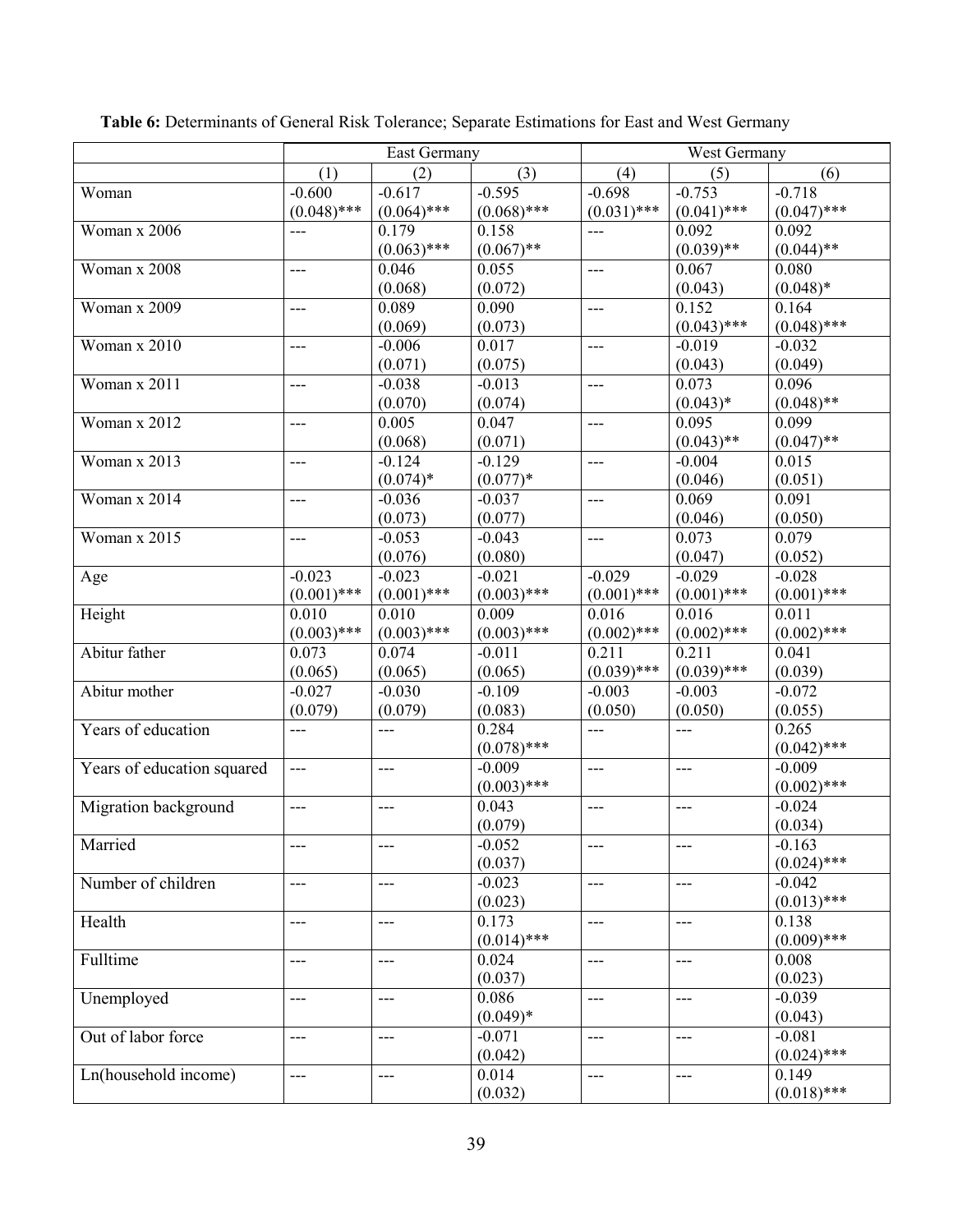| Work experience            |               |               | $-0.018$       | $- - -$       | ---           | $-0.001$       |
|----------------------------|---------------|---------------|----------------|---------------|---------------|----------------|
|                            |               |               | $(0.006)$ ***  |               |               | (0.003)        |
| Work experience squared    | ---           | ---           | 0.001          |               | ---           | 0.0002         |
|                            |               |               | $(0.0001)$ *** |               |               | $(0.0001)$ *** |
| Childhood spent in medium- | ---           | ---           | 0.007          |               | ---           | $-0.123$       |
| sized city                 |               |               | (0.063)        |               |               | $(0.039)$ ***  |
| Childhood spent in small   | ---           | ---           | $-0.117$       |               | $- - -$       | $-0.207$       |
| city                       |               |               | $(0.058)$ **   |               |               | $(0.037)$ ***  |
| Childhood spent in rural   |               |               | $-0.200$       |               |               | $-0.210$       |
| area                       |               |               | $(0.054)$ ***  |               |               | $(0.033)$ ***  |
| Moved back to childhood    | ---           | ---           | 0.175          |               |               | 0.195          |
| hometown                   |               |               | (0.122)        |               |               | $(0.070)$ ***  |
| Does not live in childhood |               |               | 0.056          | ---           | ---           | 0.163          |
| hometown                   |               |               | (0.041)        |               |               | $(0.027)$ ***  |
| Constant                   | 4.356         | 4.386         | 1.922          | 3.285         | 3.312         | 0.911          |
|                            | $(0.464)$ *** | $(0.465)$ *** | $(0.753)$ ***  | $(0.302)$ *** | $(0.303)$ *** | $(0.438)$ ***  |
| Year dummies               | Included      | Included      | Included       | Included      | Included      | Included       |
| $R^2$                      | 0.071         | 0.072         | 0.087          | 0.101         | 0.101         | 0.114          |
| Number of observations     | 45,419        | 45,419        | 40,690         | 130,516       | 130,516       | 105,667        |
| Number of persons          | 8,065         | 8,065         | 7,452          | 25,561        | 25,651        | 21,574         |

Method: Random Effects GLS. The table shows the estimated coefficients. Standard errors in parentheses are clustered at the person level. \*\*\* Statistically significant at the 1% level; \*\* at the 5% level; \* at the 10% level.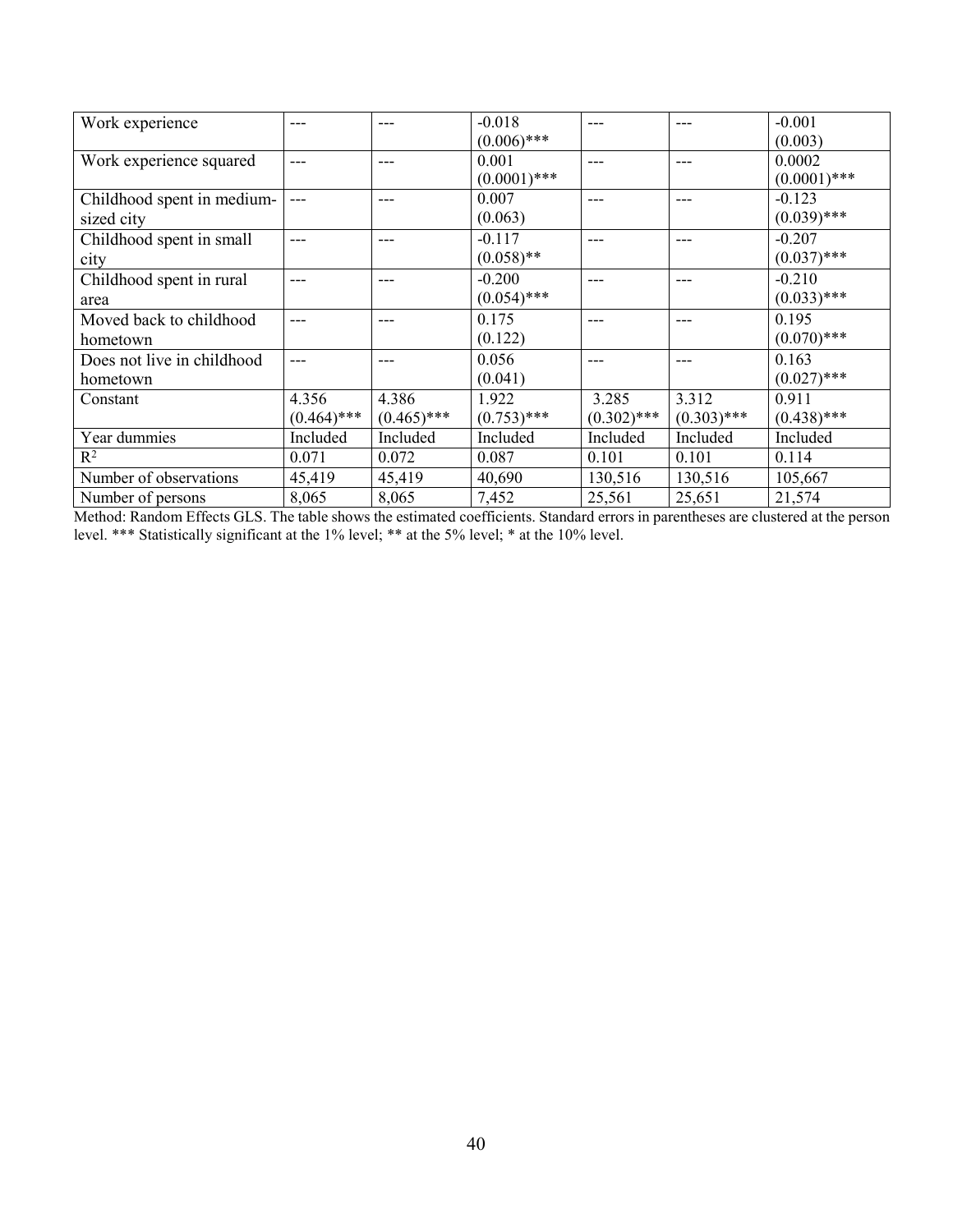## **Appendix**

|                                           | (1)           | (2)           |
|-------------------------------------------|---------------|---------------|
| <b>East Germany</b>                       | 0.104         | ---           |
|                                           | $(0.014)$ *** |               |
| Woman                                     | $-0.435$      | ---           |
|                                           | $(0.017)$ *** |               |
| East German Woman                         |               | $-0.303$      |
|                                           |               | $(0.023)$ *** |
| West German Woman                         |               | $-0.465$      |
|                                           |               | $(0.019)$ *** |
| East German Man                           |               | 0.041         |
|                                           |               | $(0.021)$ **  |
| Age                                       | $-0.018$      | $-0.018$      |
|                                           | $(0.001)$ *** | $(0.001)$ *** |
| Height                                    | 0.010         | 0.010         |
|                                           | $(0.001)$ *** | $(0.001)$ *** |
| Abitur father                             | 0.115         | 0.116         |
|                                           | $(0.022)$ *** | $(0.022)$ *** |
| Abitur mother                             | $-0.008$      | $-0.008$      |
|                                           | (0.027)       | (0.027)       |
| Constant                                  | 3.548         | 3.575         |
|                                           | $(0.255)$ *** | $(0.255)$ *** |
| Year dummies                              | Included      | Included      |
| Log Likelihood                            | -348167.24    | -348158.67    |
| Number of observations                    | 175,935       | 175,935       |
| Number of persons                         | 33,716        | 33,716        |
| East German woman - East German man       | $- - -$       | $-0.344$      |
| $H_0$ : East German woman - East German = |               | 18.47***      |
| West German woman                         |               |               |
|                                           |               |               |

Method: Random Effects Ordered Probit. The table shows the estimated coefficients. Standard errors in parentheses are clustered at the person level. The next-to-last row provides the differences between the coefficients on the variables for an East German woman and an East German man. The last row shows the result of the  $\chi^2$  test of the null hypothesis that this difference equals the coefficient on the variable for a West German woman. \*\*\* Statistically significant at the 1% level; \*\* at the 5% level; \* at the 10% level.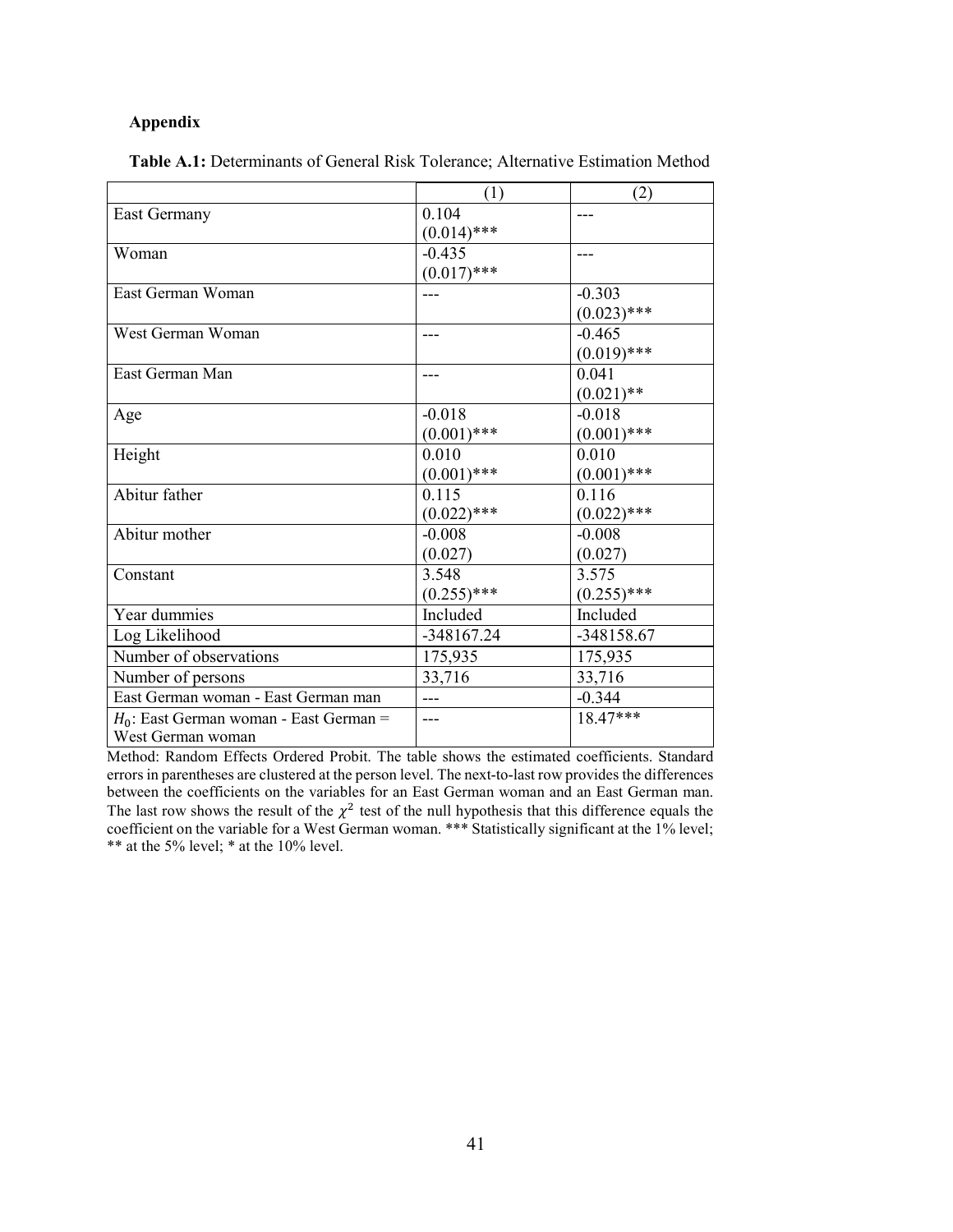## **Endnotes**

 $\overline{a}$ 

<span id="page-43-0"></span> $1$  For example, individuals with low willingness to take risk are more likely to work in occupations with low earnings risk (Bonin et al. 2007) and are less likely to sort into jobs with performance pay (Heywood et al. 2017). They also have a lower propensity for migration (Jaeger et al. 2010) and are less likely to be self-employed and to invest in stocks (Dohmen et al. 2011). Moreover, women with low willingness to take risk have a lower probability of an out-of-partnership birth (Jirjahn and Struewing 2016).

<span id="page-43-1"></span><sup>2</sup> The role of gender in negotiations is also discussed by Babcock and Laschever (2003) and Stuhlmacher and Walters (1999).

<span id="page-43-2"></span><sup>3</sup> While the concept of gender norms traditionally plays a key role in sociology, economists increasingly recognize that gender roles are crucial for understanding economic outcomes (e.g., Albanesi and Olivetti 2016, Alesina et al. 2013, Bertrand et al. 2015).

<span id="page-43-3"></span><sup>4</sup> Akerlof and Kranton assume that the two social categories 'man' and 'woman' are associated with specific behavioral prescriptions defining the identity of an individual. One's identity directly enters the utility function of a person. Deviating from the behavior that is expected for one's social category is assumed to decrease utility.

<span id="page-43-4"></span> $5$  A further reason for building up the comprehensive child care system was that the communist regime tried to control the socialization and education of its citizens from the very start of their lives.

<span id="page-43-5"></span> $6$  East Germans have also a higher likelihood of unplanned out-of-partnership birth. However, in contrast to planned out-of-partnership birth, the higher likelihood of unplanned out-of-partnership birth appears to reflect historical factors predating the 1945 separation of Germany (Jirjahn and Struewing 2018b).

<span id="page-43-6"></span> $<sup>7</sup>$  An intergenerational transmission of gender role models should involve also an intergenerational</sup> correlation of risk preferences. Dohmen et al. (2012) provide evidence from Germany that there is indeed such an intergenerational correlation of risk preferences.